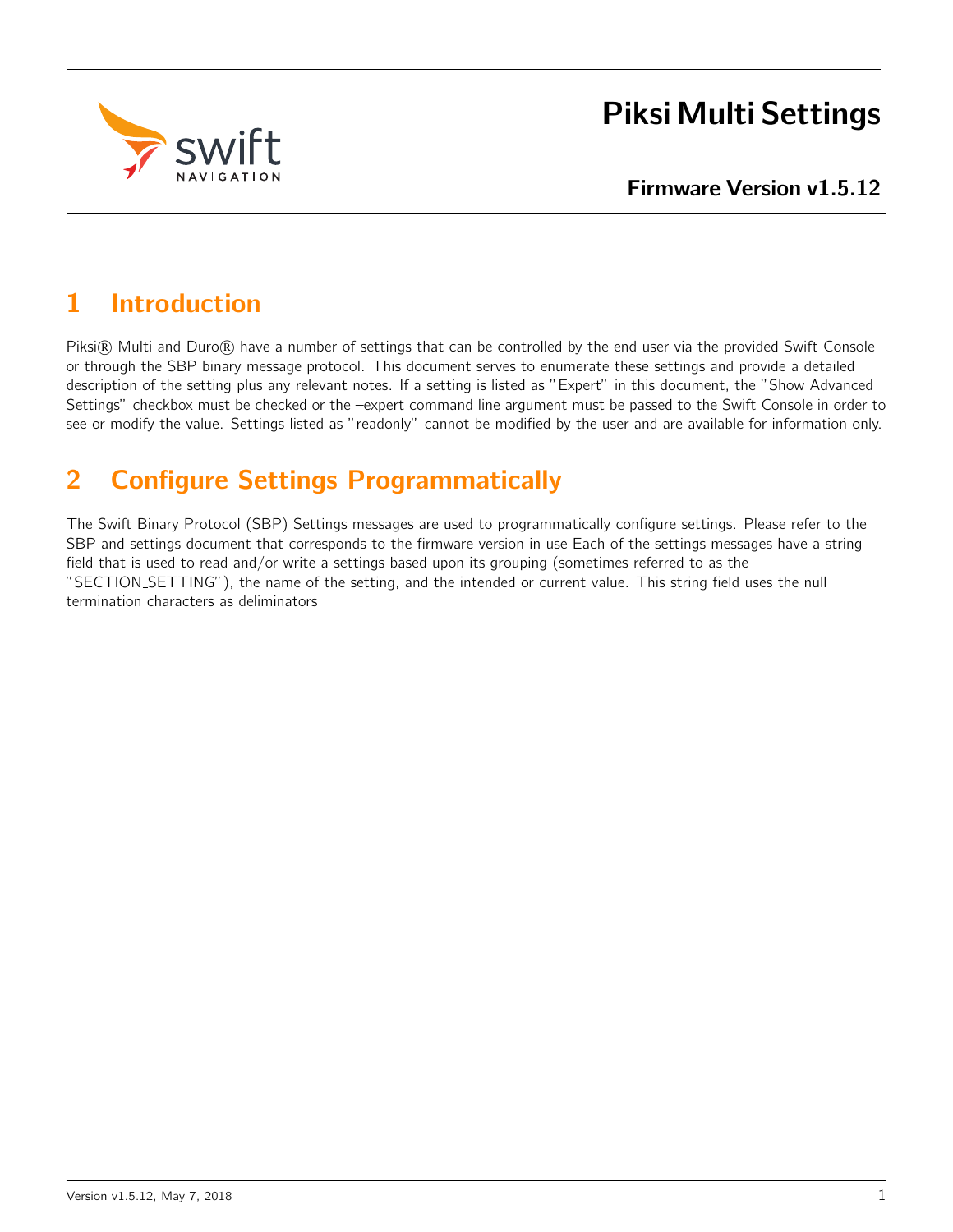# 3 Settings Table

| acquisition<br>Enable Beidou2 acquisition.<br>bds2 acquisition<br>enabled<br>Enable GLONASS acquisition.<br>glonass acquisition<br>enabled<br>Enable QZSS acquisition.<br>qzss acquisition<br>enabled<br>Enable SBAS acquisition.<br>sbas acquisition<br>enabled<br>Enable the almanac-based acquisition.<br>almanacs enabled<br>cell modem<br>Additional debug messages for cell modem.<br>debug<br>device override<br>Override the device used for cell modem connectivity. If left empty, uses<br>default device discovery to determine the correct device to use.<br>None<br>enable<br>None<br>device<br>Access point name (provided by cell carrier).<br>APN<br>The type of cell modem in use.<br>modem type<br>ethernet<br>The default gateway for the IP config.<br>gateway<br>The netmask for the IP config.<br>netmask<br>The static IP address.<br>ip address<br>Ethernet configuration mode.<br>ip config mode<br>ext event a<br>Minimum time between events ( $0 =$ disabled).<br>sensitivity<br>Select edges to trigger timestamped event capture.<br>edge trigger<br>ext event b<br>Duro only. Minimum time between events ( $0 =$ disabled).<br>sensitivity<br>Duro only. Select edges to trigger timestamped event capture.<br>edge trigger<br>ext event c<br>Duro only. Minimum time between events ( $0 =$ disabled).<br>sensitivity<br>Duro only. Select edges to trigger timestamped event capture.<br>edge trigger<br>frontend<br>Enable/Disable 4.85V antenna bias.<br>antenna bias<br>Enable/Disable External Clock Input.<br>use ext clk<br>Determines which antenna to use.<br>antenna selection<br>imu<br>Enable/Disable IMU raw data output from onboard Bosch BMI160 IMU.<br>imu raw output<br>Enable/Disable raw data output from onboard Bosch BMM150 Magne-<br>mag raw output<br>tometer.<br>The data rate (in Hz) for magnetometer raw output.<br>mag rate<br>The approximate range of accelerations that can be measured.<br>acc range<br>The approximate range of angular rate that can be measured.<br>gyro range<br>The data rate (in Hz) for IMU raw output.<br>imu rate<br>ndb<br>Erase stored L2C capability mask during boot.<br>erase 12c capb<br>Erase stored UTC offset parameters during boot.<br>erase utc params<br>Erase stored almanac week numbers during boot.<br>erase almanac wn | Grouping | Name          | Description                        |
|--------------------------------------------------------------------------------------------------------------------------------------------------------------------------------------------------------------------------------------------------------------------------------------------------------------------------------------------------------------------------------------------------------------------------------------------------------------------------------------------------------------------------------------------------------------------------------------------------------------------------------------------------------------------------------------------------------------------------------------------------------------------------------------------------------------------------------------------------------------------------------------------------------------------------------------------------------------------------------------------------------------------------------------------------------------------------------------------------------------------------------------------------------------------------------------------------------------------------------------------------------------------------------------------------------------------------------------------------------------------------------------------------------------------------------------------------------------------------------------------------------------------------------------------------------------------------------------------------------------------------------------------------------------------------------------------------------------------------------------------------------------------------------------------------------------------------------------------------------------------------------------------------------------------------------------------------------------------------------------------------------------------------------------------------------------------------------------------------------------------------------------------------------------------------------------------------------------------------------------------------------------------------------------------------------------------------------------|----------|---------------|------------------------------------|
|                                                                                                                                                                                                                                                                                                                                                                                                                                                                                                                                                                                                                                                                                                                                                                                                                                                                                                                                                                                                                                                                                                                                                                                                                                                                                                                                                                                                                                                                                                                                                                                                                                                                                                                                                                                                                                                                                                                                                                                                                                                                                                                                                                                                                                                                                                                                      |          |               |                                    |
|                                                                                                                                                                                                                                                                                                                                                                                                                                                                                                                                                                                                                                                                                                                                                                                                                                                                                                                                                                                                                                                                                                                                                                                                                                                                                                                                                                                                                                                                                                                                                                                                                                                                                                                                                                                                                                                                                                                                                                                                                                                                                                                                                                                                                                                                                                                                      |          |               |                                    |
|                                                                                                                                                                                                                                                                                                                                                                                                                                                                                                                                                                                                                                                                                                                                                                                                                                                                                                                                                                                                                                                                                                                                                                                                                                                                                                                                                                                                                                                                                                                                                                                                                                                                                                                                                                                                                                                                                                                                                                                                                                                                                                                                                                                                                                                                                                                                      |          |               |                                    |
|                                                                                                                                                                                                                                                                                                                                                                                                                                                                                                                                                                                                                                                                                                                                                                                                                                                                                                                                                                                                                                                                                                                                                                                                                                                                                                                                                                                                                                                                                                                                                                                                                                                                                                                                                                                                                                                                                                                                                                                                                                                                                                                                                                                                                                                                                                                                      |          |               |                                    |
|                                                                                                                                                                                                                                                                                                                                                                                                                                                                                                                                                                                                                                                                                                                                                                                                                                                                                                                                                                                                                                                                                                                                                                                                                                                                                                                                                                                                                                                                                                                                                                                                                                                                                                                                                                                                                                                                                                                                                                                                                                                                                                                                                                                                                                                                                                                                      |          |               |                                    |
|                                                                                                                                                                                                                                                                                                                                                                                                                                                                                                                                                                                                                                                                                                                                                                                                                                                                                                                                                                                                                                                                                                                                                                                                                                                                                                                                                                                                                                                                                                                                                                                                                                                                                                                                                                                                                                                                                                                                                                                                                                                                                                                                                                                                                                                                                                                                      |          |               |                                    |
|                                                                                                                                                                                                                                                                                                                                                                                                                                                                                                                                                                                                                                                                                                                                                                                                                                                                                                                                                                                                                                                                                                                                                                                                                                                                                                                                                                                                                                                                                                                                                                                                                                                                                                                                                                                                                                                                                                                                                                                                                                                                                                                                                                                                                                                                                                                                      |          |               |                                    |
|                                                                                                                                                                                                                                                                                                                                                                                                                                                                                                                                                                                                                                                                                                                                                                                                                                                                                                                                                                                                                                                                                                                                                                                                                                                                                                                                                                                                                                                                                                                                                                                                                                                                                                                                                                                                                                                                                                                                                                                                                                                                                                                                                                                                                                                                                                                                      |          |               |                                    |
|                                                                                                                                                                                                                                                                                                                                                                                                                                                                                                                                                                                                                                                                                                                                                                                                                                                                                                                                                                                                                                                                                                                                                                                                                                                                                                                                                                                                                                                                                                                                                                                                                                                                                                                                                                                                                                                                                                                                                                                                                                                                                                                                                                                                                                                                                                                                      |          |               |                                    |
|                                                                                                                                                                                                                                                                                                                                                                                                                                                                                                                                                                                                                                                                                                                                                                                                                                                                                                                                                                                                                                                                                                                                                                                                                                                                                                                                                                                                                                                                                                                                                                                                                                                                                                                                                                                                                                                                                                                                                                                                                                                                                                                                                                                                                                                                                                                                      |          |               |                                    |
|                                                                                                                                                                                                                                                                                                                                                                                                                                                                                                                                                                                                                                                                                                                                                                                                                                                                                                                                                                                                                                                                                                                                                                                                                                                                                                                                                                                                                                                                                                                                                                                                                                                                                                                                                                                                                                                                                                                                                                                                                                                                                                                                                                                                                                                                                                                                      |          |               |                                    |
|                                                                                                                                                                                                                                                                                                                                                                                                                                                                                                                                                                                                                                                                                                                                                                                                                                                                                                                                                                                                                                                                                                                                                                                                                                                                                                                                                                                                                                                                                                                                                                                                                                                                                                                                                                                                                                                                                                                                                                                                                                                                                                                                                                                                                                                                                                                                      |          |               |                                    |
|                                                                                                                                                                                                                                                                                                                                                                                                                                                                                                                                                                                                                                                                                                                                                                                                                                                                                                                                                                                                                                                                                                                                                                                                                                                                                                                                                                                                                                                                                                                                                                                                                                                                                                                                                                                                                                                                                                                                                                                                                                                                                                                                                                                                                                                                                                                                      |          |               |                                    |
|                                                                                                                                                                                                                                                                                                                                                                                                                                                                                                                                                                                                                                                                                                                                                                                                                                                                                                                                                                                                                                                                                                                                                                                                                                                                                                                                                                                                                                                                                                                                                                                                                                                                                                                                                                                                                                                                                                                                                                                                                                                                                                                                                                                                                                                                                                                                      |          |               |                                    |
|                                                                                                                                                                                                                                                                                                                                                                                                                                                                                                                                                                                                                                                                                                                                                                                                                                                                                                                                                                                                                                                                                                                                                                                                                                                                                                                                                                                                                                                                                                                                                                                                                                                                                                                                                                                                                                                                                                                                                                                                                                                                                                                                                                                                                                                                                                                                      |          |               |                                    |
|                                                                                                                                                                                                                                                                                                                                                                                                                                                                                                                                                                                                                                                                                                                                                                                                                                                                                                                                                                                                                                                                                                                                                                                                                                                                                                                                                                                                                                                                                                                                                                                                                                                                                                                                                                                                                                                                                                                                                                                                                                                                                                                                                                                                                                                                                                                                      |          |               |                                    |
|                                                                                                                                                                                                                                                                                                                                                                                                                                                                                                                                                                                                                                                                                                                                                                                                                                                                                                                                                                                                                                                                                                                                                                                                                                                                                                                                                                                                                                                                                                                                                                                                                                                                                                                                                                                                                                                                                                                                                                                                                                                                                                                                                                                                                                                                                                                                      |          |               |                                    |
|                                                                                                                                                                                                                                                                                                                                                                                                                                                                                                                                                                                                                                                                                                                                                                                                                                                                                                                                                                                                                                                                                                                                                                                                                                                                                                                                                                                                                                                                                                                                                                                                                                                                                                                                                                                                                                                                                                                                                                                                                                                                                                                                                                                                                                                                                                                                      |          |               |                                    |
|                                                                                                                                                                                                                                                                                                                                                                                                                                                                                                                                                                                                                                                                                                                                                                                                                                                                                                                                                                                                                                                                                                                                                                                                                                                                                                                                                                                                                                                                                                                                                                                                                                                                                                                                                                                                                                                                                                                                                                                                                                                                                                                                                                                                                                                                                                                                      |          |               |                                    |
|                                                                                                                                                                                                                                                                                                                                                                                                                                                                                                                                                                                                                                                                                                                                                                                                                                                                                                                                                                                                                                                                                                                                                                                                                                                                                                                                                                                                                                                                                                                                                                                                                                                                                                                                                                                                                                                                                                                                                                                                                                                                                                                                                                                                                                                                                                                                      |          |               |                                    |
|                                                                                                                                                                                                                                                                                                                                                                                                                                                                                                                                                                                                                                                                                                                                                                                                                                                                                                                                                                                                                                                                                                                                                                                                                                                                                                                                                                                                                                                                                                                                                                                                                                                                                                                                                                                                                                                                                                                                                                                                                                                                                                                                                                                                                                                                                                                                      |          |               |                                    |
|                                                                                                                                                                                                                                                                                                                                                                                                                                                                                                                                                                                                                                                                                                                                                                                                                                                                                                                                                                                                                                                                                                                                                                                                                                                                                                                                                                                                                                                                                                                                                                                                                                                                                                                                                                                                                                                                                                                                                                                                                                                                                                                                                                                                                                                                                                                                      |          |               |                                    |
|                                                                                                                                                                                                                                                                                                                                                                                                                                                                                                                                                                                                                                                                                                                                                                                                                                                                                                                                                                                                                                                                                                                                                                                                                                                                                                                                                                                                                                                                                                                                                                                                                                                                                                                                                                                                                                                                                                                                                                                                                                                                                                                                                                                                                                                                                                                                      |          |               |                                    |
|                                                                                                                                                                                                                                                                                                                                                                                                                                                                                                                                                                                                                                                                                                                                                                                                                                                                                                                                                                                                                                                                                                                                                                                                                                                                                                                                                                                                                                                                                                                                                                                                                                                                                                                                                                                                                                                                                                                                                                                                                                                                                                                                                                                                                                                                                                                                      |          |               |                                    |
|                                                                                                                                                                                                                                                                                                                                                                                                                                                                                                                                                                                                                                                                                                                                                                                                                                                                                                                                                                                                                                                                                                                                                                                                                                                                                                                                                                                                                                                                                                                                                                                                                                                                                                                                                                                                                                                                                                                                                                                                                                                                                                                                                                                                                                                                                                                                      |          |               |                                    |
|                                                                                                                                                                                                                                                                                                                                                                                                                                                                                                                                                                                                                                                                                                                                                                                                                                                                                                                                                                                                                                                                                                                                                                                                                                                                                                                                                                                                                                                                                                                                                                                                                                                                                                                                                                                                                                                                                                                                                                                                                                                                                                                                                                                                                                                                                                                                      |          |               |                                    |
|                                                                                                                                                                                                                                                                                                                                                                                                                                                                                                                                                                                                                                                                                                                                                                                                                                                                                                                                                                                                                                                                                                                                                                                                                                                                                                                                                                                                                                                                                                                                                                                                                                                                                                                                                                                                                                                                                                                                                                                                                                                                                                                                                                                                                                                                                                                                      |          |               |                                    |
|                                                                                                                                                                                                                                                                                                                                                                                                                                                                                                                                                                                                                                                                                                                                                                                                                                                                                                                                                                                                                                                                                                                                                                                                                                                                                                                                                                                                                                                                                                                                                                                                                                                                                                                                                                                                                                                                                                                                                                                                                                                                                                                                                                                                                                                                                                                                      |          |               |                                    |
|                                                                                                                                                                                                                                                                                                                                                                                                                                                                                                                                                                                                                                                                                                                                                                                                                                                                                                                                                                                                                                                                                                                                                                                                                                                                                                                                                                                                                                                                                                                                                                                                                                                                                                                                                                                                                                                                                                                                                                                                                                                                                                                                                                                                                                                                                                                                      |          |               |                                    |
|                                                                                                                                                                                                                                                                                                                                                                                                                                                                                                                                                                                                                                                                                                                                                                                                                                                                                                                                                                                                                                                                                                                                                                                                                                                                                                                                                                                                                                                                                                                                                                                                                                                                                                                                                                                                                                                                                                                                                                                                                                                                                                                                                                                                                                                                                                                                      |          |               |                                    |
|                                                                                                                                                                                                                                                                                                                                                                                                                                                                                                                                                                                                                                                                                                                                                                                                                                                                                                                                                                                                                                                                                                                                                                                                                                                                                                                                                                                                                                                                                                                                                                                                                                                                                                                                                                                                                                                                                                                                                                                                                                                                                                                                                                                                                                                                                                                                      |          |               |                                    |
|                                                                                                                                                                                                                                                                                                                                                                                                                                                                                                                                                                                                                                                                                                                                                                                                                                                                                                                                                                                                                                                                                                                                                                                                                                                                                                                                                                                                                                                                                                                                                                                                                                                                                                                                                                                                                                                                                                                                                                                                                                                                                                                                                                                                                                                                                                                                      |          |               |                                    |
|                                                                                                                                                                                                                                                                                                                                                                                                                                                                                                                                                                                                                                                                                                                                                                                                                                                                                                                                                                                                                                                                                                                                                                                                                                                                                                                                                                                                                                                                                                                                                                                                                                                                                                                                                                                                                                                                                                                                                                                                                                                                                                                                                                                                                                                                                                                                      |          |               |                                    |
|                                                                                                                                                                                                                                                                                                                                                                                                                                                                                                                                                                                                                                                                                                                                                                                                                                                                                                                                                                                                                                                                                                                                                                                                                                                                                                                                                                                                                                                                                                                                                                                                                                                                                                                                                                                                                                                                                                                                                                                                                                                                                                                                                                                                                                                                                                                                      |          |               |                                    |
|                                                                                                                                                                                                                                                                                                                                                                                                                                                                                                                                                                                                                                                                                                                                                                                                                                                                                                                                                                                                                                                                                                                                                                                                                                                                                                                                                                                                                                                                                                                                                                                                                                                                                                                                                                                                                                                                                                                                                                                                                                                                                                                                                                                                                                                                                                                                      |          |               |                                    |
|                                                                                                                                                                                                                                                                                                                                                                                                                                                                                                                                                                                                                                                                                                                                                                                                                                                                                                                                                                                                                                                                                                                                                                                                                                                                                                                                                                                                                                                                                                                                                                                                                                                                                                                                                                                                                                                                                                                                                                                                                                                                                                                                                                                                                                                                                                                                      |          |               |                                    |
|                                                                                                                                                                                                                                                                                                                                                                                                                                                                                                                                                                                                                                                                                                                                                                                                                                                                                                                                                                                                                                                                                                                                                                                                                                                                                                                                                                                                                                                                                                                                                                                                                                                                                                                                                                                                                                                                                                                                                                                                                                                                                                                                                                                                                                                                                                                                      |          |               |                                    |
|                                                                                                                                                                                                                                                                                                                                                                                                                                                                                                                                                                                                                                                                                                                                                                                                                                                                                                                                                                                                                                                                                                                                                                                                                                                                                                                                                                                                                                                                                                                                                                                                                                                                                                                                                                                                                                                                                                                                                                                                                                                                                                                                                                                                                                                                                                                                      |          |               |                                    |
|                                                                                                                                                                                                                                                                                                                                                                                                                                                                                                                                                                                                                                                                                                                                                                                                                                                                                                                                                                                                                                                                                                                                                                                                                                                                                                                                                                                                                                                                                                                                                                                                                                                                                                                                                                                                                                                                                                                                                                                                                                                                                                                                                                                                                                                                                                                                      |          |               |                                    |
|                                                                                                                                                                                                                                                                                                                                                                                                                                                                                                                                                                                                                                                                                                                                                                                                                                                                                                                                                                                                                                                                                                                                                                                                                                                                                                                                                                                                                                                                                                                                                                                                                                                                                                                                                                                                                                                                                                                                                                                                                                                                                                                                                                                                                                                                                                                                      |          |               |                                    |
|                                                                                                                                                                                                                                                                                                                                                                                                                                                                                                                                                                                                                                                                                                                                                                                                                                                                                                                                                                                                                                                                                                                                                                                                                                                                                                                                                                                                                                                                                                                                                                                                                                                                                                                                                                                                                                                                                                                                                                                                                                                                                                                                                                                                                                                                                                                                      |          |               |                                    |
|                                                                                                                                                                                                                                                                                                                                                                                                                                                                                                                                                                                                                                                                                                                                                                                                                                                                                                                                                                                                                                                                                                                                                                                                                                                                                                                                                                                                                                                                                                                                                                                                                                                                                                                                                                                                                                                                                                                                                                                                                                                                                                                                                                                                                                                                                                                                      |          |               |                                    |
|                                                                                                                                                                                                                                                                                                                                                                                                                                                                                                                                                                                                                                                                                                                                                                                                                                                                                                                                                                                                                                                                                                                                                                                                                                                                                                                                                                                                                                                                                                                                                                                                                                                                                                                                                                                                                                                                                                                                                                                                                                                                                                                                                                                                                                                                                                                                      |          |               |                                    |
|                                                                                                                                                                                                                                                                                                                                                                                                                                                                                                                                                                                                                                                                                                                                                                                                                                                                                                                                                                                                                                                                                                                                                                                                                                                                                                                                                                                                                                                                                                                                                                                                                                                                                                                                                                                                                                                                                                                                                                                                                                                                                                                                                                                                                                                                                                                                      |          | erase almanac | Erase stored almanacs during boot. |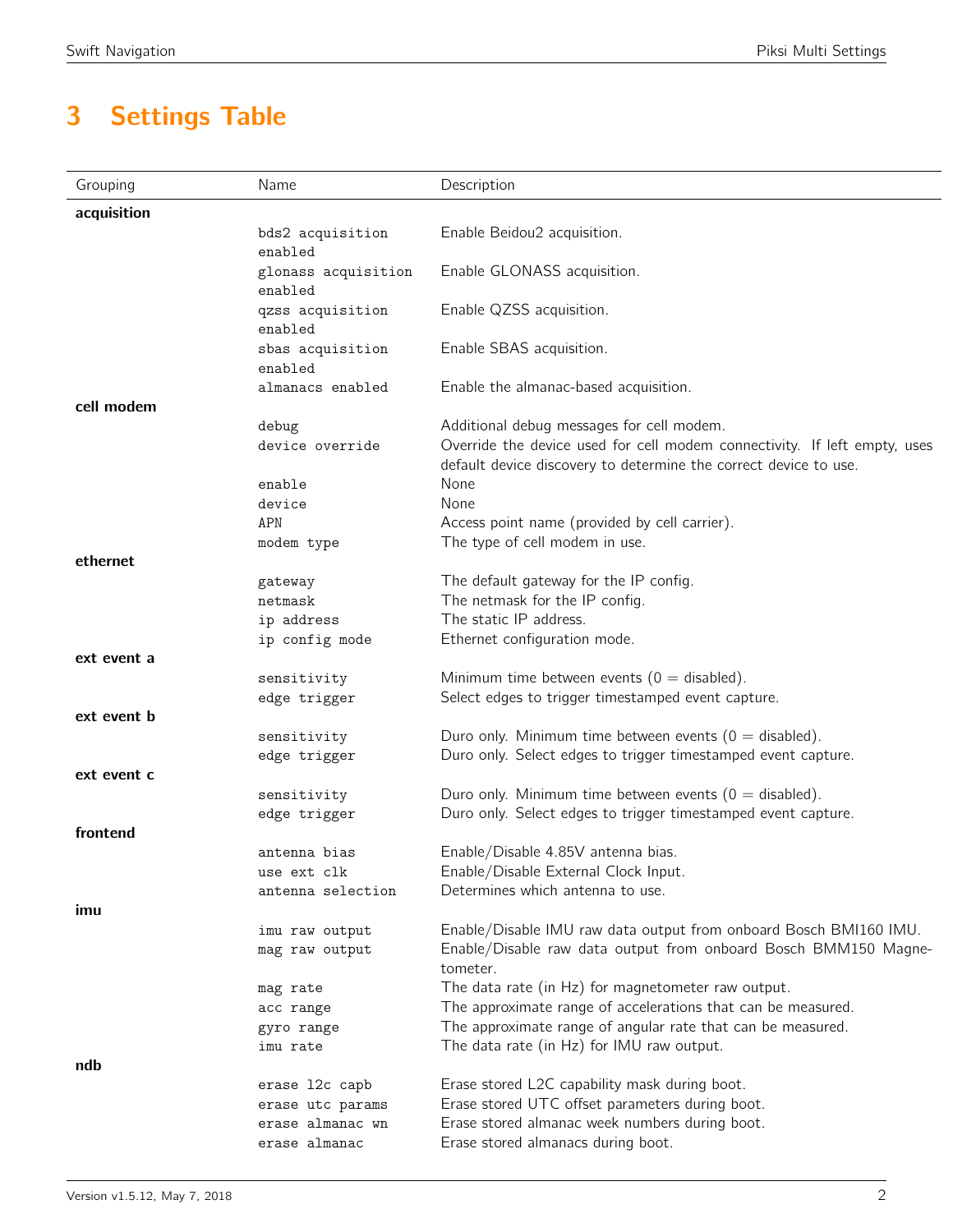|           | erase ephemeris   | Erase stored ephmerides during boot.                                        |
|-----------|-------------------|-----------------------------------------------------------------------------|
|           | erase iono        | Erase stored ionospheric parameters during boot.                            |
|           | erase lgf         | Erase stored last fix information during boot.                              |
|           | valid eph acc     | None                                                                        |
|           | valid alm acc     | None                                                                        |
|           | lgf update m      | Change in position required to update last good fix.                        |
|           | valid alm days    | Number of days for which Almanac is valid.                                  |
|           | lgf update s      | Update period for navigation database last good fix.                        |
| nmea      |                   |                                                                             |
|           | gpgga msg rate    | Number of Solution Periods between GGA NMEA messages being sent.            |
|           | gpgll msg rate    | Number of Solution Periods between GLL NMEA messages being sent.            |
|           | gpgsv msg rate    | Number of Solution Periods between GSV NMEA messages being sent.            |
|           | gphdt msg rate    | Number of Solution Periods between HDT NMEA messages being sent.            |
|           | gprmc msg rate    | Number of Solution Periods between RMC NMEA messages being sent.            |
|           | gpvtg msg rate    | Number of Solution Periods between VTG NMEA messages being sent.            |
|           | gsa msg rate      | Number of Solution Periods between GSA NMEA messages being sent.            |
|           | gpzda msg rate    | Number of Solution Periods between ZDA NMEA messages being sent.            |
| ntrip     |                   |                                                                             |
|           | debug             | Additional debug messages for NTRIP (sent to /var/log/messages).            |
|           | enable            | Enable NTRIP client. The interface will receive 1002, 1004, 1005, 1006,     |
|           |                   | 1010, 1012, 1033 and 1230 RTCMv3.1 messages and will not transmit or        |
|           |                   | receive any other messages.                                                 |
|           | gga out interval  | Interval at which the NMEA GGA sentence is uploaded to the NTRIP server     |
|           | url               | NTRIP URL to use.                                                           |
|           | password          | NTRIP password to use.                                                      |
|           | username          | NTRIP username to use.                                                      |
| pps       |                   |                                                                             |
|           | frequency         | Generate a pulse with the given frequency (maximum $= 20$ Hz).              |
|           | polarity          | Logic level on output pin when the PPS is active.                           |
|           | width             | Number of microseconds the PPS will remain active (allowed range from 1     |
|           |                   | to 999999 us).                                                              |
|           | offset            | Offset in microseconds between GPS time and the PPS.                        |
| sbp       |                   |                                                                             |
|           | obs msg max size  | Determines the maximum message length for raw observation sbp messages.     |
| simulator |                   |                                                                             |
|           | mode mask         | Determines the types of position outputs for the simulator.                 |
|           | radius            | Radius of the circle around which the simulated receiver will move.         |
|           | base ecef x       | Simulated base station position.                                            |
|           | base ecef y       | Simulated base station position.                                            |
|           | base ecef z       | Simulated base station position.                                            |
|           | speed             | Simulated tangential speed of the receiver.                                 |
|           | phase sigma       | Standard deviation of noise added to the simulated carrier phase.           |
|           | pseudorange sigma | Standard deviation of noise added to the simulated pseudo range.            |
|           | cn0 sigma         | Standard deviation of noise added to the simulated signal to noise. ratio   |
|           | speed sigma       | Standard deviation of noise addition to simulated tangential speed.         |
|           | pos sigma         | Standard deviation of simulated single point position.                      |
|           | num sats          | The number of satellites for the simulator.                                 |
|           | enabled           | Toggles the receiver internal simulator on and off.                         |
| skylark   |                   |                                                                             |
|           | enable            | Enable Skylark client.                                                      |
|           | url               | Skylark URL to use.                                                         |
| solution  |                   |                                                                             |
|           | dgnss filter      | Determines the type of carrier phase ambiguity resolution that the receiver |
|           |                   | will attempt to achieve.                                                    |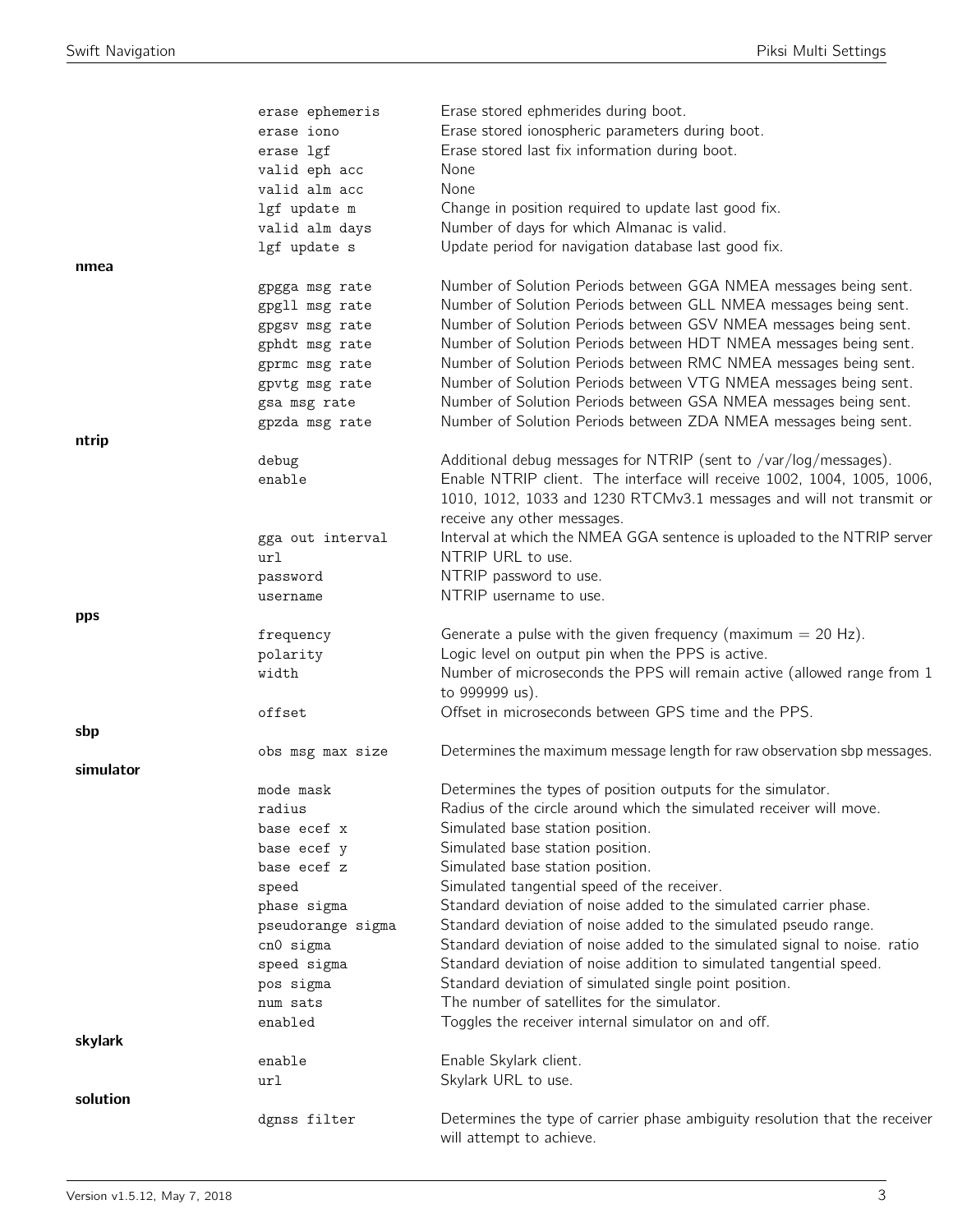|                    | disable klobuchar<br>correction                          | Disable Klobuchar ionospheric corrections.                                                                                                                  |
|--------------------|----------------------------------------------------------|-------------------------------------------------------------------------------------------------------------------------------------------------------------|
|                    | glonass measurement<br>std downweight<br>factor          | Down weights GLONASS measurements by a given factor in the navigation<br>filter.                                                                            |
|                    | enable glonass<br>send heading                           | Enable GLONASS measurement processing in the navigation filter.<br>Enables SBP heading output.                                                              |
|                    |                                                          | Heading is calculated from base station to rover and represents<br>the inverse tangent of the north and east components of the baseline.                    |
|                    | output every n obs                                       | Integer divisor of solution frequency for which the observations will be out-<br>put.                                                                       |
|                    | disable raim                                             | Receiver Autonomous Integrity Monitoring.                                                                                                                   |
|                    | heading offset                                           | Rotate the heading output.                                                                                                                                  |
|                    | elevation mask                                           | SPP / RTK solution elevation mask.                                                                                                                          |
|                    | dgnss solution mode                                      | Selects the type of RTK solution to output.                                                                                                                 |
|                    | soln freq<br>correction age max                          | The frequency at which a position solution is computed.<br>The maximum age of corrections for which an RTK solution will be gener-<br>ated.                 |
| standalone logging |                                                          |                                                                                                                                                             |
|                    | logging file system<br>copy system logs<br>file duration | Configure the file-system used for standalone logging (SD card only).<br>Copy system logs to the SD card at regular intervals.<br>Duration of each logfile. |
|                    | max fill                                                 | Maximum storage device usage.                                                                                                                               |
|                    | enable                                                   | Standalone logging enabled.                                                                                                                                 |
|                    | output directory                                         | Standalone logging path.                                                                                                                                    |
| surveyed position  |                                                          |                                                                                                                                                             |
|                    | broadcast                                                | Broadcast surveyed base station position.                                                                                                                   |
|                    | surveyed alt                                             | Surveyed altitude of the antenna.                                                                                                                           |
|                    | surveyed lat                                             | Surveyed latitude of the antenna.                                                                                                                           |
|                    | surveyed lon                                             | Surveyed longitude of the antenna.                                                                                                                          |
| system             |                                                          | If set to true, the network poll service will also log ping activity.                                                                                       |
|                    | log ping activity<br>connectivity check<br>frequency     | The frequency at which the network poll service checks for connectivity.                                                                                    |
|                    | connectivity retry                                       | The frequency at which the network poll service retries after a failed con-                                                                                 |
|                    | frequency                                                | nectivity check.                                                                                                                                            |
|                    | system time                                              | Sources for Linux System Time.                                                                                                                              |
| system info        |                                                          |                                                                                                                                                             |
|                    | firmware version                                         | Firmware version of the receiver.                                                                                                                           |
|                    | firmware build id                                        | Full build id for firmware version.                                                                                                                         |
|                    | hw revision                                              | Hardware revision of the receiver.                                                                                                                          |
|                    | hw version                                               | Hardware version number.                                                                                                                                    |
|                    | nap channels                                             | Number of channels in SwiftNap FPGA.                                                                                                                        |
|                    | mac address                                              | The MAC address of the receiver.                                                                                                                            |
|                    | sbp sender id<br>uuid                                    | The SBP sender ID for any messages sent by the device.<br>The UUID of the receiver.                                                                         |
|                    | serial number                                            | The serial number of the receiver.                                                                                                                          |
|                    | nap build date                                           | build date for SwiftNap FPGA bitstream.                                                                                                                     |
|                    | loader build date                                        | build date for boot loader (uboot).                                                                                                                         |
|                    | pfwp build date                                          | build date for real-time GNSS firmware (piksi firmware).                                                                                                    |
|                    | nap build id                                             | build id for SwiftNap FPGA bitstream.                                                                                                                       |
|                    | loader build id                                          | build id for loader (uboot).                                                                                                                                |
|                    | pfwp build id                                            | build id for real-time GNSS firmware (piksi firmware).                                                                                                      |
|                    |                                                          |                                                                                                                                                             |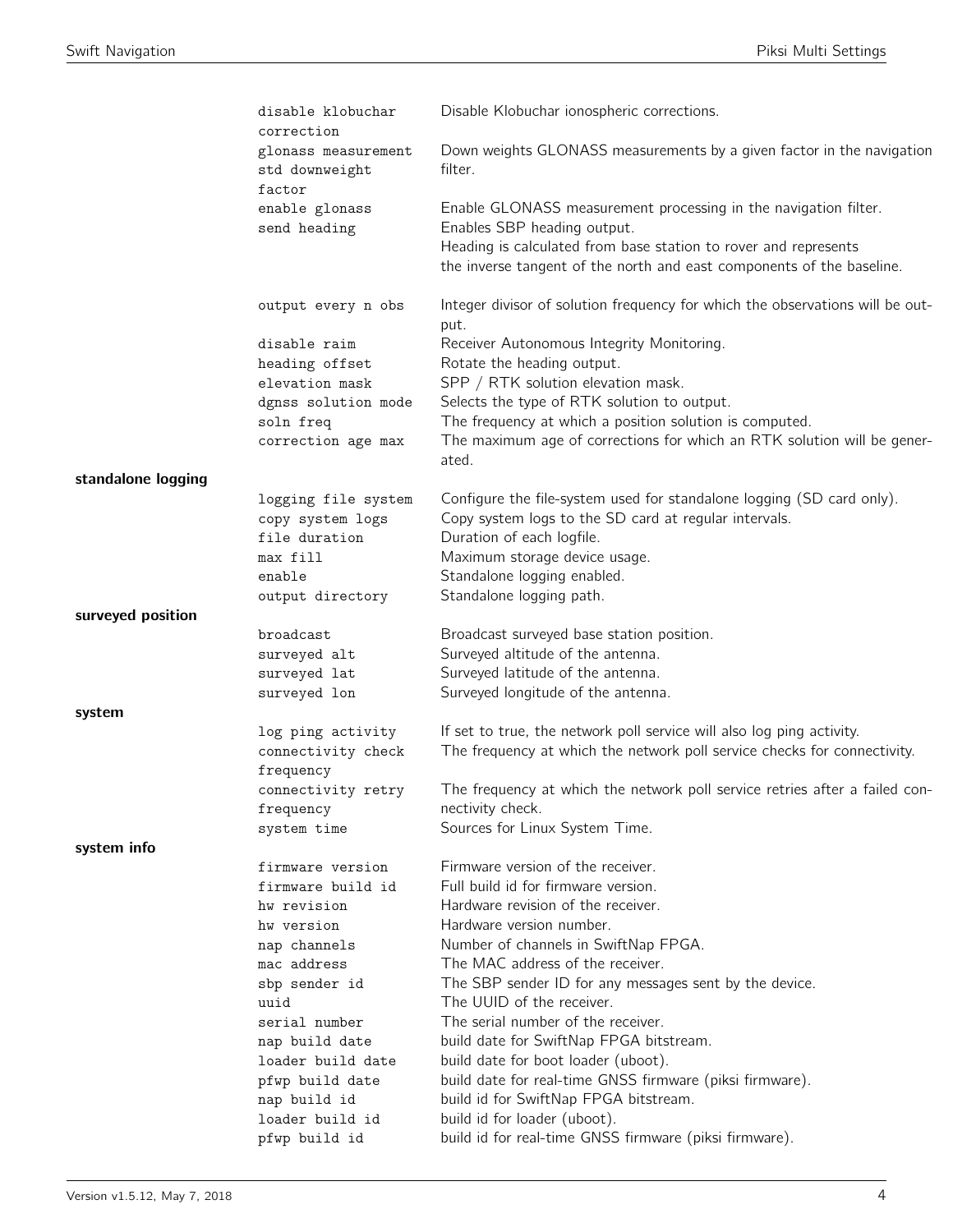| system monitor | firmware build date                      | firmware build date.                                                                                                                                |
|----------------|------------------------------------------|-----------------------------------------------------------------------------------------------------------------------------------------------------|
|                | watchdog                                 | Enable hardware watchdog timer to reset the receiver if it locks up for. any<br>reason                                                              |
|                | spectrum analyzer                        | Enable spectrum analyzer.                                                                                                                           |
|                | heartbeat period<br>milliseconds         | Period for sending the SBP HEARTBEAT messages.                                                                                                      |
| tcp client0    |                                          |                                                                                                                                                     |
|                | enabled sbp messages                     | Configure which messages should be sent on the port. Does not effect<br>which incoming messages are listened to.                                    |
|                | address                                  | IP address and port for TCP client 0 to connect to.                                                                                                 |
|                | mode                                     | Communication protocol for TCP client 0. The client will initiate a con-<br>nection with the server and establish bi-directional communications.    |
| tcp client1    |                                          |                                                                                                                                                     |
|                | enabled sbp messages                     | Configure which messages should be sent on the port. Does not effect<br>which incoming messages are listened to.                                    |
|                | address                                  | IP address and port for TCP client 1 to connect to.                                                                                                 |
|                | mode                                     | Communication protocol for TCP client 1. The client will initiate a con-<br>nection with the server and establish bi-directional communications.    |
| tcp server0    |                                          |                                                                                                                                                     |
|                | enabled sbp messages                     | Configure which messages should be sent on the port. Does not effect<br>which incoming messages are listened to.                                    |
|                | port<br>mode                             | Port for TCP server 0 to listen on.<br>Communication protocol for TCP server 0. The server will listen for incom-                                   |
|                |                                          | ing client connections and establish a bi-directional communications.                                                                               |
| tcp server1    |                                          |                                                                                                                                                     |
|                | enabled sbp messages                     | Configure which messages should be sent on the port. Does not effect<br>which incoming messages are listened to.                                    |
|                | port                                     | Port for TCP server 1 to listen on.                                                                                                                 |
|                | mode                                     | Communication protocol for TCP server 1. The server will listen for incom-<br>ing client connections and establish a bi-directional communications. |
| track          |                                          |                                                                                                                                                     |
|                | send trk detailed<br>max pll integration | send detailed tracking state message.<br>Controls maximum possible integration time for a measurement.                                              |
|                | time ms<br>ig output mask                | Output raw $I/Q$ correlations.                                                                                                                      |
|                | elevation mask                           | Tracking elevation mask.                                                                                                                            |
| uart0          |                                          |                                                                                                                                                     |
|                | enabled sbp messages                     | Configure which messages should be sent on the port.                                                                                                |
|                | mode<br>flow control                     | Communication protocol for UART0.<br>Enable hardware flow control (RTS/CTS).                                                                        |
|                | baudrate                                 | The Baud rate for the UART 0.                                                                                                                       |
| uart1          |                                          |                                                                                                                                                     |
|                | enabled sbp messages                     | Configure which messages should be sent on the port.                                                                                                |
|                | mode<br>flow control                     | Communication protocol for UART 1.<br>Enable hardware flow control (RTS/CTS).                                                                       |
|                | baudrate                                 | The Baud rate for the UART 1.                                                                                                                       |
| udp client0    |                                          |                                                                                                                                                     |
|                | enabled sbp messages                     | Configure which messages should be sent to the server.<br>IP address for UDP client 0.                                                              |
|                | address<br>mode                          | Communication protocol for UDP client 0. The client will send packets to                                                                            |
|                |                                          | a server for uni-directional communications.                                                                                                        |
| udp client1    |                                          |                                                                                                                                                     |
|                | enabled sbp messages                     | Configure which messages should be sent to the server.                                                                                              |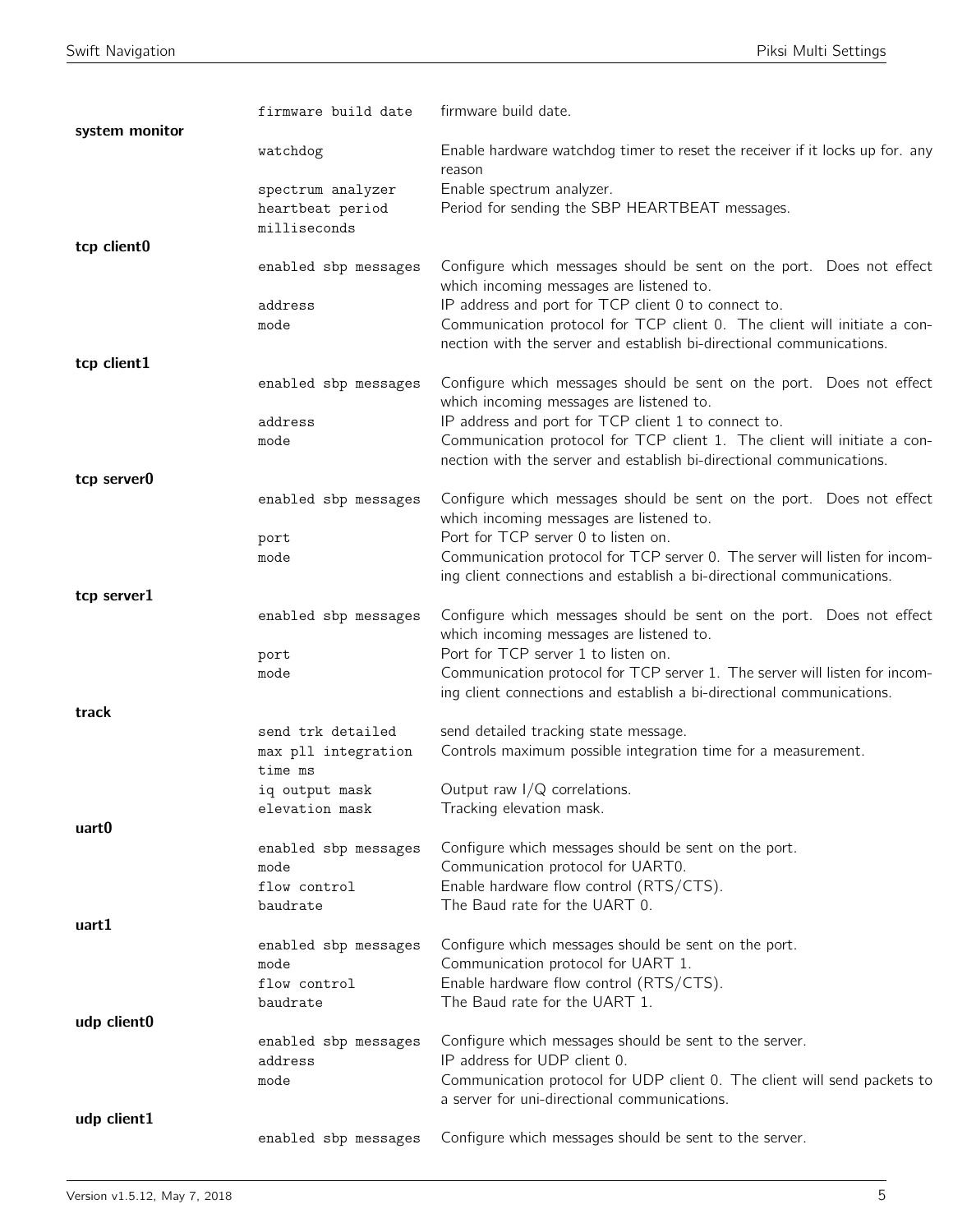| udp server0      | address<br>mode                      | IP address for UDP client 1.<br>Communication protocol for UDP client 1. The client will send packets to<br>a server for uni-directional communications.                                                                                   |
|------------------|--------------------------------------|--------------------------------------------------------------------------------------------------------------------------------------------------------------------------------------------------------------------------------------------|
|                  | enabled sbp messages<br>port<br>mode | Configure which messages should be sent on the port.<br>Port for UDP server 0 to listen to.<br>Communication protocol for UDP server 0. The server will listen for incom-<br>ing packets from a client for uni-directional communications. |
| udp server1      | enabled sbp messages<br>port<br>mode | Configure which messages should be sent on the port.<br>Port for UDP server 1 to listen to.<br>Communication protocol for UDP server 1. The server will listen for incom-<br>ing packets from a client for uni-directional communications. |
| usb <sub>0</sub> | enabled sbp messages<br>mode         | Configure which messages should be sent on the port.<br>Communication protocol for USB0.                                                                                                                                                   |

Table 3.0.1: Summary of message types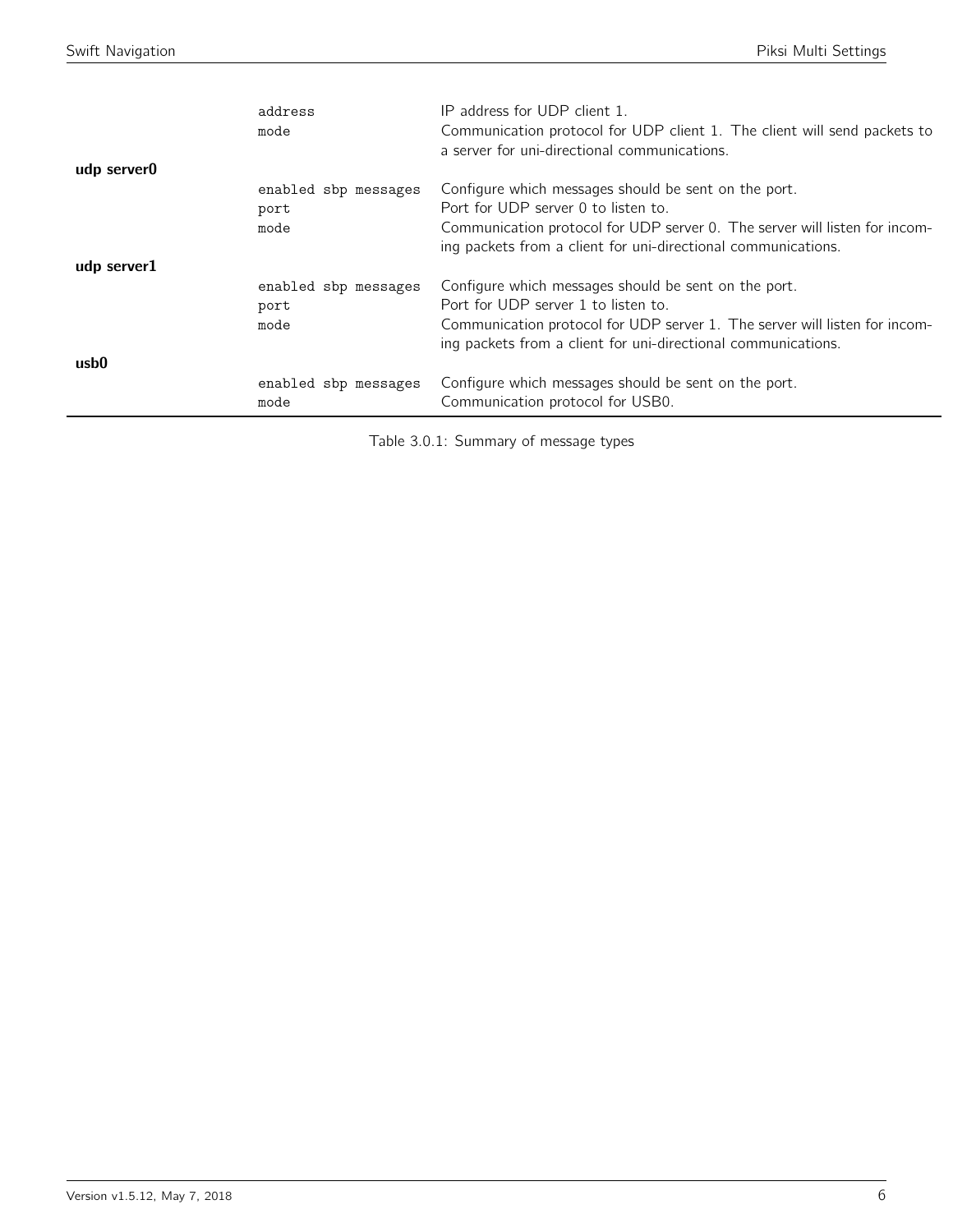# 4 Settings Detail

## <span id="page-6-0"></span>4.1 acquisition

#### 4.1.1 bds2 acquisition enabled

<span id="page-6-1"></span>Description: Enable Beidou2 acquisition.

| Label                      | Value                    |
|----------------------------|--------------------------|
| group                      | acquisition              |
| name                       | bds2 acquisition enabled |
| expert                     | True                     |
| readonly                   | False                    |
| units                      | N/A                      |
| default value              | False                    |
| type                       | boolean                  |
| enumerated possible values | True, False              |

Table 4.1.1: bds2 acquisition enabled

Notes: If Beidou2 satellites are already being tracked, this setting will not remove them from tracking or exclude them from being used in positioning - the setting must be saved and the receiver must be restarted for this to take effect.

#### 4.1.2 glonass acquisition enabled

<span id="page-6-2"></span>Description: Enable GLONASS acquisition.

| Label                                                | Value                                                                          |
|------------------------------------------------------|--------------------------------------------------------------------------------|
| group<br>name<br>expert<br>readonly<br>units<br>type | acquisition<br>glonass acquisition enabled<br>False<br>False<br>N/A<br>boolean |
| enumerated possible values                           | True, False                                                                    |

Table 4.1.2: glonass acquisition enabled

Notes: If GLONASS satellites are already being tracked, this setting will not remove them from tracking or exclude them from being used in positioning - the setting must be saved and the receiver must be restarted for this to take effect.

#### 4.1.3 qzss acquisition enabled

**Description:** Enable QZSS acquisition.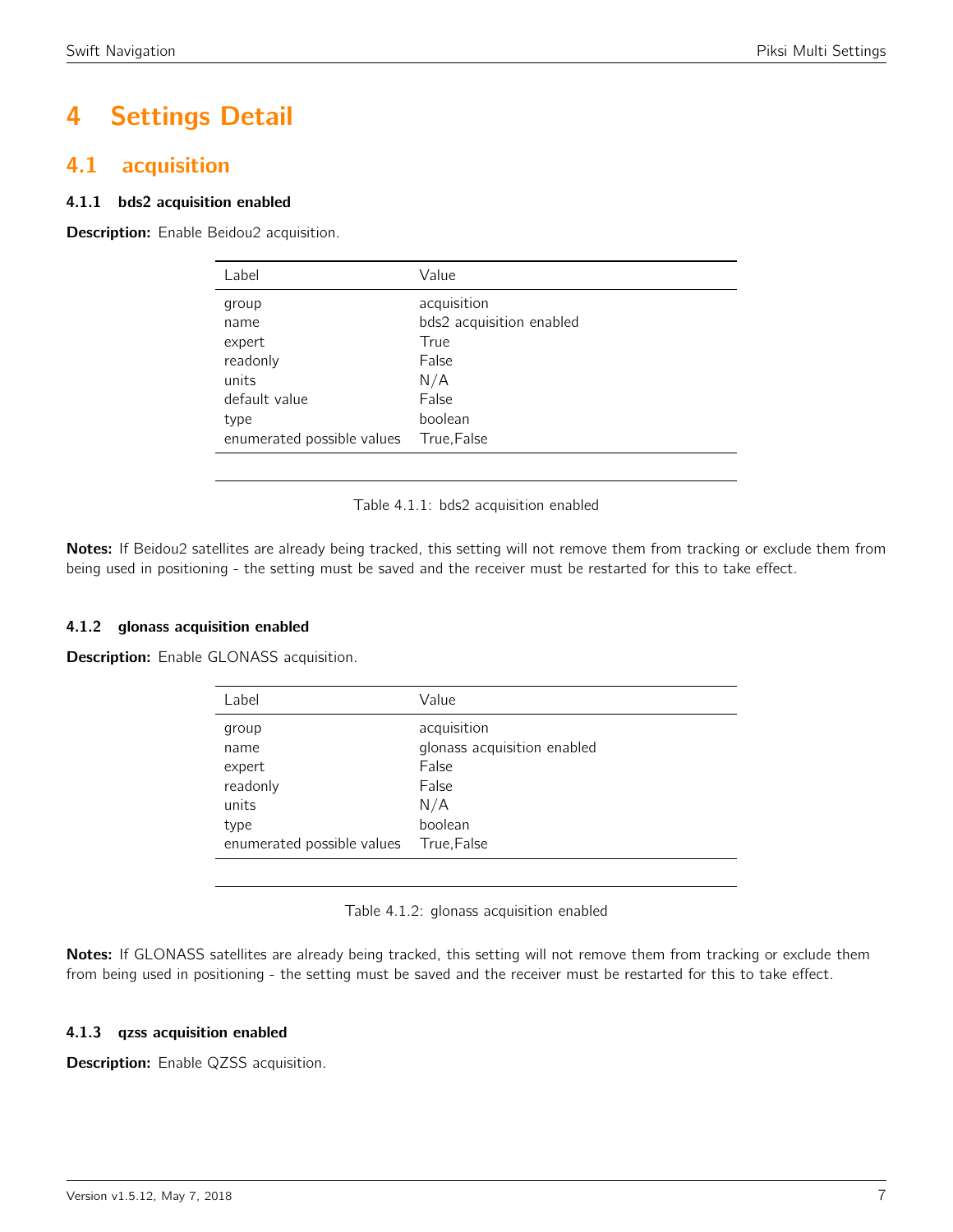<span id="page-7-0"></span>

| Label                      | Value                    |
|----------------------------|--------------------------|
| group                      | acquisition              |
| name                       | qzss acquisition enabled |
| expert                     | True                     |
| readonly                   | False                    |
| units                      | N/A                      |
| default value              | False                    |
| type                       | boolean                  |
| enumerated possible values | True, False              |



Notes: None

#### 4.1.4 sbas acquisition enabled

<span id="page-7-1"></span>Description: Enable SBAS acquisition.

| Value                    |
|--------------------------|
| acquisition              |
| sbas acquisition enabled |
| False                    |
| False                    |
| N/A                      |
| False                    |
| boolean                  |
| True, False              |
|                          |

Table 4.1.4: sbas acquisition enabled

Notes: If SBAS satellites are already being tracked, this setting will not remove them from tracking or exclude SBAS corrections from being used in positioning - the setting must be saved and the receiver must be restarted for this to take effect.

#### 4.1.5 almanacs enabled

Description: Enable the almanac-based acquisition.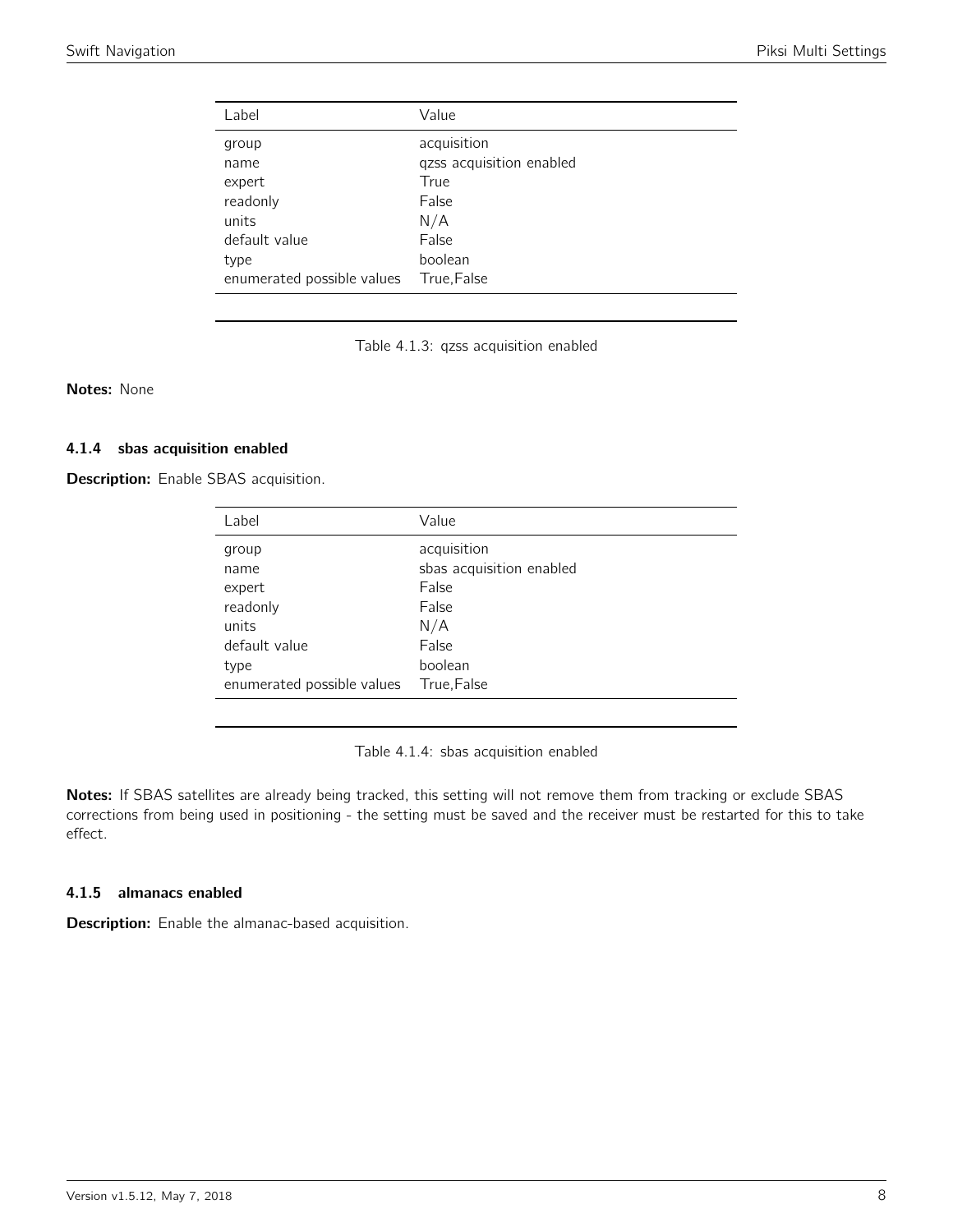| Label                      | Value            |
|----------------------------|------------------|
| group                      | acquisition      |
| name                       | almanacs enabled |
| expert                     | True             |
| readonly                   | False            |
| units                      | N/A              |
| default value              | False            |
| type                       | boolean          |
| enumerated possible values | True, False      |

Table 4.1.5: almanacs enabled

Notes: None

# <span id="page-8-0"></span>4.2 cell modem

### 4.2.1 debug

<span id="page-8-1"></span>Description: Additional debug messages for cell modem.

| Label         | Value      |
|---------------|------------|
| readonly      | False      |
| group         | cell modem |
| name          | debug      |
| expert        | True       |
| default value | False      |
| type          | boolean    |

Table 4.2.1: debug

#### 4.2.2 device override

<span id="page-8-2"></span>Description: Override the device used for cell modem connectivity. If left empty, uses default device discovery to determine the correct device to use.

| Label         | Value           |
|---------------|-----------------|
| readonly      | False           |
| group         | cell modem      |
| name          | device override |
| expert        | True            |
| default value |                 |
| type          | string          |
|               |                 |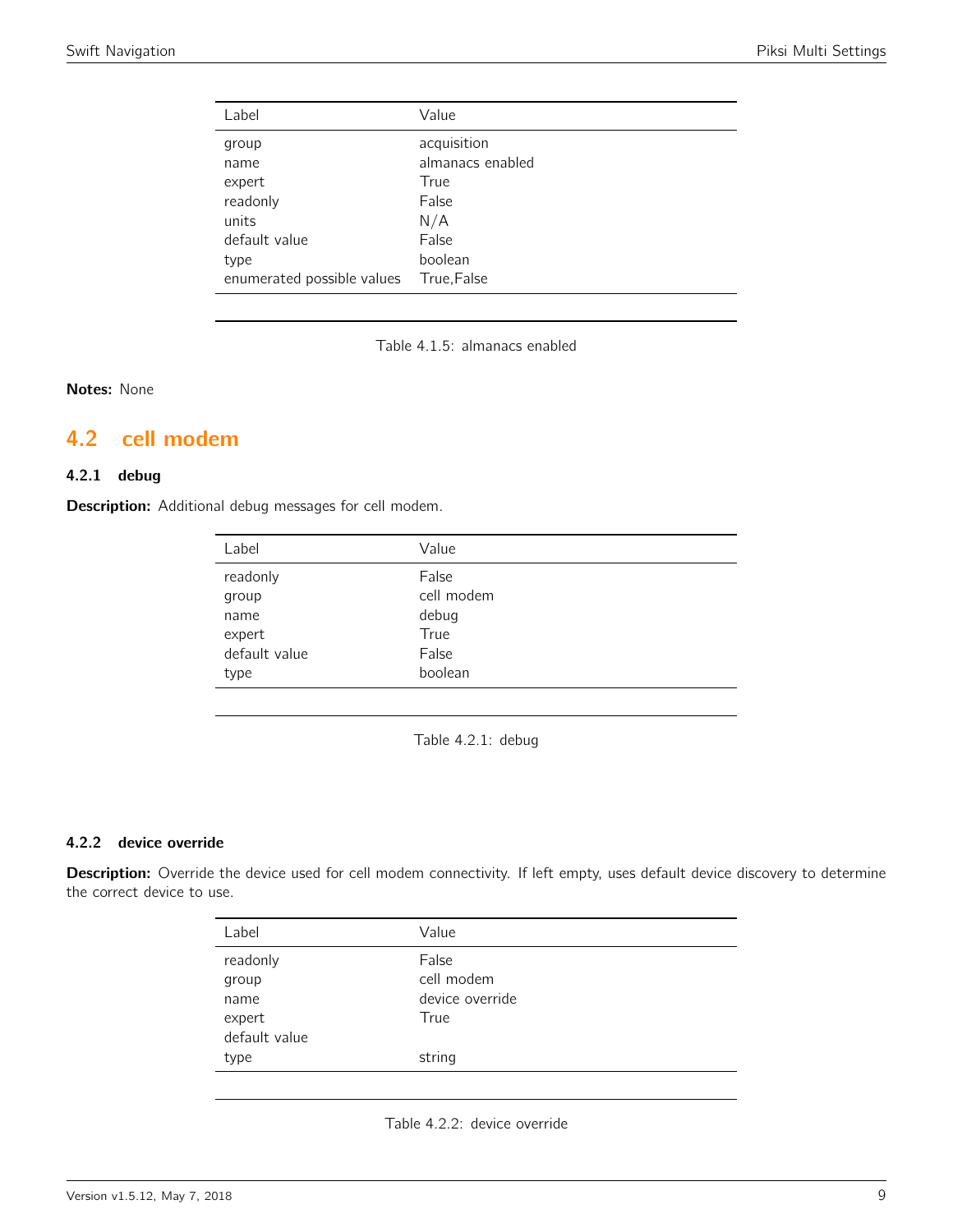#### 4.2.3 enable

#### <span id="page-9-0"></span>Description: None

| Label         | Value      |
|---------------|------------|
| readonly      | False      |
| group         | cell modem |
| name          | enable     |
| expert        | True       |
| units         | N/A        |
| default value | False      |
| type          | boolean    |
|               |            |

Table 4.2.3: enable

#### 4.2.4 device

#### <span id="page-9-1"></span>Description: None

| Label         | Value      |
|---------------|------------|
| readonly      | False      |
| group         | cell modem |
| name          | device     |
| expert        | True       |
| units         | N/A        |
| default value | ttyACM0    |
| type          | string     |
|               |            |

Table 4.2.4: device

#### 4.2.5 APN

Description: Access point name (provided by cell carrier).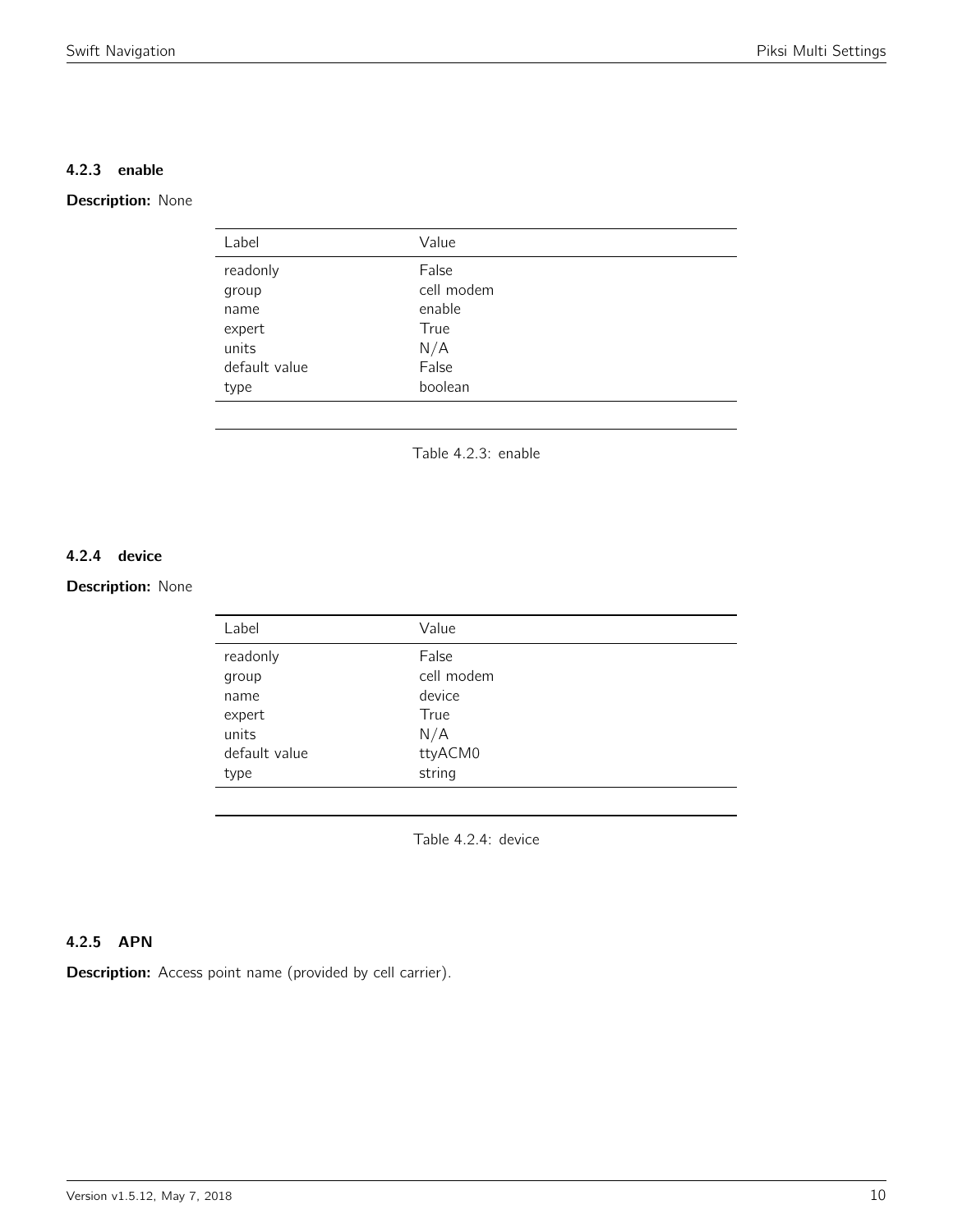<span id="page-10-0"></span>

| Label         | Value           |
|---------------|-----------------|
| group         | cell modem      |
| name          | <b>APN</b>      |
| expert        | True            |
| readonly      | False           |
| units         | N/A             |
| default value | <b>INTERNET</b> |
| type          | string          |

Table 4.2.5: APN

#### 4.2.6 modem type

Description: The type of cell modem in use.

| Label                      | Value      |
|----------------------------|------------|
| group                      | cell modem |
| name                       | modem type |
| expert                     | True       |
| readonly                   | False      |
| default value              | <b>GSM</b> |
| type                       | enum       |
| enumerated possible values | GSM, CDMA  |

Table 4.2.6: modem type

## <span id="page-10-1"></span>4.3 ethernet

#### 4.3.1 gateway

<span id="page-10-2"></span>Description: The default gateway for the IP config.

| Label         | Value       |
|---------------|-------------|
| group         | ethernet    |
| name          | gateway     |
| expert        | False       |
| readonly      | False       |
| units         | N/A         |
| default value | 192.168.0.1 |
| type          | string      |

Table 4.3.1: gateway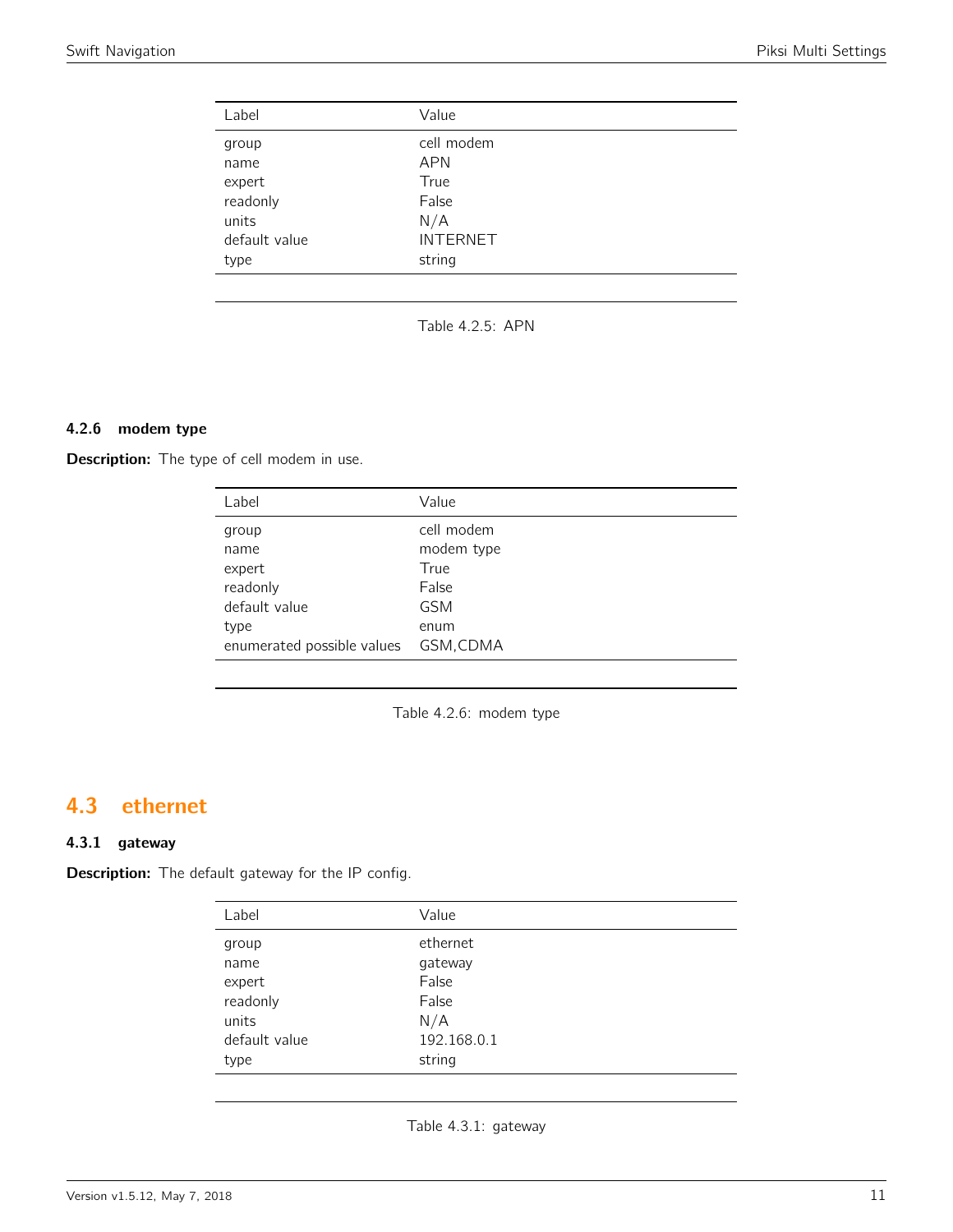Notes: The configured gateway in XXX.XXX.XXX.XXX format.

#### 4.3.2 netmask

<span id="page-11-0"></span>**Description:** The netmask for the IP config.

| Label         | Value         |  |
|---------------|---------------|--|
| group         | ethernet      |  |
| name          | netmask       |  |
| expert        | False         |  |
| readonly      | False         |  |
| units         | N/A           |  |
| default value | 255.255.255.0 |  |
| type          | string        |  |
|               |               |  |

Table 4.3.2: netmask

Notes: The configured netmask in XXX.XXX.XXX.XXX format.

#### 4.3.3 ip address

<span id="page-11-1"></span>Description: The static IP address.

| Value         |
|---------------|
| ethernet      |
| ip address    |
| False         |
| False         |
| N/A           |
| 192.168.0.222 |
| string        |
|               |

Table 4.3.3: ip address

Notes: The configured IP address in XXX.XXX.XXX.XXX format.

#### 4.3.4 ip config mode

Description: Ethernet configuration mode.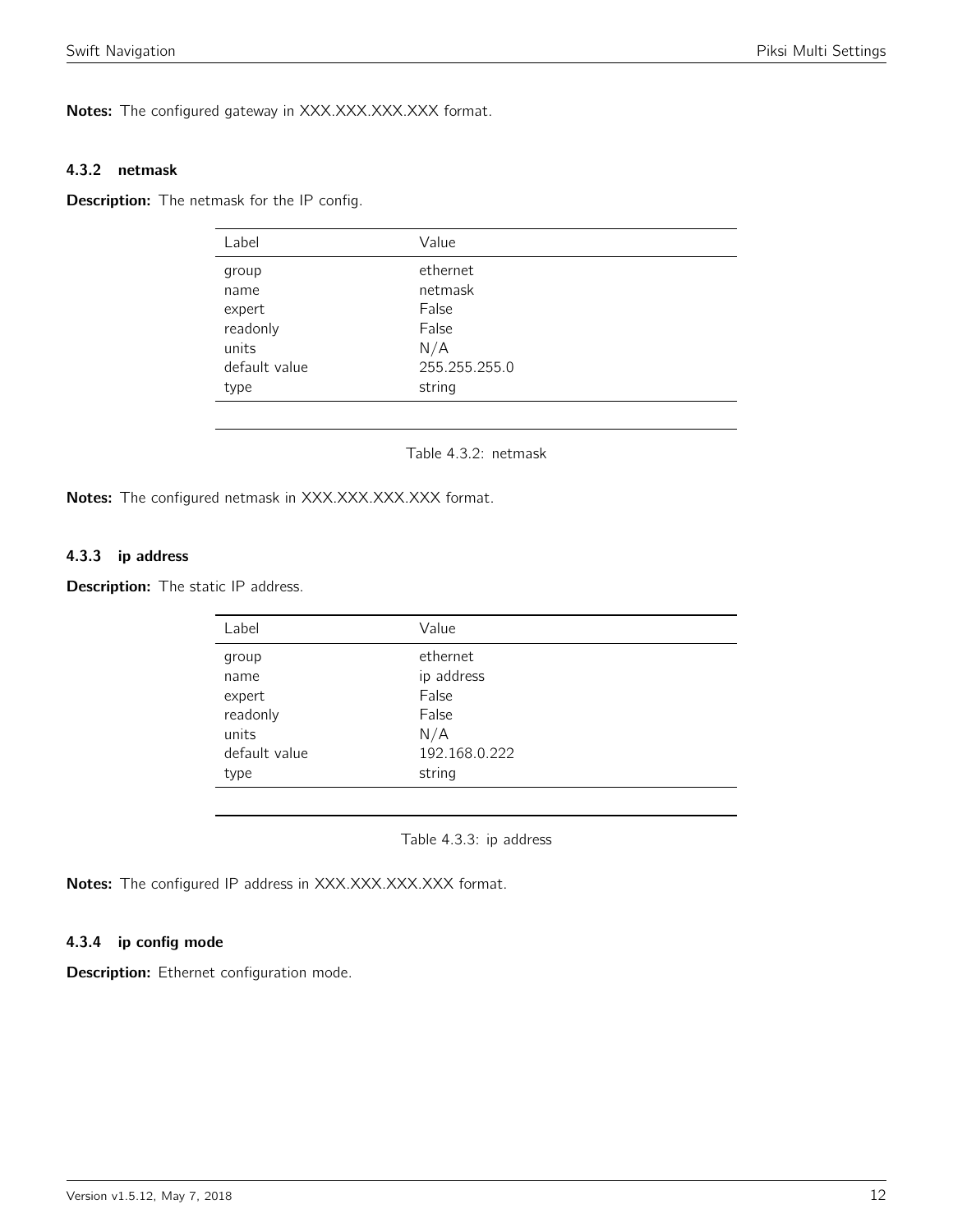| Label                      | Value          |
|----------------------------|----------------|
| group                      | ethernet       |
| name                       | ip config mode |
| expert                     | False          |
| readonly                   | False          |
| units                      | N/A            |
| default value              | <b>Static</b>  |
| type                       | enum           |
| enumerated possible values | Static, DHCP   |
|                            |                |

Table 4.3.4: ip config mode

Notes: If DHCP is chosen the IP address will be assigned automatically. The DHCP assigned IP address cannot be viewed under the Settings tab, instead use the Advanced Tab and click on 'Refresh Network Status'.

### <span id="page-12-0"></span>4.4 ext event a

#### 4.4.1 sensitivity

<span id="page-12-1"></span>**Description:** Minimum time between events ( $0 =$  disabled).

| Label                      | Value             |
|----------------------------|-------------------|
| group                      | ext event a       |
| name                       | sensitivity       |
| expert                     | False             |
| readonly                   | False             |
| units                      | us (microseconds) |
| default value              | 0                 |
| type                       | integer           |
| enumerated possible values | None              |

Table 4.4.1: sensitivity

Notes: Any event that is triggered within the sensitivity window after the previous event will be ignored and no MSG EXT EVENT will be generated.

#### 4.4.2 edge trigger

Description: Select edges to trigger timestamped event capture.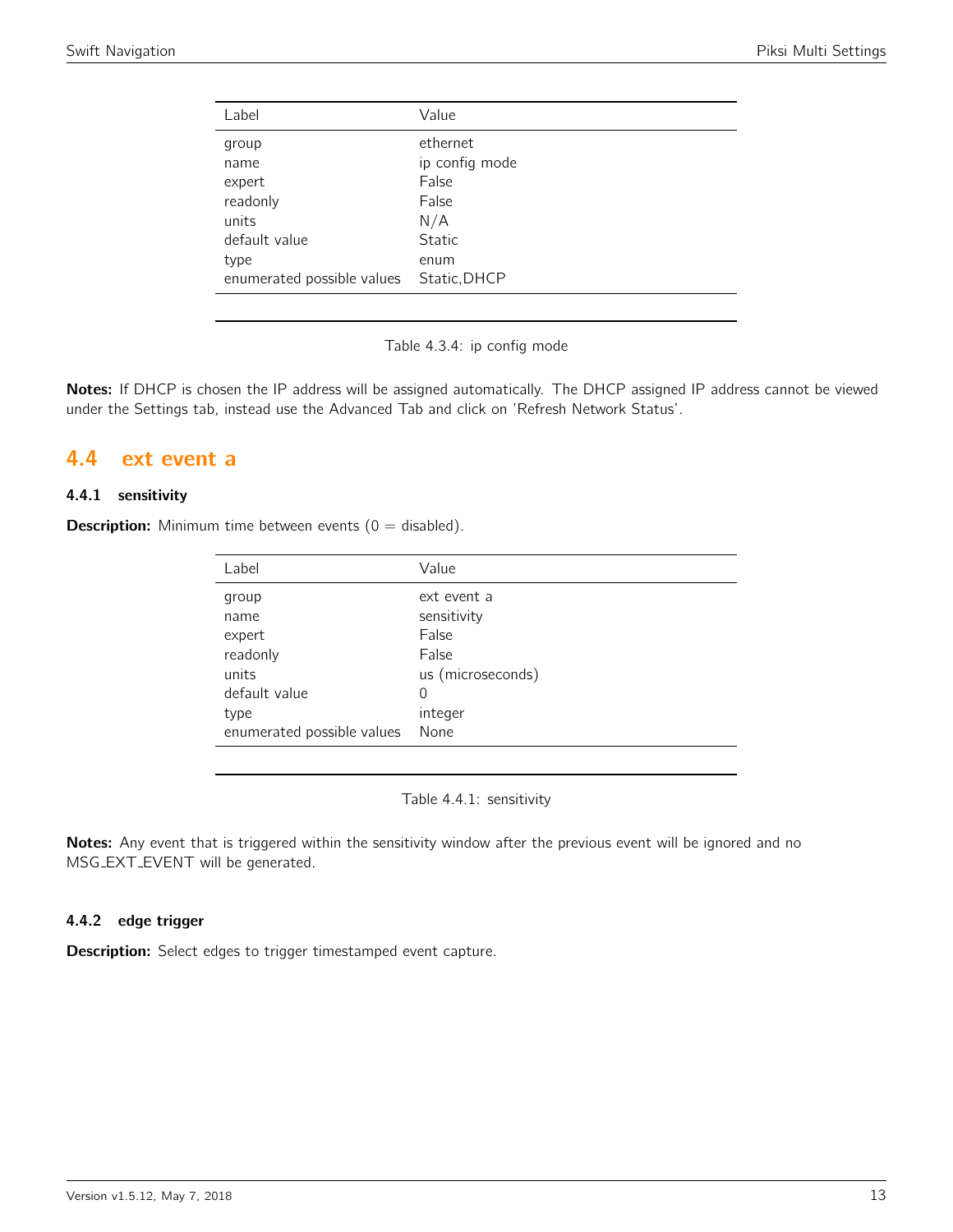| Value                       |
|-----------------------------|
| ext event a                 |
| edge trigger                |
| False                       |
| False                       |
| N/A                         |
| None                        |
| enum                        |
| None, Rising, Falling, Both |
|                             |

Table 4.4.2: edge trigger

Notes: You can use this to record the exact time that some external event in your system occurred, e.g. camera shutter time. Upon detecting the event, receiver will generate a MSG EXT EVENT message reporting the event, including a timestamp accurate to better than a microsecond.

## <span id="page-13-0"></span>4.5 ext event b

#### 4.5.1 sensitivity

<span id="page-13-1"></span>**Description:** Duro only. Minimum time between events  $(0 = \text{disabled})$ .

| Value             |
|-------------------|
| ext event b       |
| sensitivity       |
| True              |
| False             |
| us (microseconds) |
| 0                 |
| integer           |
| None              |
|                   |

Table 4.5.1: sensitivity

Notes: Any event that is triggered within the sensitivity window after the previous event will be ignored and no MSG EXT EVENT will be generated.

#### 4.5.2 edge trigger

**Description:** Duro only. Select edges to trigger timestamped event capture.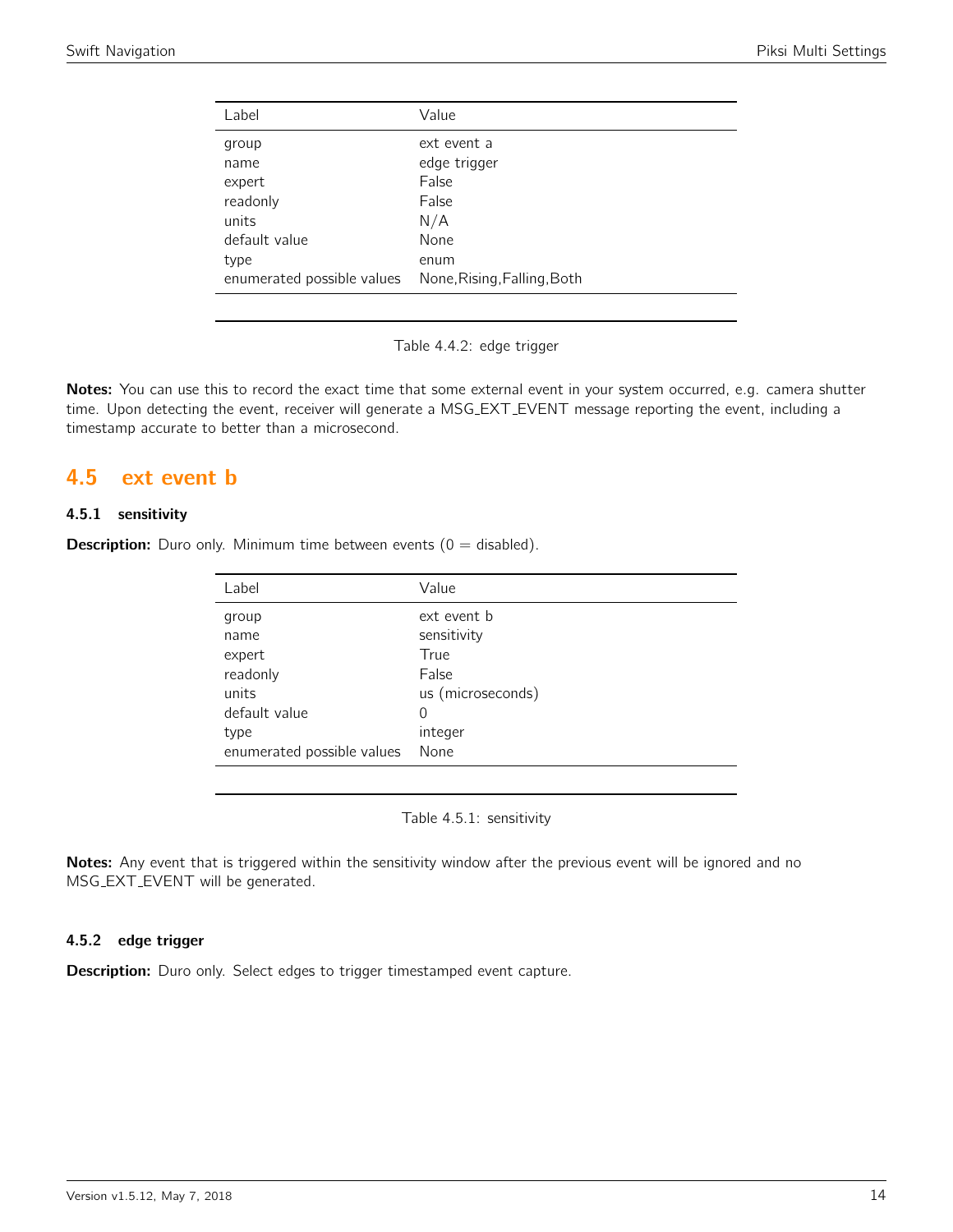| Value                       |
|-----------------------------|
| ext event b                 |
| edge trigger                |
| True                        |
| False                       |
| N/A                         |
| None                        |
| enum                        |
| None, Rising, Falling, Both |
|                             |

Table 4.5.2: edge trigger

Notes: You can use this to record the exact time that some external event in your system occurred, e.g. camera shutter time. Upon detecting the event, receiver will generate a MSG EXT EVENT message reporting the event, including a timestamp accurate to better than a microsecond.

## <span id="page-14-0"></span>4.6 ext event c

#### 4.6.1 sensitivity

<span id="page-14-1"></span>**Description:** Duro only. Minimum time between events  $(0 = \text{disabled})$ .

| Value             |
|-------------------|
| ext event c       |
| sensitivity       |
| True              |
| False             |
| us (microseconds) |
| 0                 |
| integer           |
| None              |
|                   |

Table 4.6.1: sensitivity

Notes: Any event that is triggered within the sensitivity window after the previous event will be ignored and no MSG EXT EVENT will be generated.

#### 4.6.2 edge trigger

**Description:** Duro only. Select edges to trigger timestamped event capture.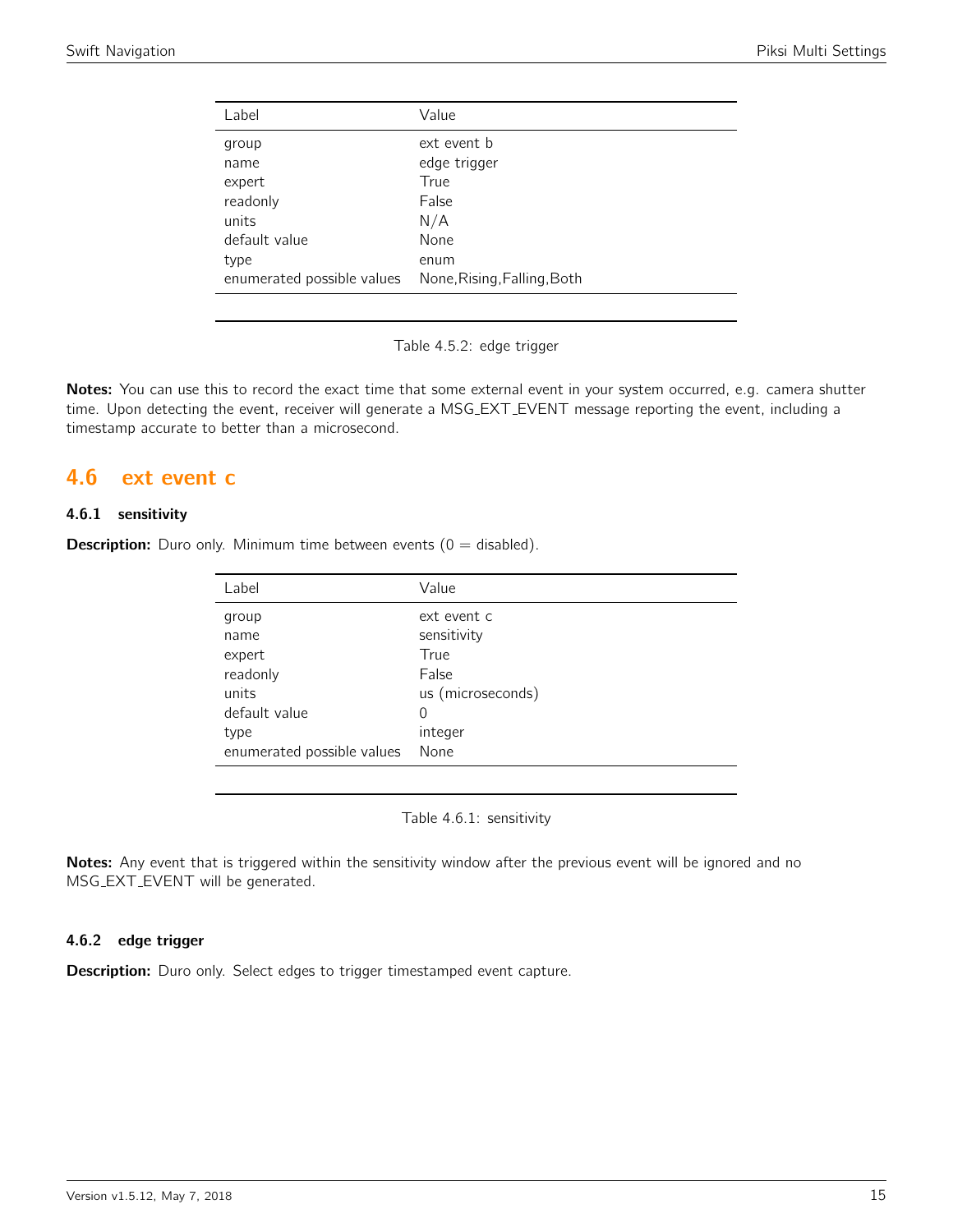| Value                       |
|-----------------------------|
| ext event c                 |
| edge trigger                |
| True                        |
| False                       |
| N/A                         |
| None                        |
| enum                        |
| None, Rising, Falling, Both |
|                             |

Table 4.6.2: edge trigger

Notes: You can use this to record the exact time that some external event in your system occurred, e.g. camera shutter time. Upon detecting the event, receiver will generate a MSG EXT EVENT message reporting the event, including a timestamp accurate to better than a microsecond.

## <span id="page-15-0"></span>4.7 frontend

#### 4.7.1 antenna bias

<span id="page-15-1"></span>Description: Enable/Disable 4.85V antenna bias.

| Label    | Value        |
|----------|--------------|
| group    | frontend     |
| name     | antenna bias |
| expert   | False        |
| readonly | False        |
| units    | N/A          |
| type     | bool         |

Table 4.7.1: antenna bias

Notes: Most active antennas require an antenna bias in order to power the amplifier in the antenna.

#### 4.7.2 use ext clk

Description: Enable/Disable External Clock Input.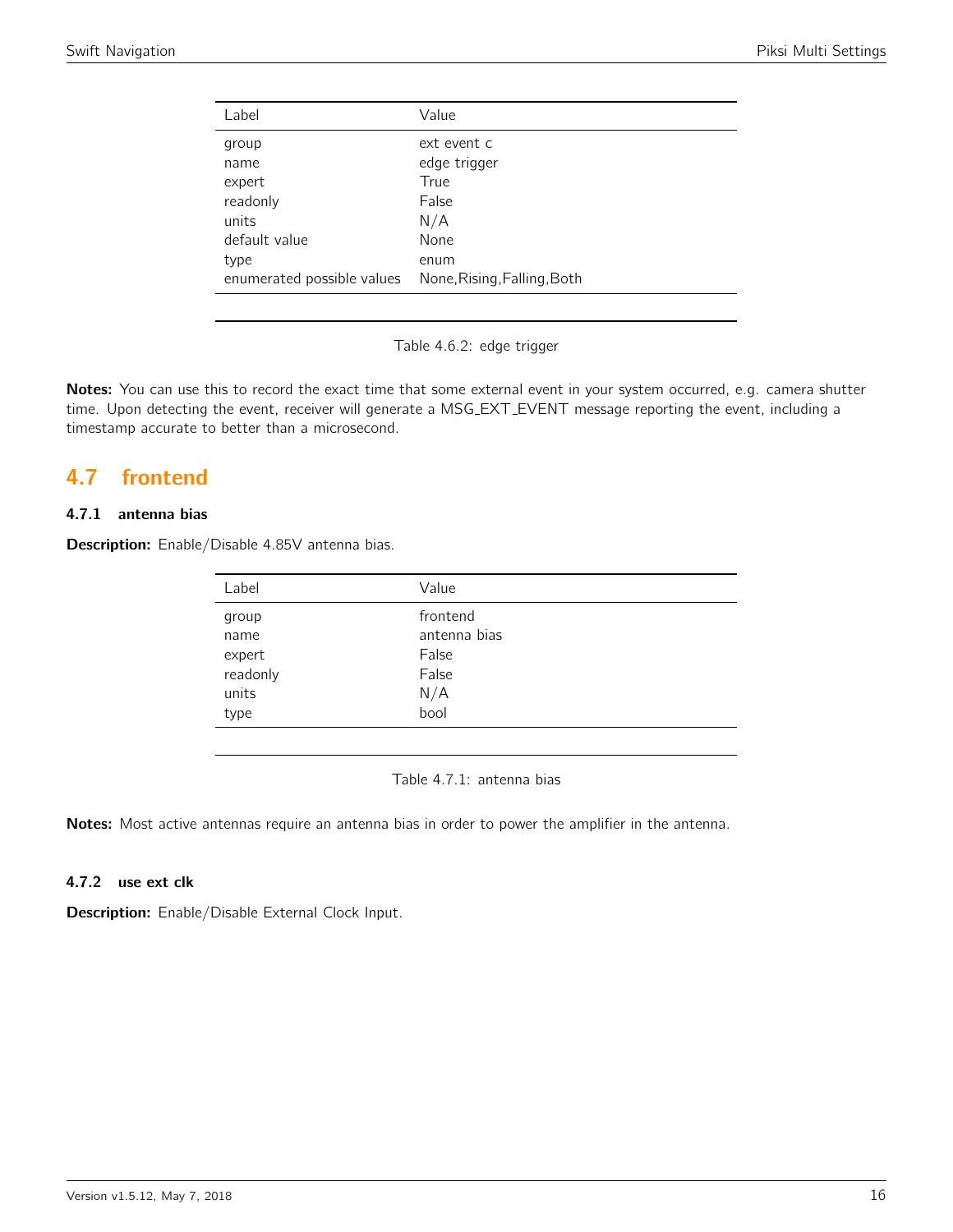<span id="page-16-0"></span>

| Label         | Value       |  |
|---------------|-------------|--|
| group         | frontend    |  |
| name          | use ext clk |  |
| expert        | False       |  |
| readonly      | False       |  |
| units         | N/A         |  |
| default value | False       |  |
| type          | bool        |  |
|               |             |  |

Table 4.7.2: use ext clk

Notes: This setting toggles the hardware switch for Piksi Multi 10Mhz clock source. When true, Piksi Multi will be configured to use an external clock source rather than its onboard oscillator. It is only available on Piksi Multi hardware versions greater than or equal to 5.1 (00108-05 rev 1). The external clock input signal can be provided on the Piksi Multi evaluation board through a labeled SMA connector. It is not exposed on Duro.

#### 4.7.3 antenna selection

**Description:** Determines which antenna to use.

| Label                                          | Value             |
|------------------------------------------------|-------------------|
| group                                          | frontend          |
| name                                           | antenna selection |
| expert                                         | False             |
| readonly                                       | False             |
| units                                          | N/A               |
| default value                                  | Primary           |
| type                                           | enum              |
| enumerated possible values  Primary, Secondary |                   |
|                                                |                   |

Table 4.7.3: antenna selection

Notes: This setting selects the antenna input that should be used by the receiver. Piksi Multi boards and Duro units ship with only a "Primary" antenna connector, so this should always be set to "Primary."

## <span id="page-16-1"></span>4.8 imu

#### 4.8.1 imu raw output

Description: Enable/Disable IMU raw data output from onboard Bosch BMI160 IMU.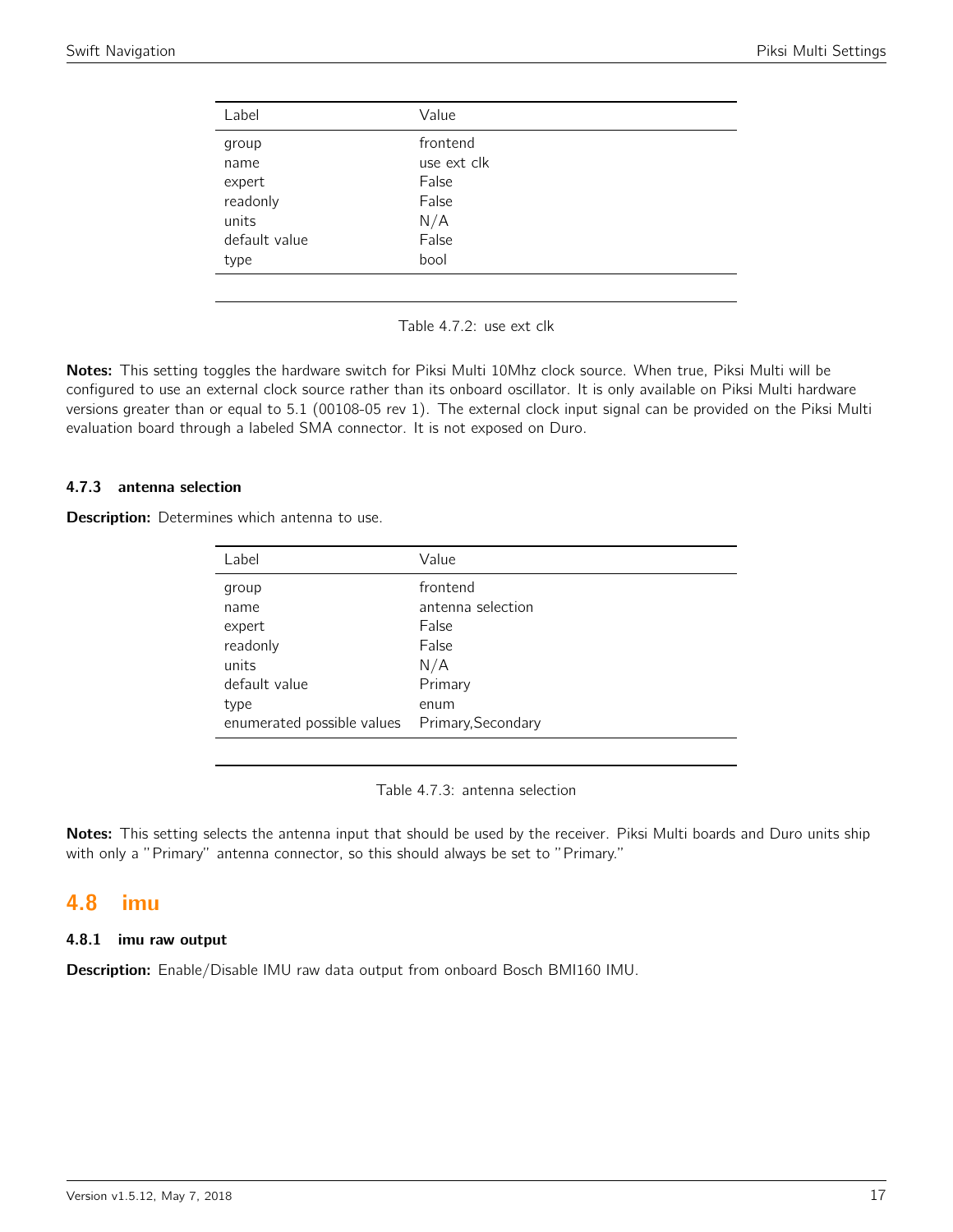<span id="page-17-0"></span>

| Label         | Value          |
|---------------|----------------|
| group         | imu            |
| name          | imu raw output |
| expert        | False          |
| readonly      | False          |
| default value | False          |
| type          | boolean        |
|               |                |

Table 4.8.1: imu raw output

Notes: The IMU raw data can be seen in the Advanced Tab of the Swift Console

#### 4.8.2 mag raw output

<span id="page-17-1"></span>Description: Enable/Disable raw data output from onboard Bosch BMM150 Magnetometer.

| Label         | Value          |
|---------------|----------------|
| group         | ımu            |
| name          | mag raw output |
| expert        | False          |
| readonly      | False          |
| default value | False          |
| type          | boolean        |
|               |                |

Table 4.8.2: mag raw output

Notes: The magnetometer raw data can be seen in the Advanced Tab of the Swift Console.

#### 4.8.3 mag rate

<span id="page-17-2"></span>**Description:** The data rate (in Hz) for magnetometer raw output.

| Label                                     | Value    |
|-------------------------------------------|----------|
| group                                     | ımu      |
| name                                      | mag rate |
| expert                                    | False    |
| readonly                                  | False    |
| units                                     | Hz       |
| default value                             | 12.5     |
| type                                      | enum     |
| enumerated possible values 6.25, 12.5, 25 |          |

Table 4.8.3: mag rate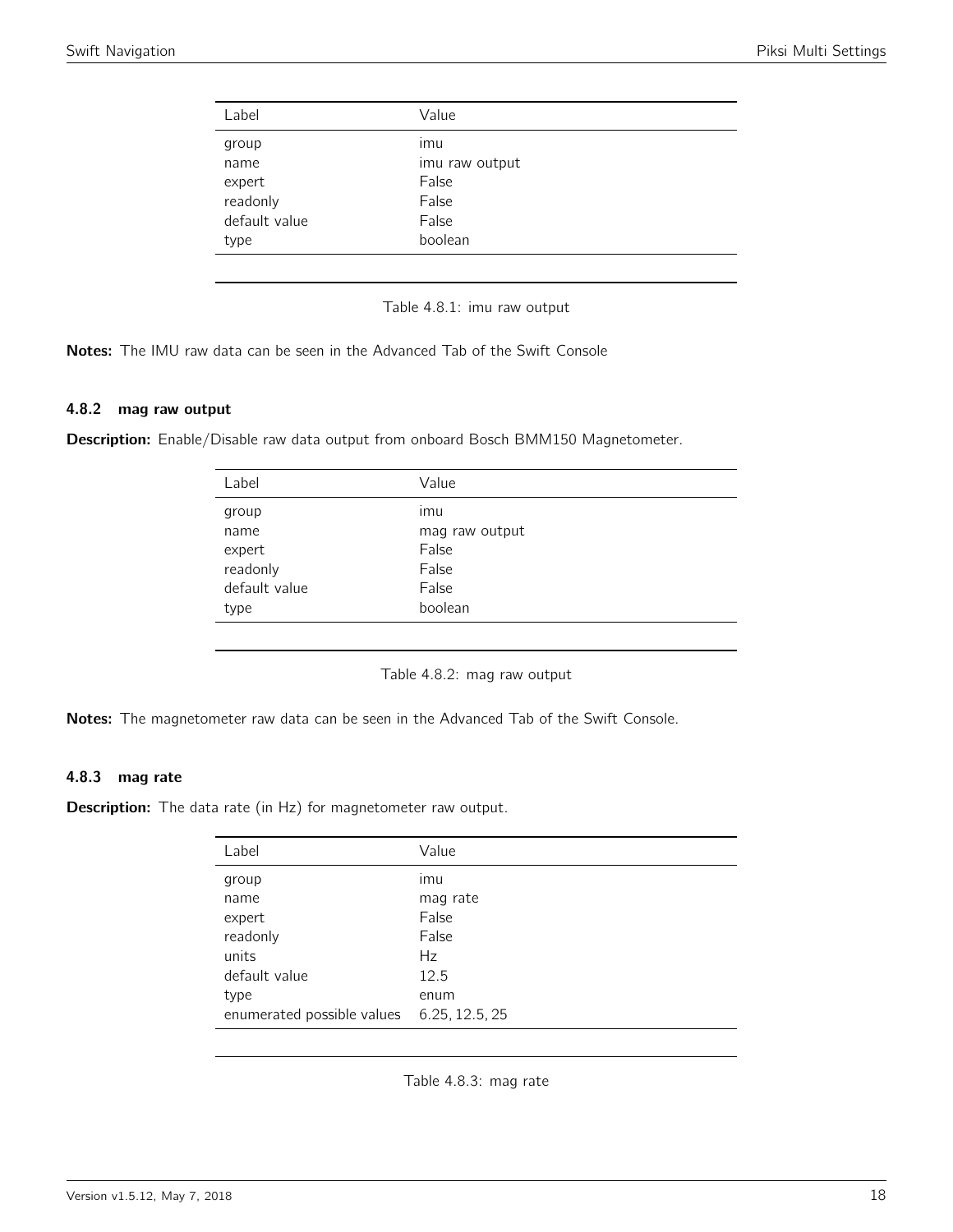#### 4.8.4 acc range

| Label                                  | Value     |
|----------------------------------------|-----------|
| group                                  | ımu       |
| name                                   | acc range |
| expert                                 | False     |
| readonly                               | False     |
| units                                  | g         |
| default value                          | 8         |
| type                                   | enum      |
| enumerated possible values 2, 4, 8, 16 |           |

<span id="page-18-0"></span>**Description:** The approximate range of accelerations that can be measured.

Table 4.8.4: acc range

Notes: When 2 g is chosen, it means the accelerometer is scaled to measure about  $+/- 2$  g of acceleration. Refer to the IMU datasheet for detailed information.

#### 4.8.5 gyro range

<span id="page-18-1"></span>**Description:** The approximate range of angular rate that can be measured.

| Label                      | Value                     |
|----------------------------|---------------------------|
| group                      | ımu                       |
| name                       | gyro range                |
| expert                     | False                     |
| readonly                   | False                     |
| units                      | deg/s                     |
| default value              | 1000                      |
| type                       | enum                      |
| enumerated possible values | 125, 250, 500, 1000, 2000 |
|                            |                           |

Table 4.8.5: gyro range

Notes: When 125 is chosen, it means the gyro is scaled to measure about  $+/- 125$  deg/s of angular rate. Refer to the IMU datasheet for detailed information.

#### 4.8.6 imu rate

Description: The data rate (in Hz) for IMU raw output.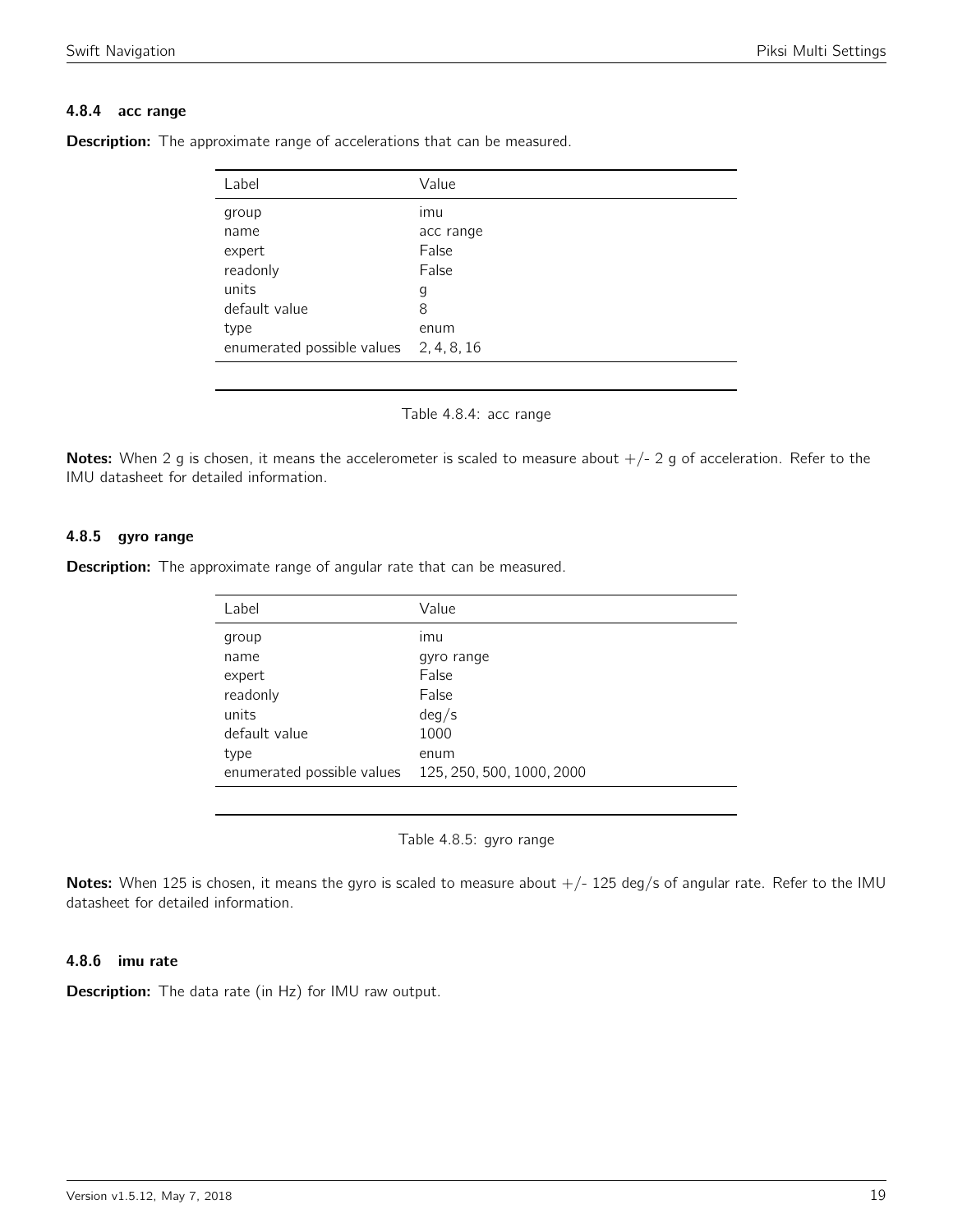| Label                                       | Value    |
|---------------------------------------------|----------|
| group                                       | imu      |
| name                                        | imu rate |
| expert                                      | False    |
| readonly                                    | False    |
| units                                       | Hz       |
| default value                               | 50       |
| type                                        | enum     |
| enumerated possible values 25, 50, 100, 200 |          |

Table 4.8.6: imu rate

Notes: It is recommended to use Ethernet or USB for IMU data output for data rates over 25 Hz.

### <span id="page-19-0"></span>4.9 ndb

#### 4.9.1 erase l2c capb

<span id="page-19-1"></span>Description: Erase stored L2C capability mask during boot.

| Label         | Value          |
|---------------|----------------|
| readonly      | False          |
| group         | ndb            |
| name          | erase l2c capb |
| expert        | True           |
| default value | False          |
| type          | boolean        |

Table 4.9.1: erase l2c capb

#### 4.9.2 erase utc params

<span id="page-19-2"></span>Description: Erase stored UTC offset parameters during boot.

| Value            |
|------------------|
| False            |
| ndb              |
| erase utc params |
| True             |
| False            |
| boolean          |
|                  |

Table 4.9.2: erase utc params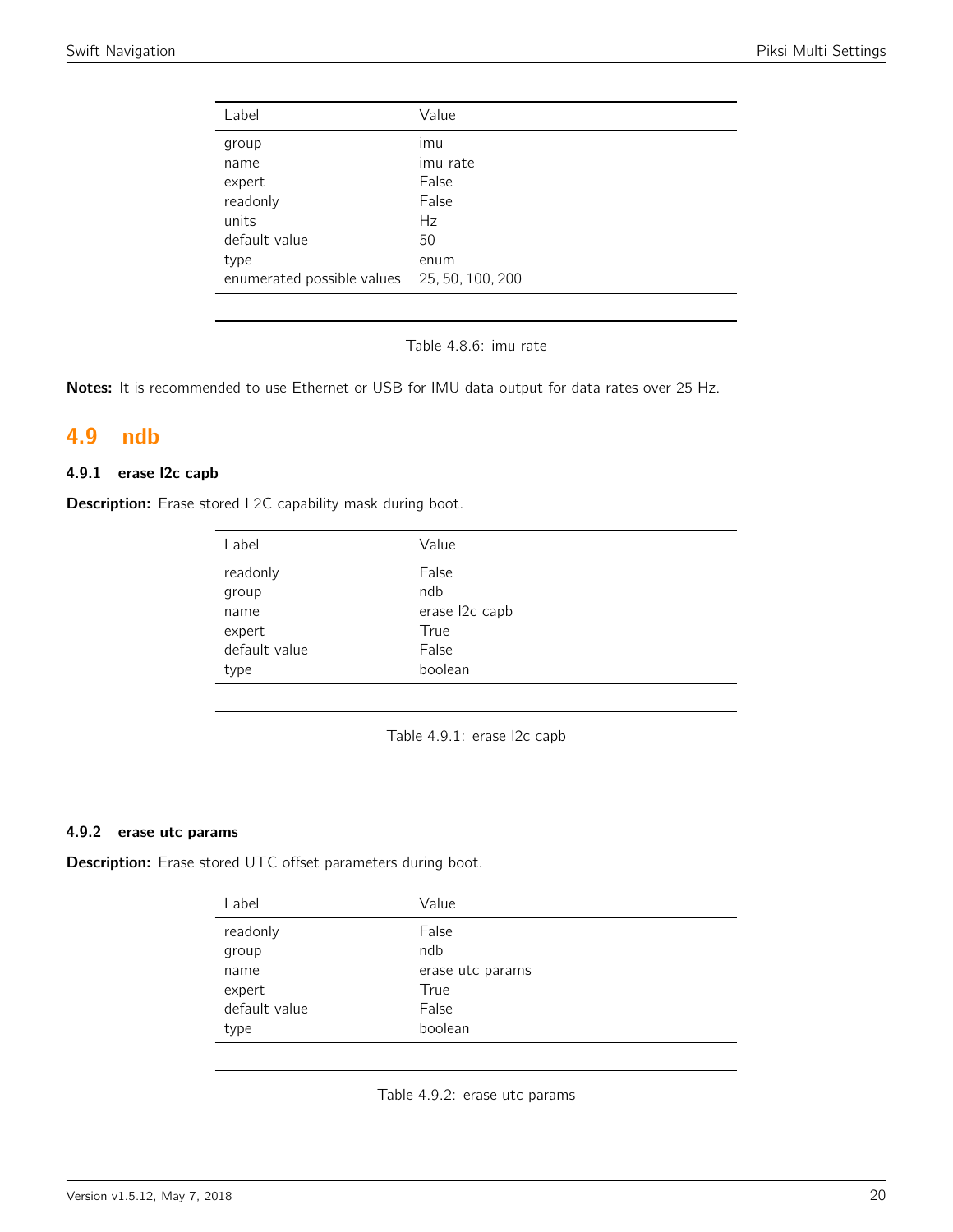#### 4.9.3 erase almanac wn

<span id="page-20-0"></span>Description: Erase stored almanac week numbers during boot.

| Label         | Value            |
|---------------|------------------|
| readonly      | False            |
| group         | ndb              |
| name          | erase almanac wn |
| expert        | True             |
| default value | False            |
| type          | boolean          |
|               |                  |

Table 4.9.3: erase almanac wn

#### 4.9.4 erase almanac

<span id="page-20-1"></span>Description: Erase stored almanacs during boot.

| Label         | Value         |
|---------------|---------------|
| readonly      | False         |
| group         | ndb           |
| name          | erase almanac |
| expert        | True          |
| default value | False         |
| type          | boolean       |

Table 4.9.4: erase almanac

#### 4.9.5 erase ephemeris

<span id="page-20-2"></span>Description: Erase stored ephmerides during boot.

| Label             | Value           |
|-------------------|-----------------|
| readonly<br>group | False<br>ndb    |
| name              | erase ephemeris |
| expert            | True            |
| type              | boolean         |
|                   |                 |

Table 4.9.5: erase ephemeris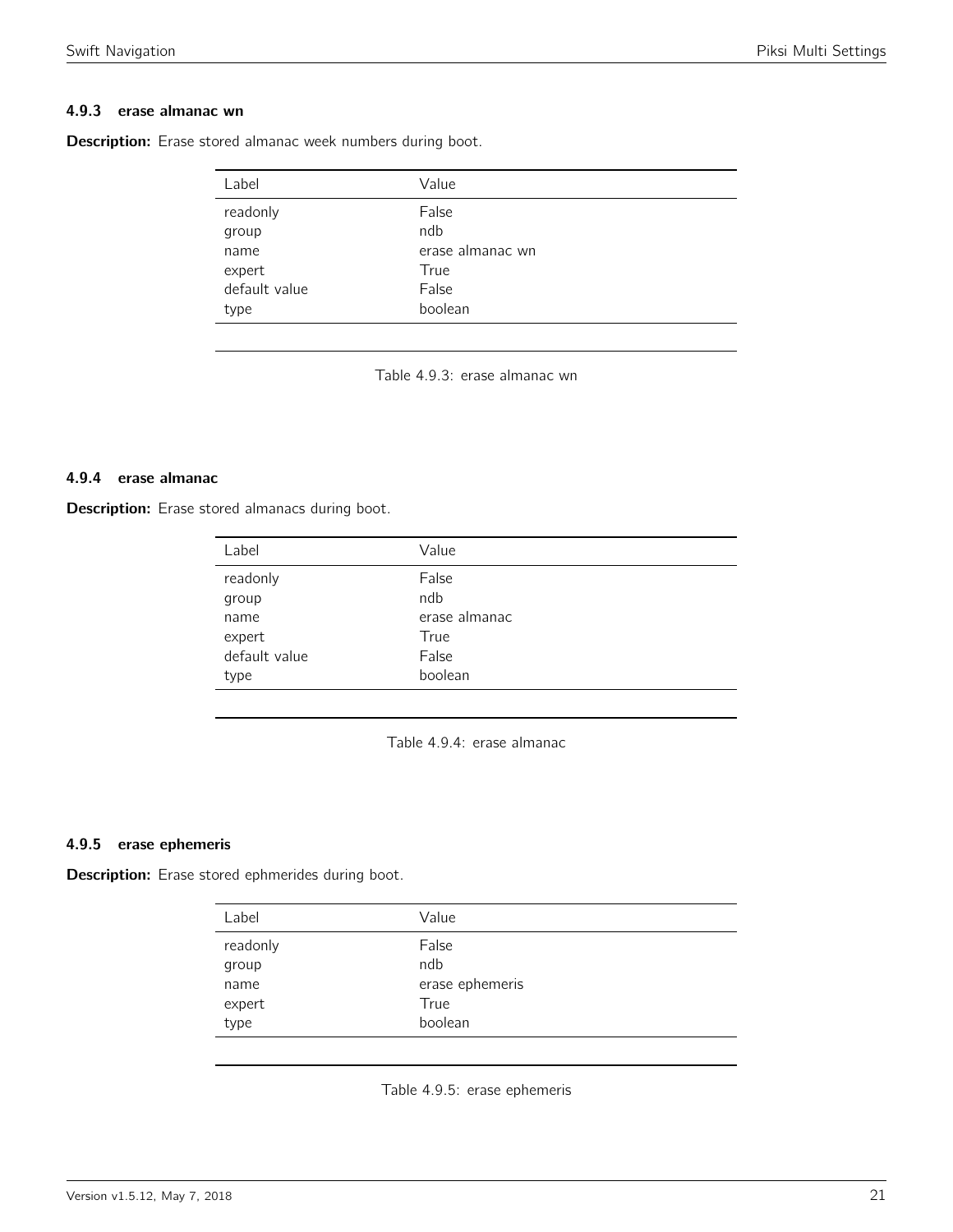#### 4.9.6 erase iono

<span id="page-21-0"></span>Description: Erase stored ionospheric parameters during boot.

| Label         | Value      |  |
|---------------|------------|--|
| readonly      | False      |  |
| group         | ndb        |  |
| name          | erase iono |  |
| expert        | True       |  |
| default value | False      |  |
| type          | boolean    |  |

Table 4.9.6: erase iono

#### 4.9.7 erase lgf

<span id="page-21-1"></span>Description: Erase stored last fix information during boot.

| readonly<br>False |           |
|-------------------|-----------|
| ndb<br>group      |           |
| name              | erase Igf |
| True<br>expert    |           |
| type              | boolean   |

Table 4.9.7: erase lgf

#### 4.9.8 valid eph acc

#### <span id="page-21-2"></span>Description: None

| Label         | Value         |
|---------------|---------------|
| readonly      | False         |
| group         | ndb           |
| name          | valid eph acc |
| expert        | True          |
| units         | meters        |
| default value | 100           |
| type          | int           |

Table 4.9.8: valid eph acc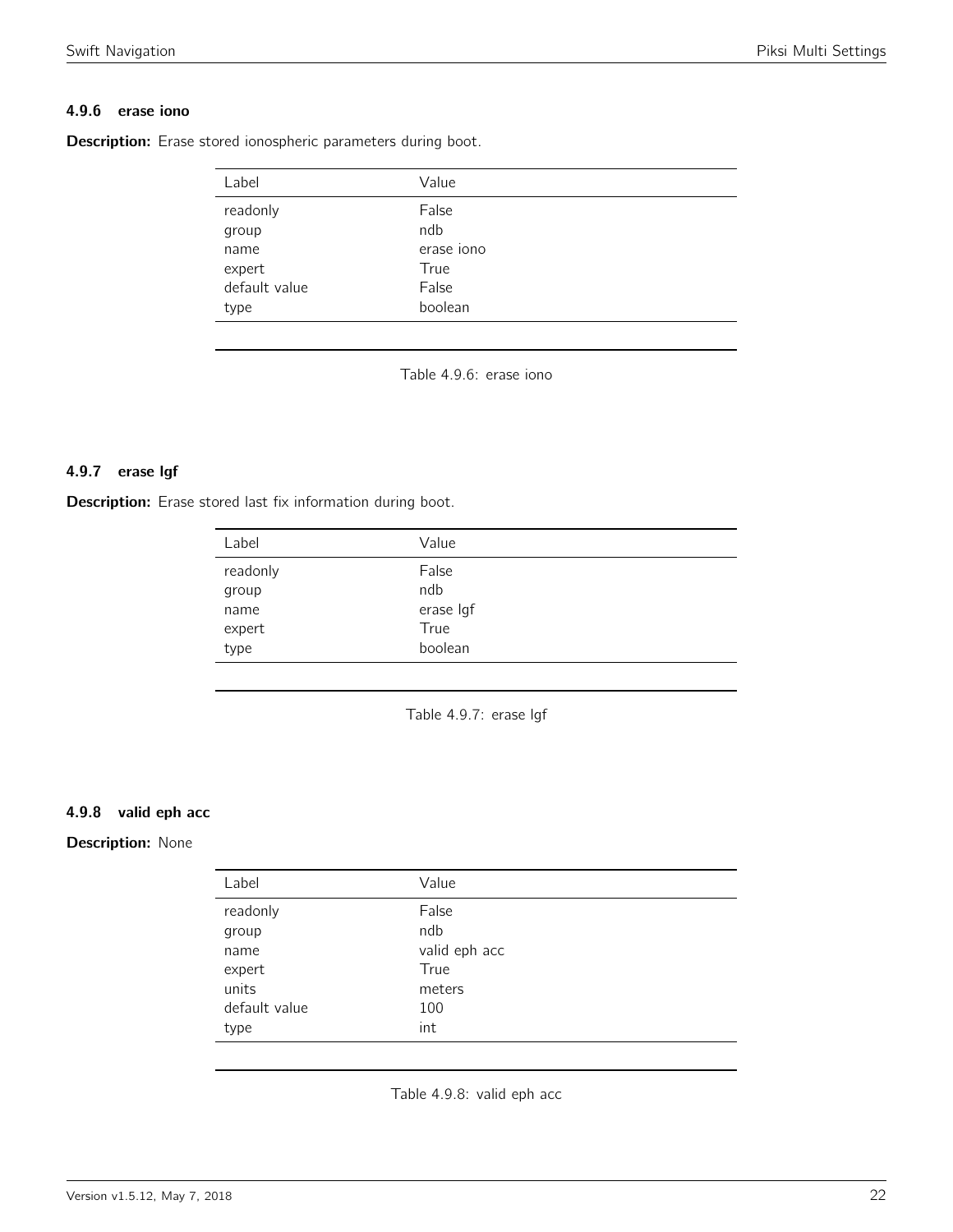#### 4.9.9 valid alm acc

#### <span id="page-22-0"></span>Description: None

| Label         | Value         |
|---------------|---------------|
| readonly      | False         |
| group         | ndb           |
| name          | valid alm acc |
| expert        | True          |
| units         | meters        |
| default value | 5000          |
| type          | int           |

Table 4.9.9: valid alm acc

#### 4.9.10 lgf update m

<span id="page-22-1"></span>**Description:** Change in position required to update last good fix.

| Label         | Value        |
|---------------|--------------|
| group         | ndb          |
| name          | lgf update m |
| expert        | True         |
| readonly      | False        |
| units         | meters       |
| default value | 10000        |
| type          | int          |

Table 4.9.10: lgf update m

#### 4.9.11 valid alm days

<span id="page-22-2"></span>Description: Number of days for which Almanac is valid.

| Label         | Value          |
|---------------|----------------|
| group         | ndb            |
| name          | valid alm days |
| expert        | True           |
| readonly      | False          |
| units         | days           |
| default value | 6              |
| type          | int            |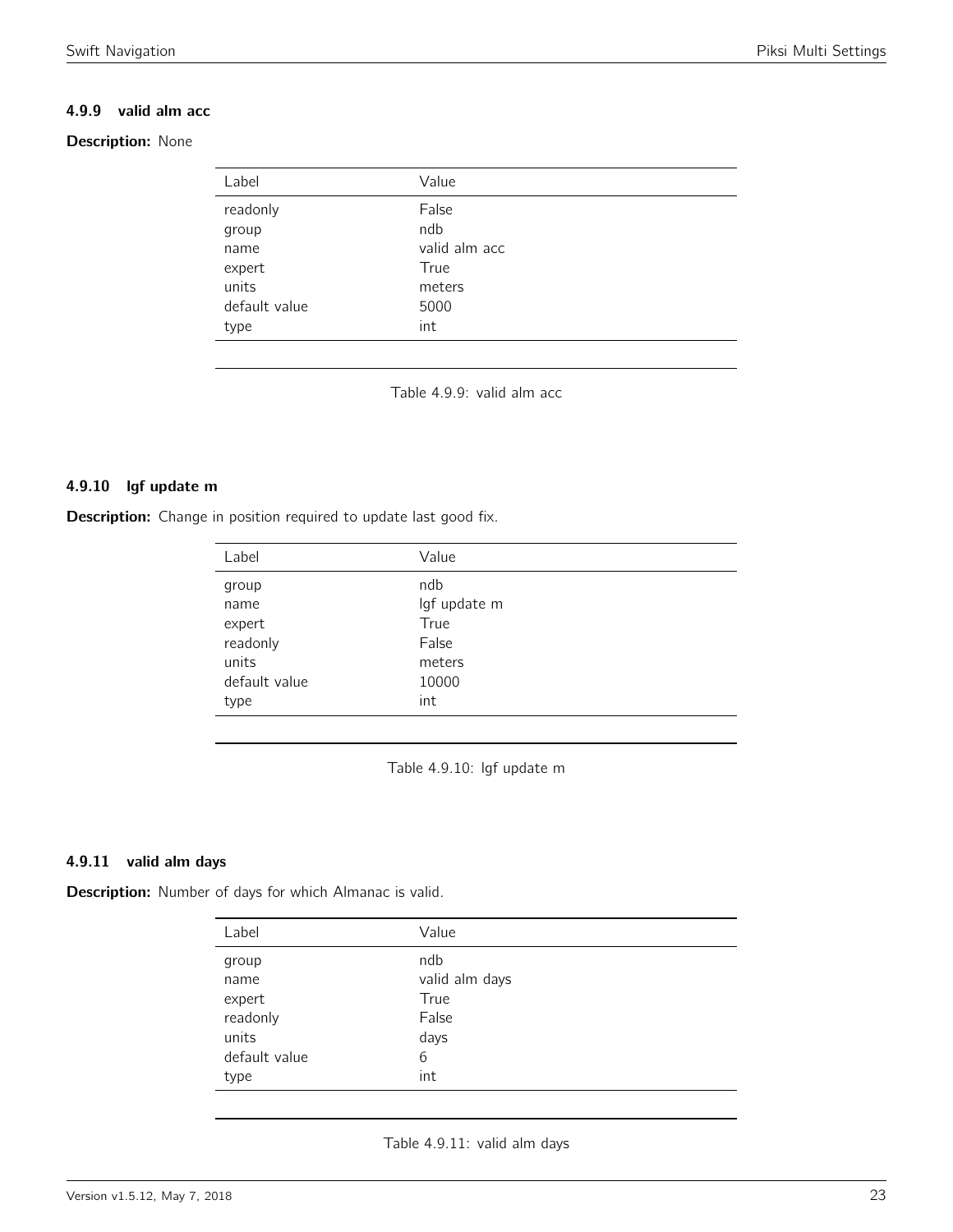#### 4.9.12 lgf update s

**Description:** Update period for navigation database last good fix.

| Label         | Value        |
|---------------|--------------|
| group         | ndb          |
| name          | lgf update s |
| expert        | True         |
| readonly      | False        |
| units         | seconds      |
| default value | 1800         |
| type          | int          |
|               |              |

Table 4.9.12: lgf update s

### <span id="page-23-0"></span>4.10 nmea

#### 4.10.1 gpgga msg rate

<span id="page-23-1"></span>Description: Number of Solution Periods between GGA NMEA messages being sent.

| Label         | Value           |
|---------------|-----------------|
| group         | nmea            |
| name          | gpgga msg rate  |
| expert        | False           |
| readonly      | False           |
| units         | Solution Period |
| default value |                 |
| type          | integer         |
|               |                 |

Table 4.10.1: gpgga msg rate

Notes: This setting represents the integer number of solution periods between each transmission of the NMEA message. For example, if the solution rate is 10 Hz, and this rate setting is 2, the NMEA message will be sent every two solution epochs at a rate of 5 Hz. If this setting is 0, the msg will be suppressed.

#### 4.10.2 gpgll msg rate

Description: Number of Solution Periods between GLL NMEA messages being sent.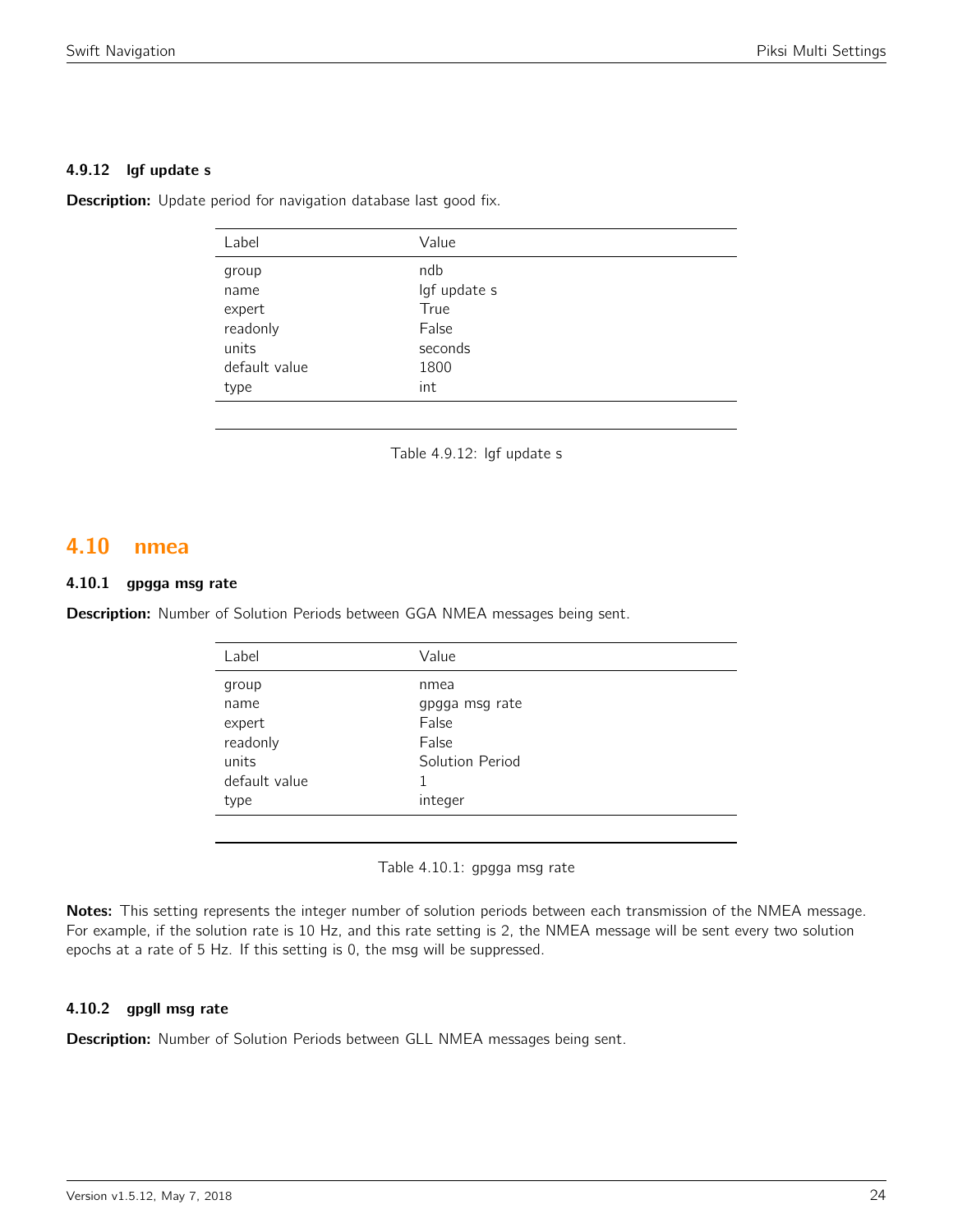<span id="page-24-0"></span>

| Label         | Value           |
|---------------|-----------------|
| group         | nmea            |
| name          | gpgll msg rate  |
| expert        | False           |
| readonly      | False           |
| units         | Solution Period |
| default value | 10              |
| type          | integer         |
|               |                 |

Table 4.10.2: gpgll msg rate

Notes: This setting represents the integer number of solution periods between each transmission of the NMEA message. For example, if the solution rate is 10 Hz, and this rate setting is 2, the NMEA message will be sent every two solution epochs at a rate of 5 Hz. If this setting is 0, the msg will be suppressed.

#### 4.10.3 gpgsv msg rate

<span id="page-24-1"></span>Description: Number of Solution Periods between GSV NMEA messages being sent.

| Label         | Value           |  |
|---------------|-----------------|--|
| group         | nmea            |  |
| name          | gpgsv msg rate  |  |
| expert        | False           |  |
| readonly      | False           |  |
| units         | Solution Period |  |
| default value | 10              |  |
| type          | integer         |  |
|               |                 |  |

Table 4.10.3: gpgsv msg rate

Notes: This setting represents the integer number of solution periods between each transmission of the NMEA message. For example, if the solution rate is 10 Hz, and this rate setting is 2, the NMEA message will be sent every two solution epochs at a rate of 5 Hz. If this setting is 0, the msg will be suppressed.

#### 4.10.4 gphdt msg rate

Description: Number of Solution Periods between HDT NMEA messages being sent.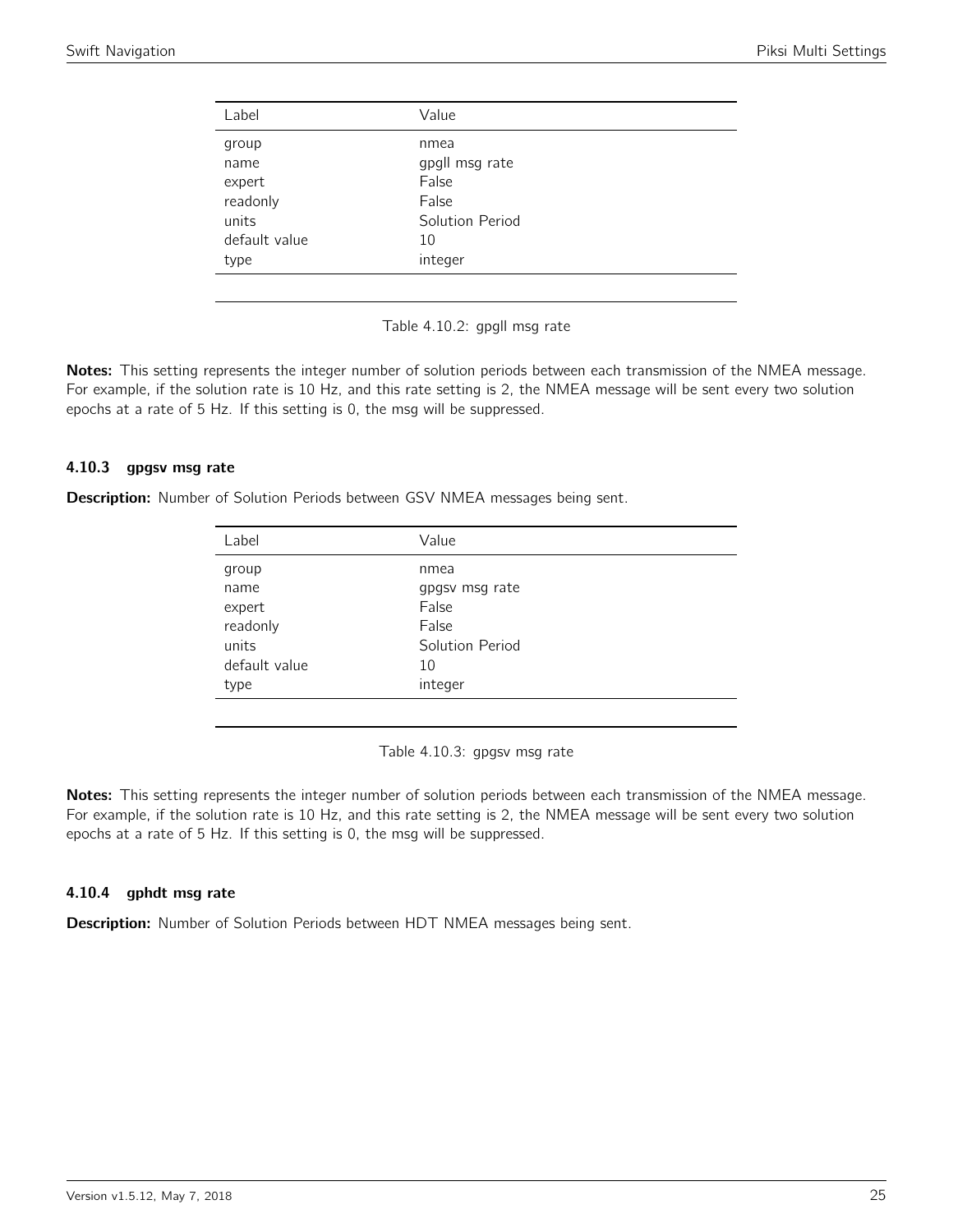<span id="page-25-0"></span>

| Label         | Value           |
|---------------|-----------------|
| group         | nmea            |
| name          | gphdt msg rate  |
| expert        | False           |
| readonly      | False           |
| units         | Solution Period |
| default value |                 |
| type          | integer         |
|               |                 |

Table 4.10.4: gphdt msg rate

Notes: This setting represents the integer number of solution periods between each transmission of the NMEA message. For example, if the solution rate is 10 Hz, and this rate setting is 2, the NMEA message will be sent every two solution epochs at a rate of 5 Hz. If this setting is 0, the msg will be suppressed.

#### 4.10.5 gprmc msg rate

<span id="page-25-1"></span>Description: Number of Solution Periods between RMC NMEA messages being sent.

| Label         | Value           |  |
|---------------|-----------------|--|
| group         | nmea            |  |
| name          | gprmc msg rate  |  |
| expert        | False           |  |
| readonly      | False           |  |
| units         | Solution Period |  |
| default value | 10              |  |
| type          | integer         |  |
|               |                 |  |

Table 4.10.5: gprmc msg rate

Notes: This setting represents the integer number of solution periods between each transmission of the NMEA message. For example, if the solution rate is 10 Hz, and this rate setting is 2, the NMEA message will be sent every two solution epochs at a rate of 5 Hz. If this setting is 0, the msg will be suppressed.

#### 4.10.6 gpvtg msg rate

Description: Number of Solution Periods between VTG NMEA messages being sent.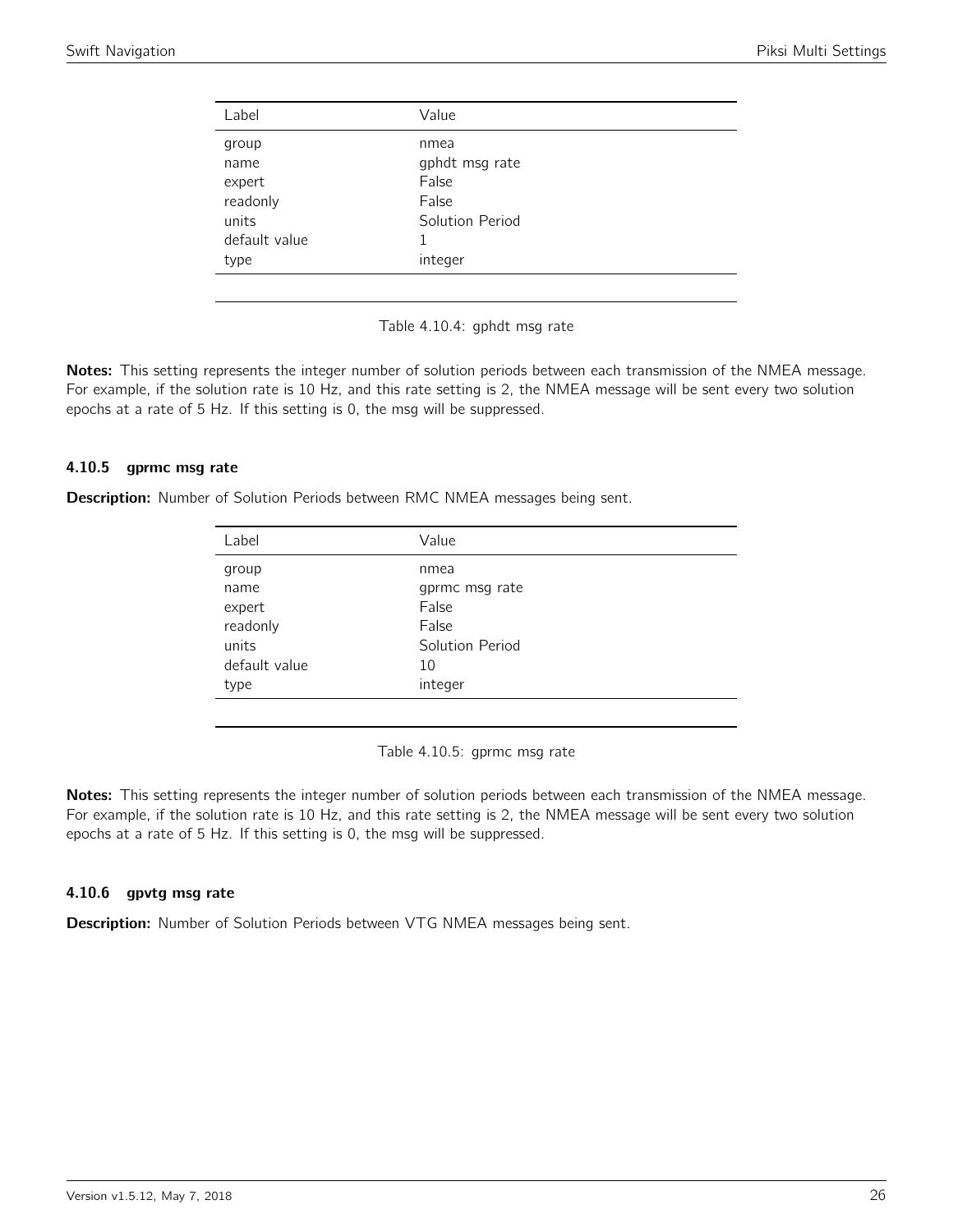<span id="page-26-0"></span>

| nmea            |
|-----------------|
| gpvtg msg rate  |
| False           |
| False           |
| Solution Period |
|                 |
| integer         |
|                 |

Table 4.10.6: gpvtg msg rate

Notes: This setting represents the integer number of solution periods between each transmission of the NMEA message. For example, if the solution rate is 10 Hz, and this rate setting is 2, the NMEA message will be sent every two solution epochs at a rate of 5 Hz. If this setting is 0, the msg will be suppressed.

#### 4.10.7 gsa msg rate

<span id="page-26-1"></span>Description: Number of Solution Periods between GSA NMEA messages being sent.

| Label                      | Value            |
|----------------------------|------------------|
| group                      | nmea             |
| name                       | gsa msg rate     |
| expert                     | False            |
| readonly                   | False            |
| units                      | Solution Periods |
| default value              | 10               |
| type                       | integer          |
| enumerated possible values | None             |

Table 4.10.7: gsa msg rate

Notes: This setting represents the integer number of solution periods between each transmission of the NMEA message. For example, if the solution rate is 10 Hz, and this rate setting is 2, the NMEA message will be sent every two solution epochs at a rate of 5 Hz. If this setting is 0, the msg will be suppressed.

#### 4.10.8 gpzda msg rate

Description: Number of Solution Periods between ZDA NMEA messages being sent.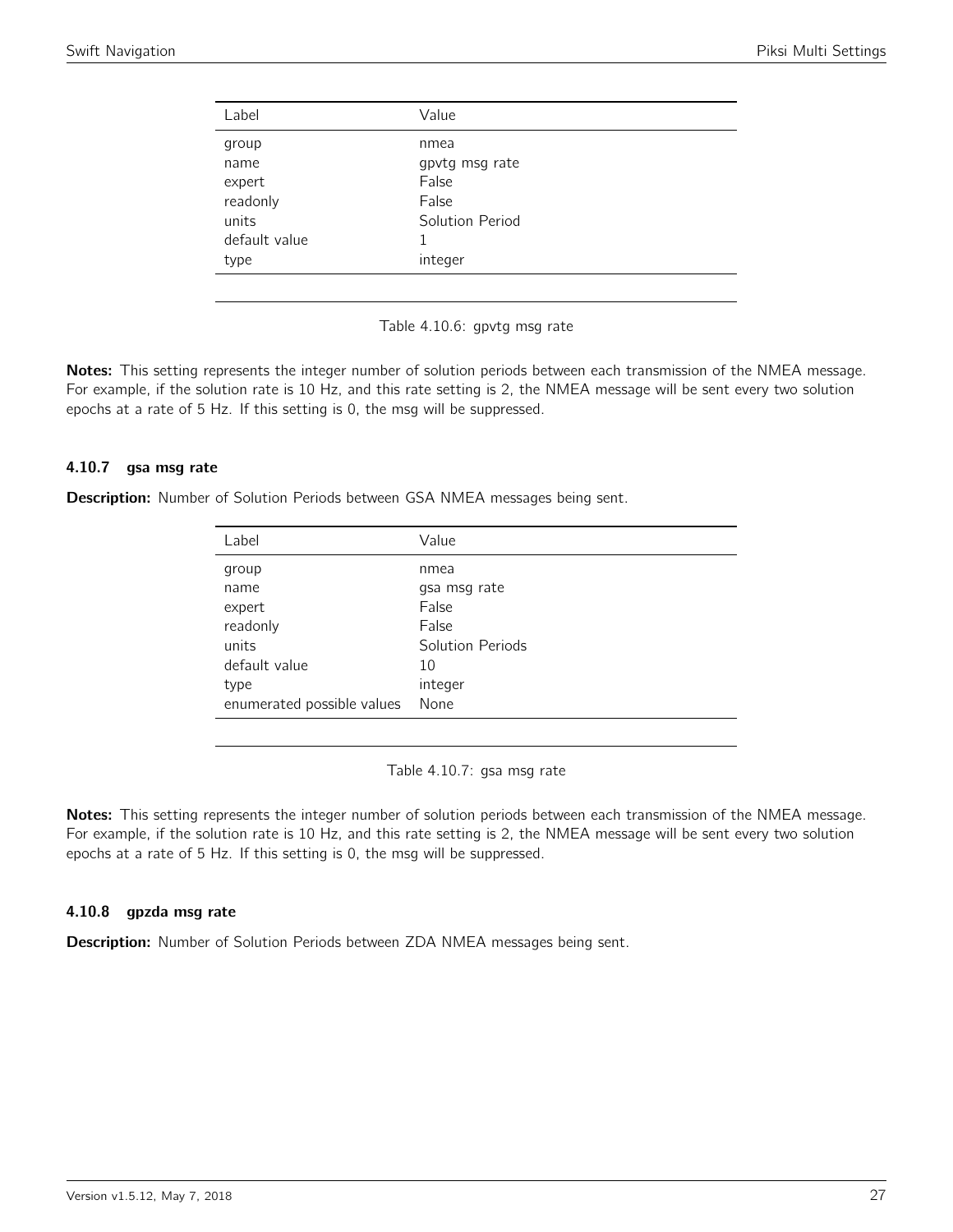| Label                      | Value           |
|----------------------------|-----------------|
| group                      | nmea            |
| name                       | gpzda msg rate  |
| expert                     | False           |
| readonly                   | False           |
| units                      | Solution Period |
| default value              | 10              |
| type                       | integer         |
| enumerated possible values | None            |

Table 4.10.8: gpzda msg rate

Notes: This setting represents the integer number of solution periods between each transmission of the NMEA message. For example, if the solution rate is 10 Hz, and this rate setting is 2, the NMEA message will be sent every two solution epochs at a rate of 5 Hz. If this setting is 0, the msg will be suppressed.

## <span id="page-27-0"></span>4.11 ntrip

#### 4.11.1 debug

<span id="page-27-1"></span>**Description:** Additional debug messages for NTRIP (sent to /var/log/messages).

| Value   |
|---------|
| False   |
| ntrip   |
| debug   |
| True    |
| False   |
| boolean |
|         |

Table 4.11.1: debug

#### 4.11.2 enable

Description: Enable NTRIP client. The interface will receive 1002, 1004, 1005, 1006, 1010, 1012, 1033 and 1230 RTCMv3.1 messages and will not transmit or receive any other messages.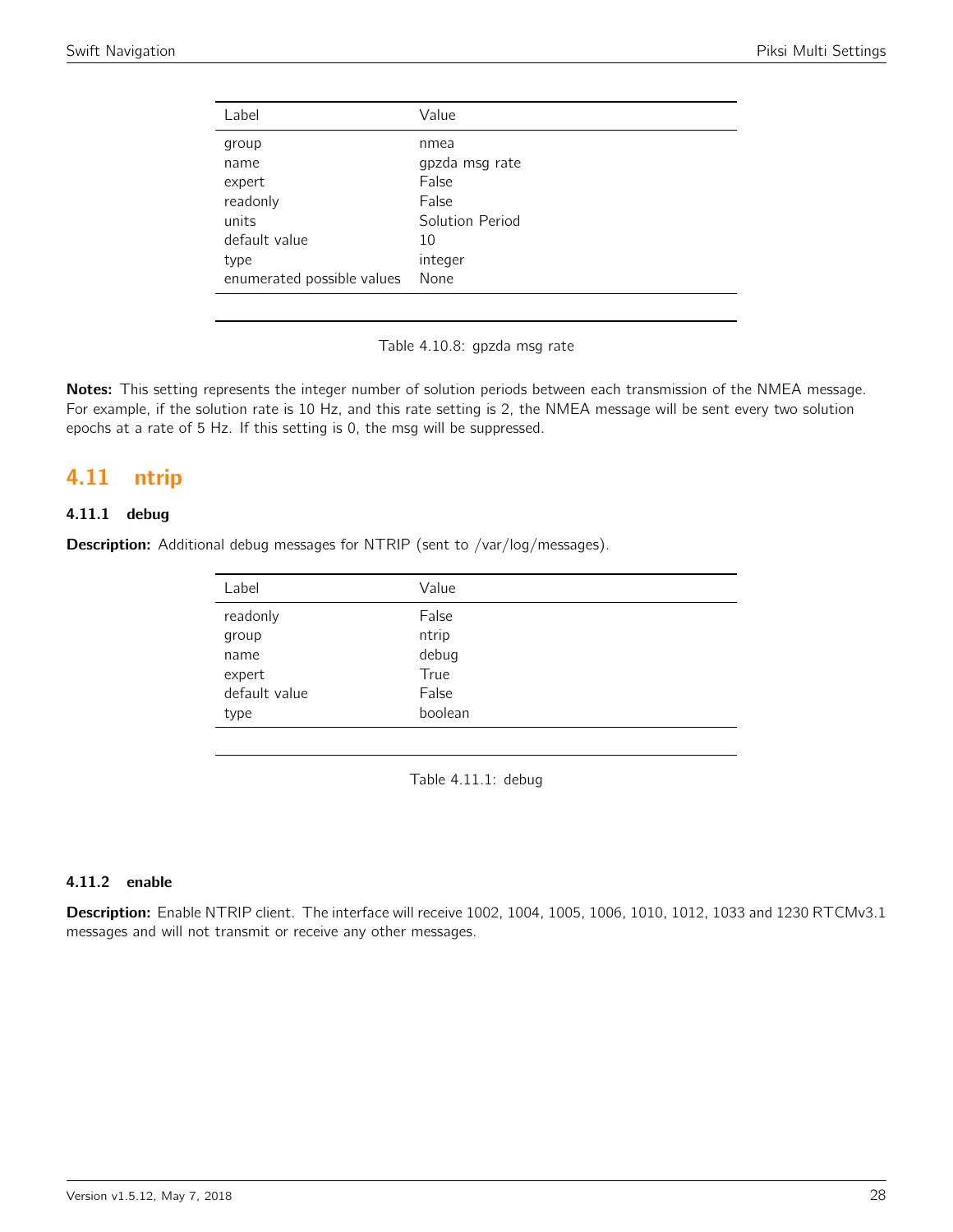<span id="page-28-0"></span>

| Label                      | Value       |
|----------------------------|-------------|
| group                      | ntrip       |
| name                       | enable      |
| expert                     | False       |
| readonly                   | False       |
| units                      | N/A         |
| default value              | False       |
| type                       | boolean     |
| enumerated possible values | True, False |

Table 4.11.2: enable

Notes: If True, NTRIP client will be used.

#### 4.11.3 gga out interval

<span id="page-28-1"></span>Description: Interval at which the NMEA GGA sentence is uploaded to the NTRIP server

| Value                              |
|------------------------------------|
| ntrip                              |
| gga out interval                   |
| False                              |
| False                              |
| seconds                            |
| 0                                  |
| integer                            |
| None<br>enumerated possible values |
|                                    |

Table 4.11.3: gga out interval

Notes: The interval (in seconds) at which the NMEA GGA sentence is uploaded to the specified NTRIP server. The default of 0 disables the GGA sentence upload.

#### 4.11.4 url

Description: NTRIP URL to use.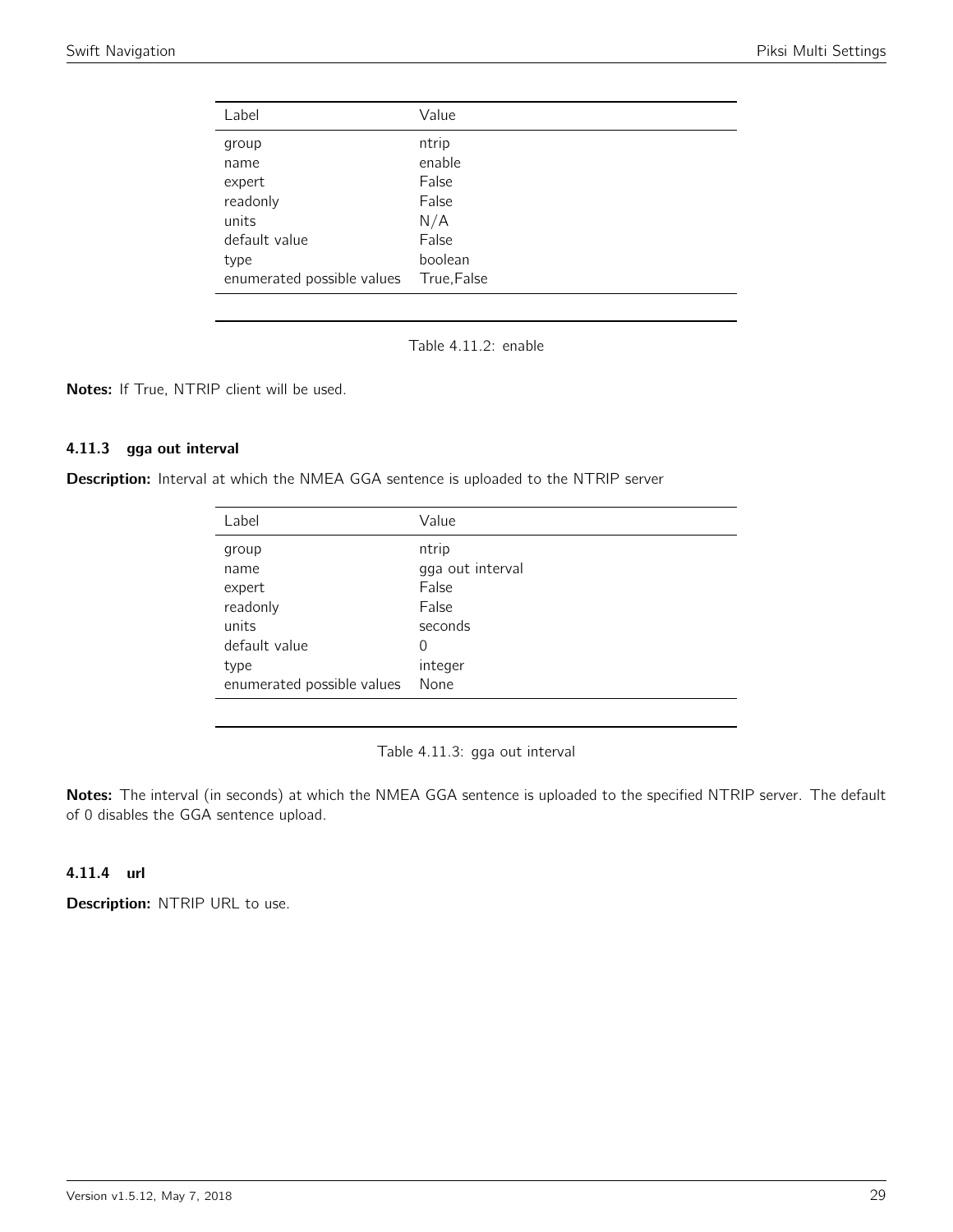<span id="page-29-0"></span>

| Label                      | Value  |
|----------------------------|--------|
|                            |        |
| group                      | ntrip  |
| name                       | url    |
| expert                     | False  |
| readonly                   | False  |
| units                      | N/A    |
| default value              | N/A    |
| type                       | string |
| enumerated possible values | None   |
|                            |        |

Table 4.11.4: url

Notes: URL to use with NTRIP client. NTRIP must be enabled to use this setting. URLs should be HTTP URLs with a port, and a mountpoint path such as example.com: 2101/BAZ\_RTCM3.

#### 4.11.5 password

<span id="page-29-1"></span>Description: NTRIP password to use.

| Label                      | Value    |
|----------------------------|----------|
| group                      | ntrip    |
| name                       | password |
| expert                     | False    |
| readonly                   | False    |
| units                      | N/A      |
| default value              | N/A      |
| type                       | string   |
| enumerated possible values | None     |

Table 4.11.5: password

Notes: Password to use with NTRIP client. NTRIP must be enabled to use this setting.

#### 4.11.6 username

Description: NTRIP username to use.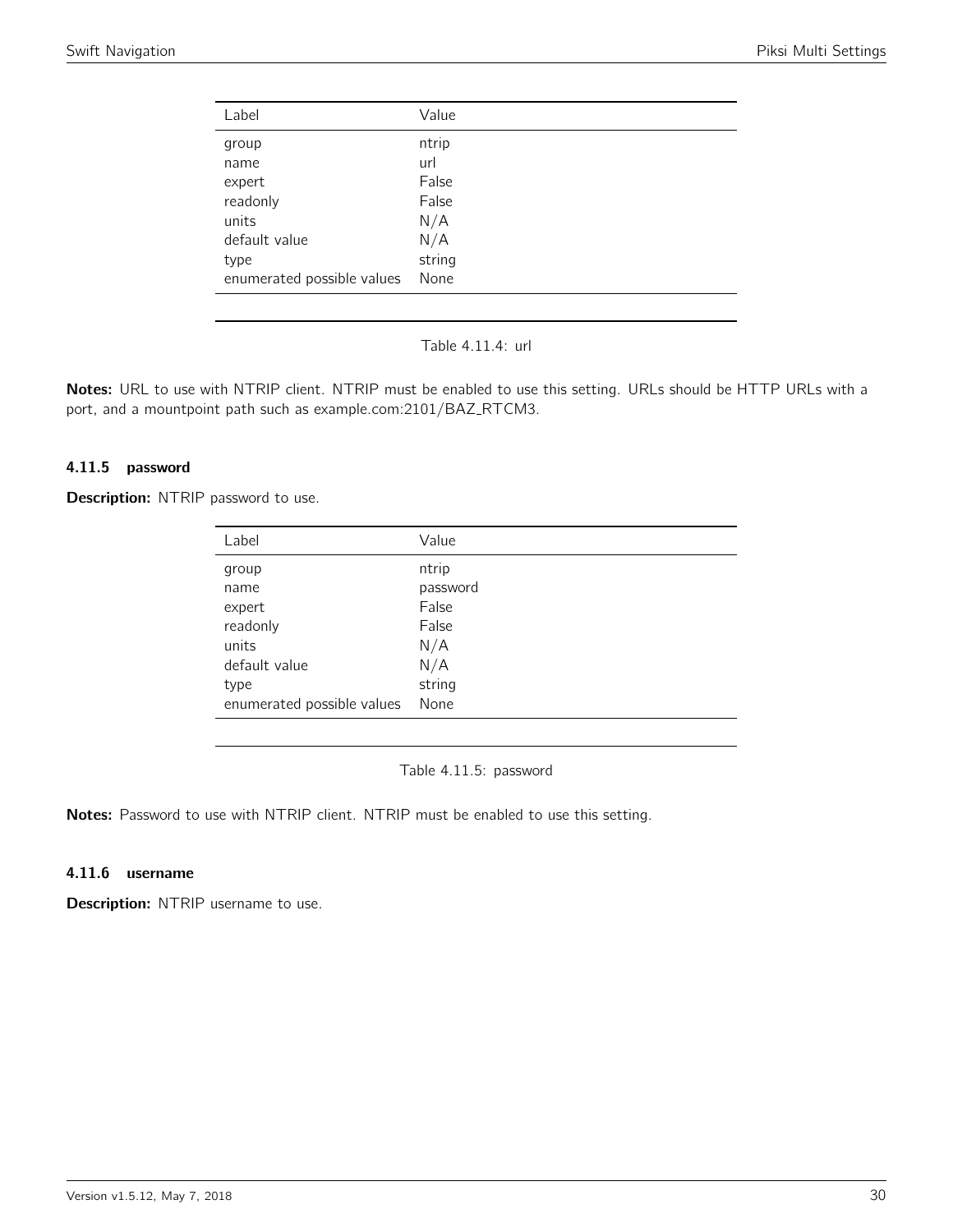| Label                      | Value    |
|----------------------------|----------|
| group                      | ntrip    |
| name                       | username |
| expert                     | False    |
| readonly                   | False    |
| units                      | N/A      |
| default value              | N/A      |
| type                       | string   |
| enumerated possible values | None     |

Table 4.11.6: username

Notes: Username to use with NTRIP client. NTRIP must be enabled to use this setting.

# <span id="page-30-0"></span>4.12 pps

#### 4.12.1 frequency

<span id="page-30-1"></span>**Description:** Generate a pulse with the given frequency (maximum  $= 20$  Hz).

| Label                      | Value     |
|----------------------------|-----------|
| group                      | pps       |
| name                       | frequency |
| expert                     | False     |
| readonly                   | False     |
| units                      | Hz        |
| default value              | 1.0       |
| type                       | double    |
| enumerated possible values | None      |
|                            |           |

Table 4.12.1: frequency

Notes: None

#### 4.12.2 polarity

Description: Logic level on output pin when the PPS is active.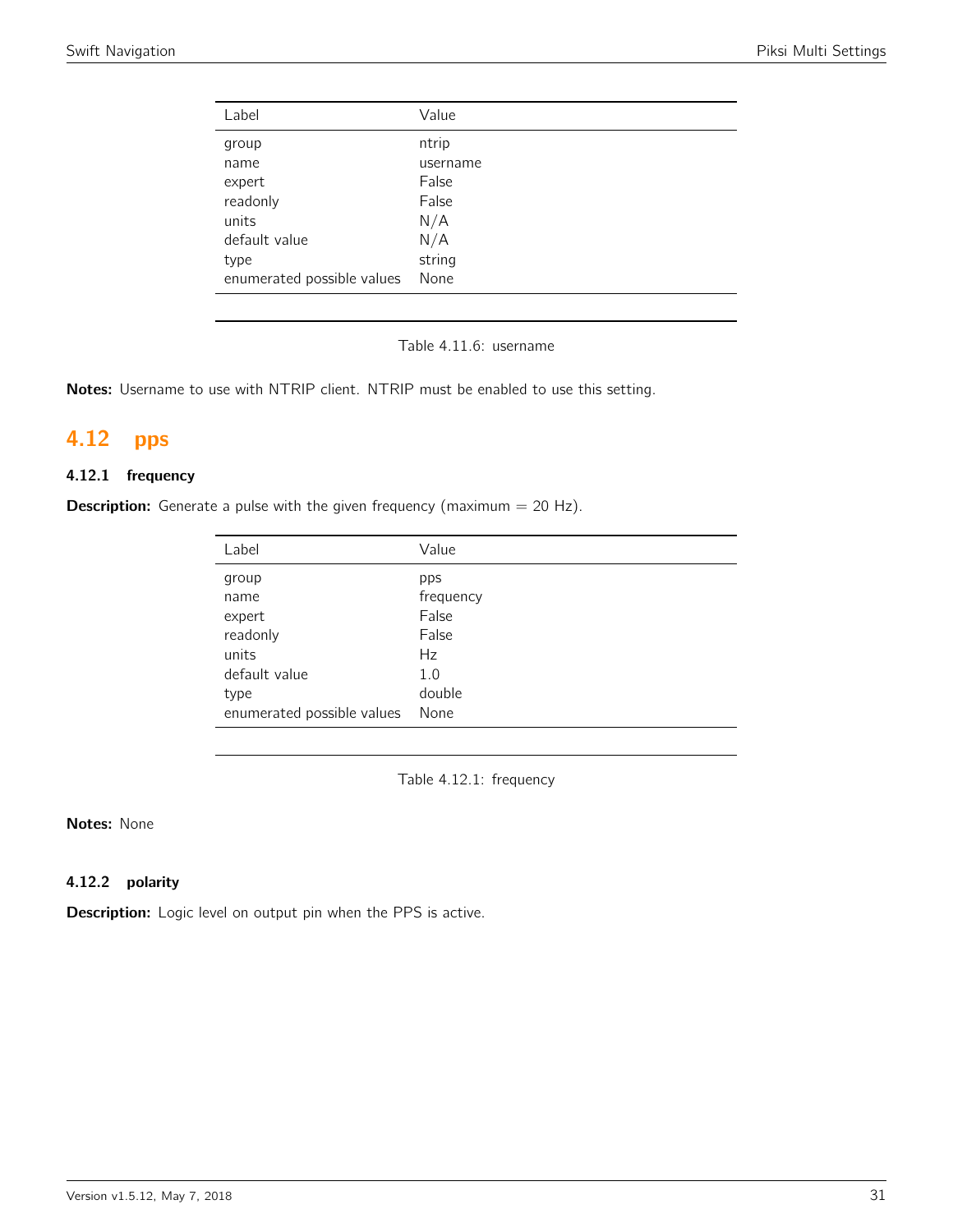<span id="page-31-0"></span>

| Label                      | Value       |
|----------------------------|-------------|
| group                      | pps         |
| name                       | polarity    |
| expert                     | False       |
| readonly                   | False       |
| units<br>default value     | Logic Level |
| type                       | integer     |
| enumerated possible values | 0, 1        |

Table 4.12.2: polarity

#### Notes: None

#### 4.12.3 width

<span id="page-31-1"></span>Description: Number of microseconds the PPS will remain active (allowed range from 1 to 999999 us).

| Label                      | Value             |
|----------------------------|-------------------|
| group                      | pps               |
| name                       | width             |
| expert                     | False             |
| readonly                   | False             |
| units                      | us (microseconds) |
| default value              | 200000            |
| type                       | integer           |
| enumerated possible values | None              |

Table 4.12.3: width

#### Notes: None

#### 4.12.4 offset

Description: Offset in microseconds between GPS time and the PPS.

| Label                      | Value             |
|----------------------------|-------------------|
| group                      | pps               |
| name                       | offset            |
| expert                     | False             |
| readonly                   | False             |
| units                      | us (microseconds) |
| default value              | 0                 |
| type                       | integer           |
| enumerated possible values | None              |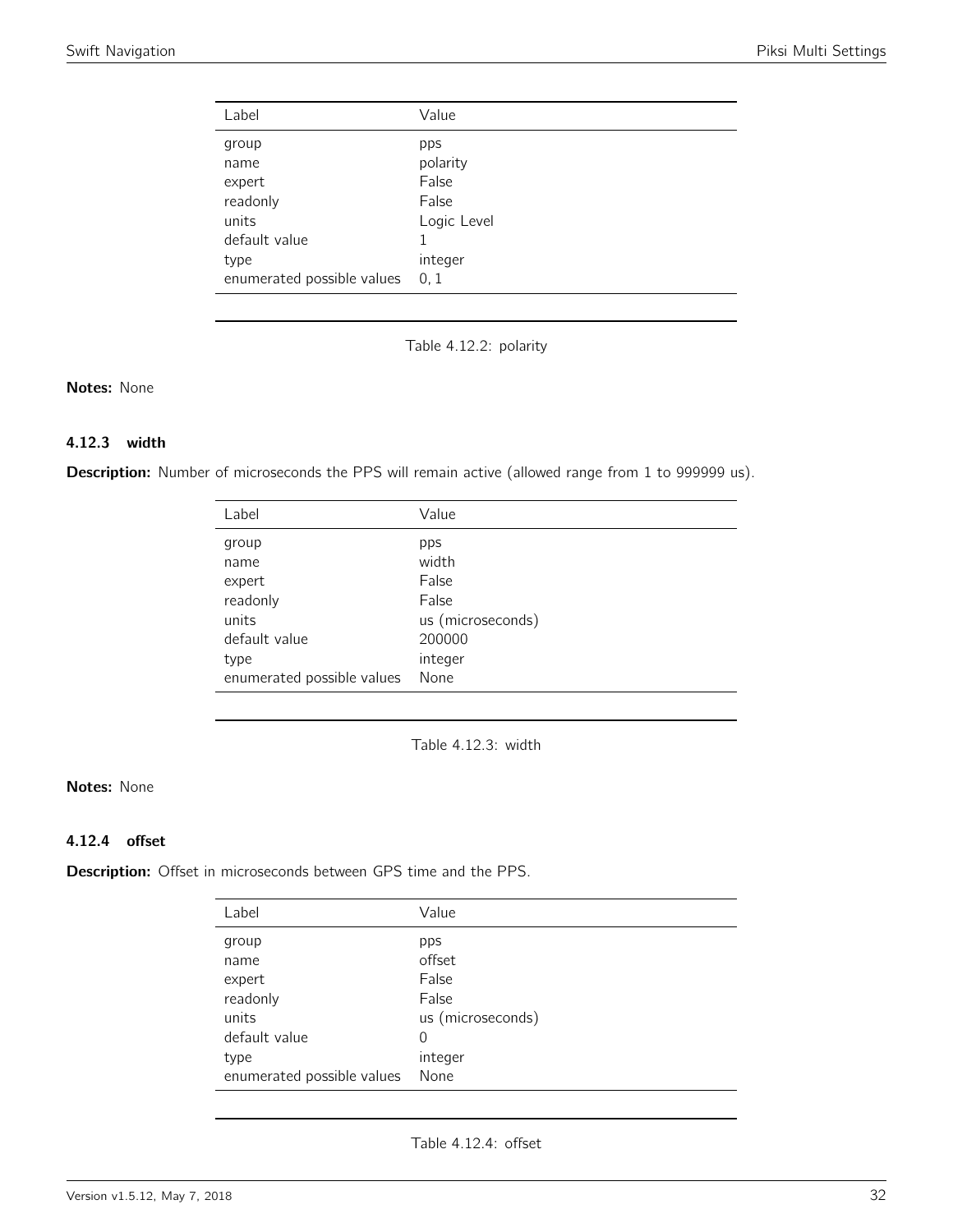#### Notes: None

## <span id="page-32-0"></span>4.13 sbp

#### 4.13.1 obs msg max size

**Description:** Determines the maximum message length for raw observation sbp messages.

| Label                      | Value            |
|----------------------------|------------------|
| group                      | sbp              |
| name                       | obs msg max size |
| expert                     | True             |
| readonly                   | False            |
| units                      | bytes            |
| default value              | 255              |
| type                       | integer          |
| enumerated possible values | None             |
|                            |                  |

Table 4.13.1: obs msg max size

Notes: This parameter is useful for tuning observation messages for compatibility with radio modems. Some serial modems will internally split serial packets for their protocol and this parameter allows the size of the message to be reduced as to prevent the modem from sending multiple packets. If the parameter exceeds 255 bytes (the maximum size of an SBP message), the receiver firmware will ignore the parameter and use 255 bytes. If the parameter is set smaller than the size of one observation, the firmware will ignore the parameter and use the size of one observation as the maximum message size.

## <span id="page-32-1"></span>4.14 simulator

#### 4.14.1 mode mask

<span id="page-32-2"></span>**Description:** Determines the types of position outputs for the simulator.

| Label                                                                 | Value                                                                                               |
|-----------------------------------------------------------------------|-----------------------------------------------------------------------------------------------------|
| group<br>name<br>expert<br>readonly<br>units<br>default value<br>type | simulator<br>mode mask<br>False<br>False<br>N/A<br>15(decimal), 0xF(hexadecimal)<br>packed bitfield |
| enumerated possible values                                            | None                                                                                                |

Table 4.14.1: mode mask

**Notes:** bit 0 (decimal value 1) turns on single point position PVT simulated outputs

- bit 1 (decimal value 2) turns on the satellite tracking simulated outputs
- bit 2 (decimal value 4) turns on Float IAR simulated RTK outputs

bit 3 (decimal value 8) turns on Fixed IAR simulated RTK outputs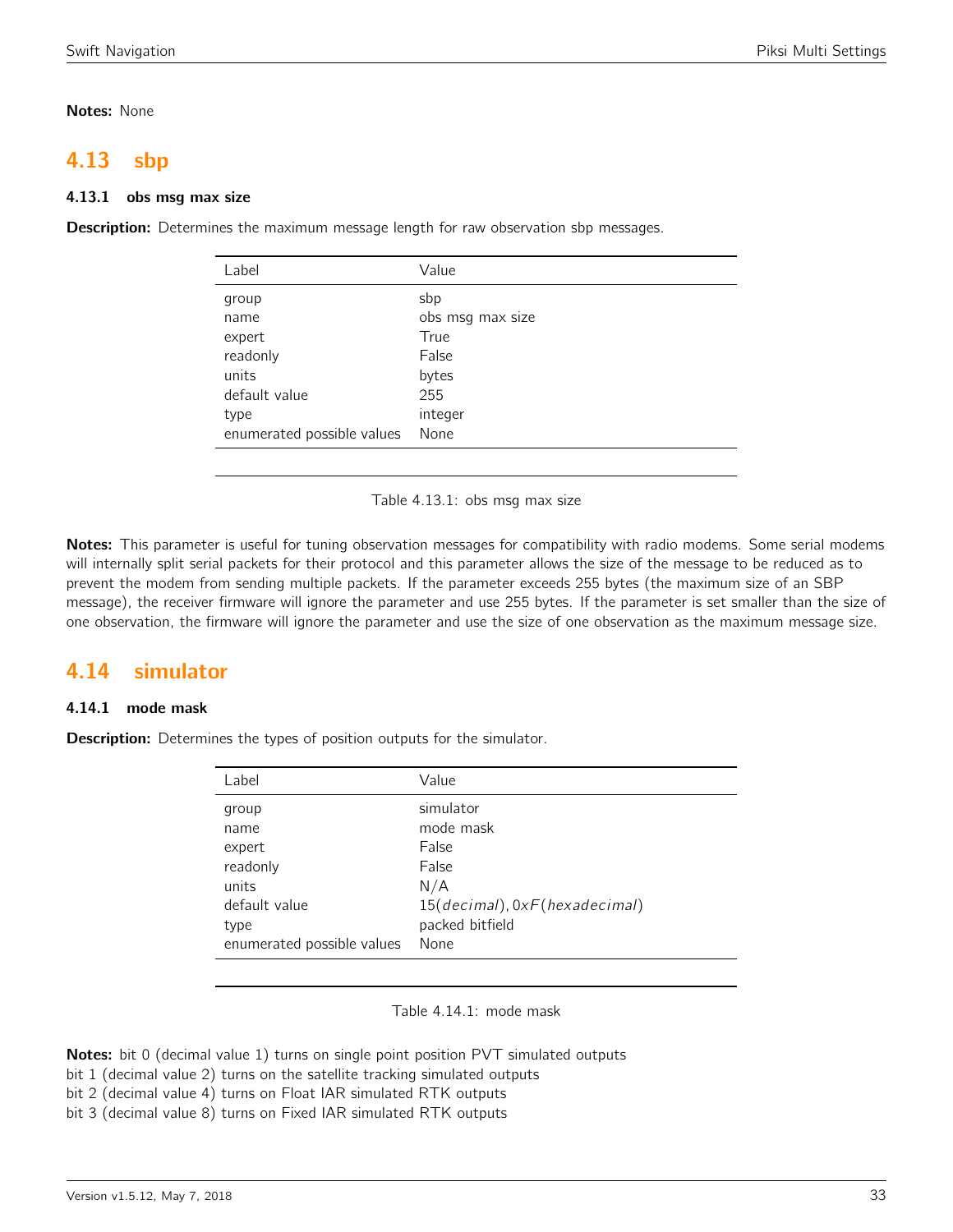#### 4.14.2 radius

<span id="page-33-0"></span>**Description:** Radius of the circle around which the simulated receiver will move.

| Label                      | Value     |
|----------------------------|-----------|
| group                      | simulator |
| name                       | radius    |
| expert                     | False     |
| readonly                   | False     |
| units                      | meters    |
| default value              | 100       |
| type                       | double    |
| enumerated possible values | None      |

Table 4.14.2: radius

#### Notes: None

#### 4.14.3 base ecef x

<span id="page-33-1"></span>Description: Simulated base station position.

| Label                      | Value        |
|----------------------------|--------------|
| group                      | simulator    |
| name                       | base ecef x  |
| expert                     | False        |
| readonly                   | False        |
| units                      | meters       |
| default value              | -2706098.845 |
| type                       | double       |
| enumerated possible values | None         |

Table 4.14.3: base ecef x

Notes: Earth Centered Earth Fixed (ECEF) x position of the simulated base station.

#### 4.14.4 base ecef y

Description: Simulated base station position.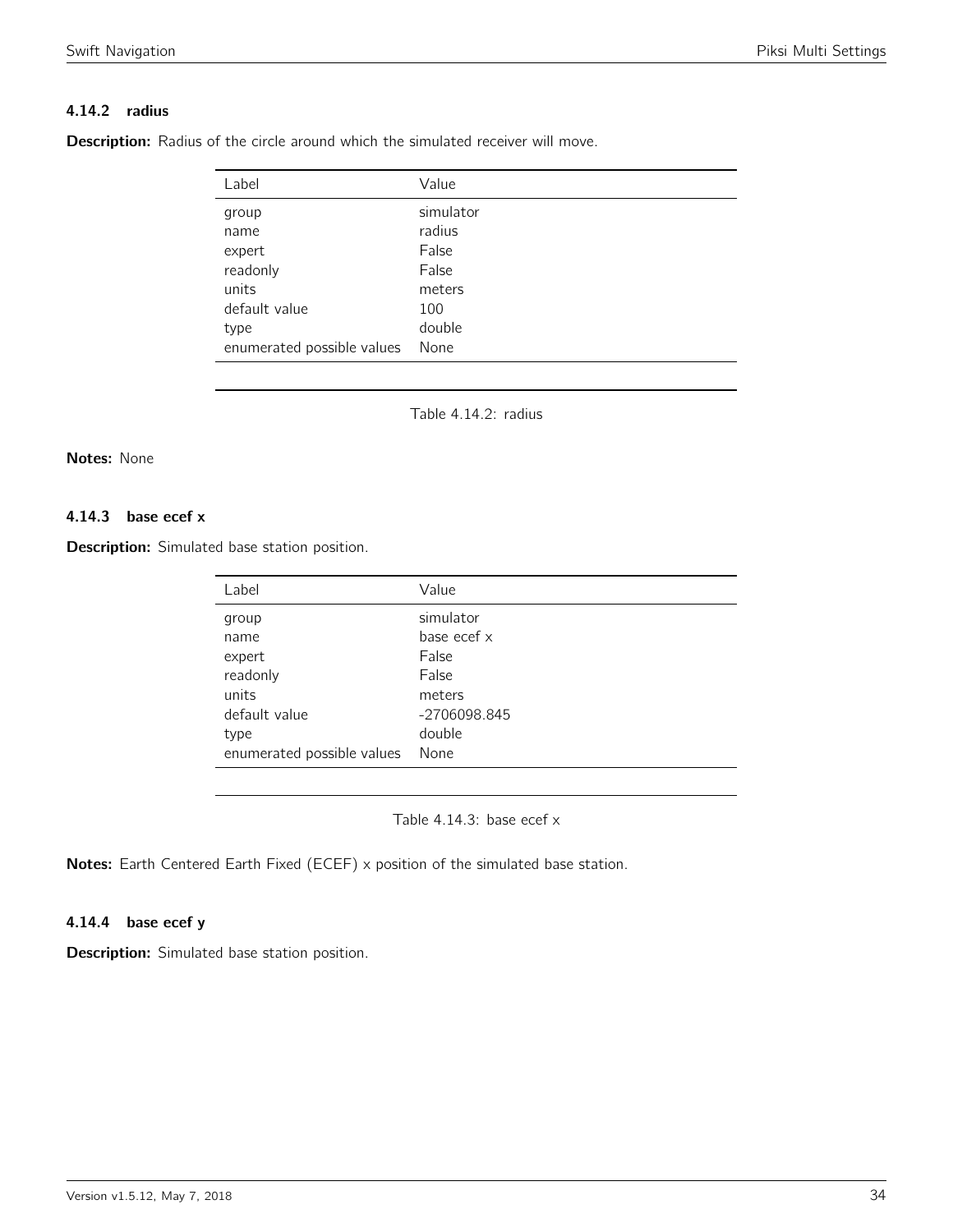<span id="page-34-0"></span>

| Value        |
|--------------|
| simulator    |
| base ecef y  |
| False        |
| False        |
| meters       |
| -4261216.475 |
| double       |
| None         |
|              |

Table 4.14.4: base ecef y

Notes: Earth Centered Earth Fixed (ECEF) y position of the simulated base station.

#### 4.14.5 base ecef z

<span id="page-34-1"></span>Description: Simulated base station position.

| Label                      | Value       |
|----------------------------|-------------|
| group                      | simulator   |
| name                       | base ecef z |
| expert                     | False       |
| readonly                   | False       |
| units                      | meters      |
| default value              | 3885597.912 |
| type                       | double      |
| enumerated possible values | None        |

Table 4.14.5: base ecef z

Notes: Earth Centered Earth Fixed (ECEF) z position of the simulated base station.

#### 4.14.6 speed

<span id="page-34-2"></span>Description: Simulated tangential speed of the receiver.

| Label                      | Value     |
|----------------------------|-----------|
| group                      | simulator |
| name                       | speed     |
| expert                     | False     |
| readonly                   | False     |
| units                      | m/s       |
| default value              | 4         |
| type                       | double    |
| enumerated possible values | None      |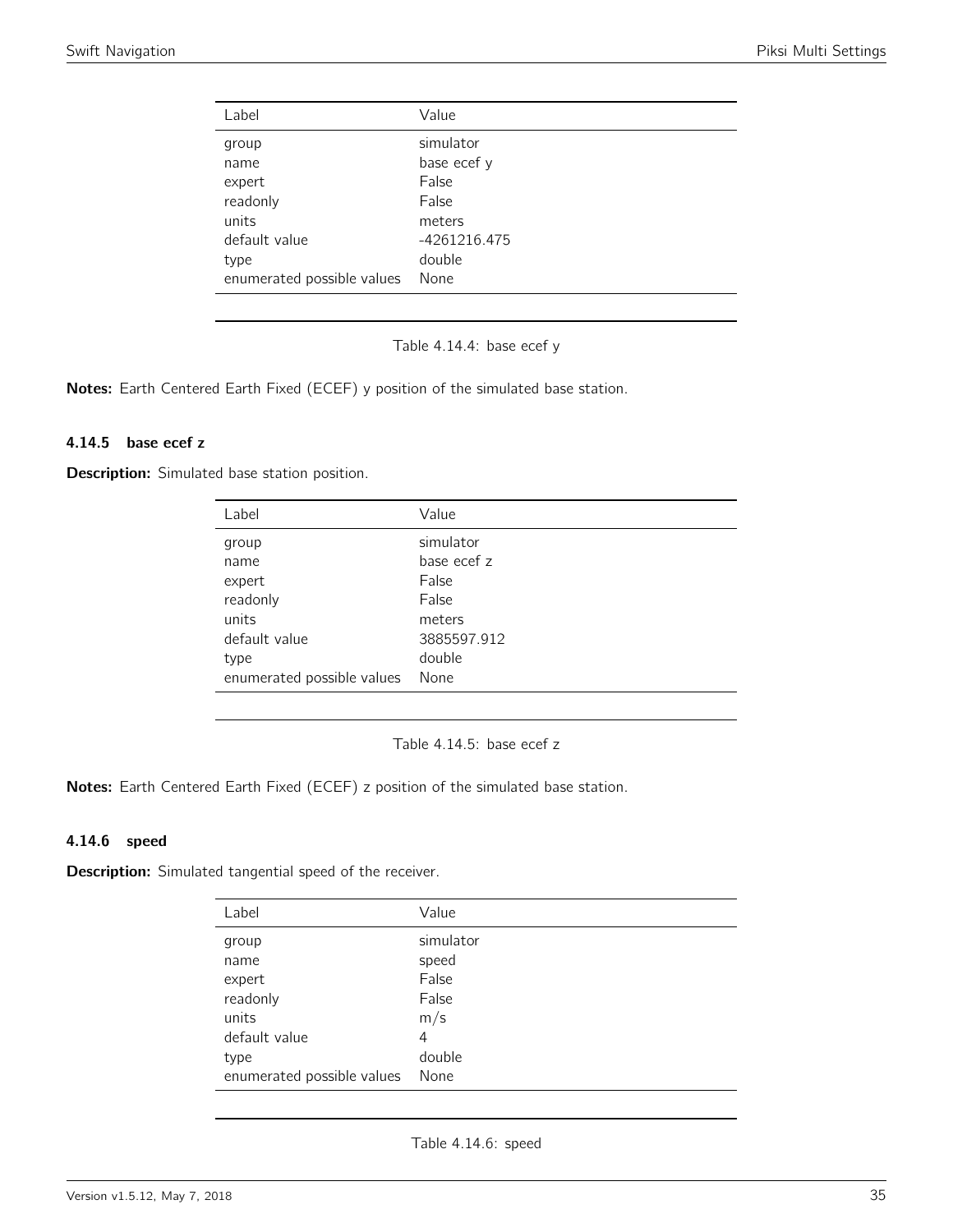#### Notes: None

#### 4.14.7 phase sigma

<span id="page-35-0"></span>**Description:** Standard deviation of noise added to the simulated carrier phase.

| Value       |
|-------------|
| simulator   |
| phase sigma |
| False       |
| False       |
| cycles      |
| 0.03        |
| double      |
| None        |
|             |

Table 4.14.7: phase sigma

Notes: None

#### 4.14.8 pseudorange sigma

<span id="page-35-1"></span>Description: Standard deviation of noise added to the simulated pseudo range.

| Label                      | Value             |
|----------------------------|-------------------|
| group                      | simulator         |
| name                       | pseudorange sigma |
| expert                     | False             |
| readonly                   | False             |
| units                      | meters            |
| default value              | 4                 |
| type                       | double            |
| enumerated possible values | None              |

Table 4.14.8: pseudorange sigma

#### Notes: None

#### 4.14.9 cn0 sigma

Description: Standard deviation of noise added to the simulated signal to noise. ratio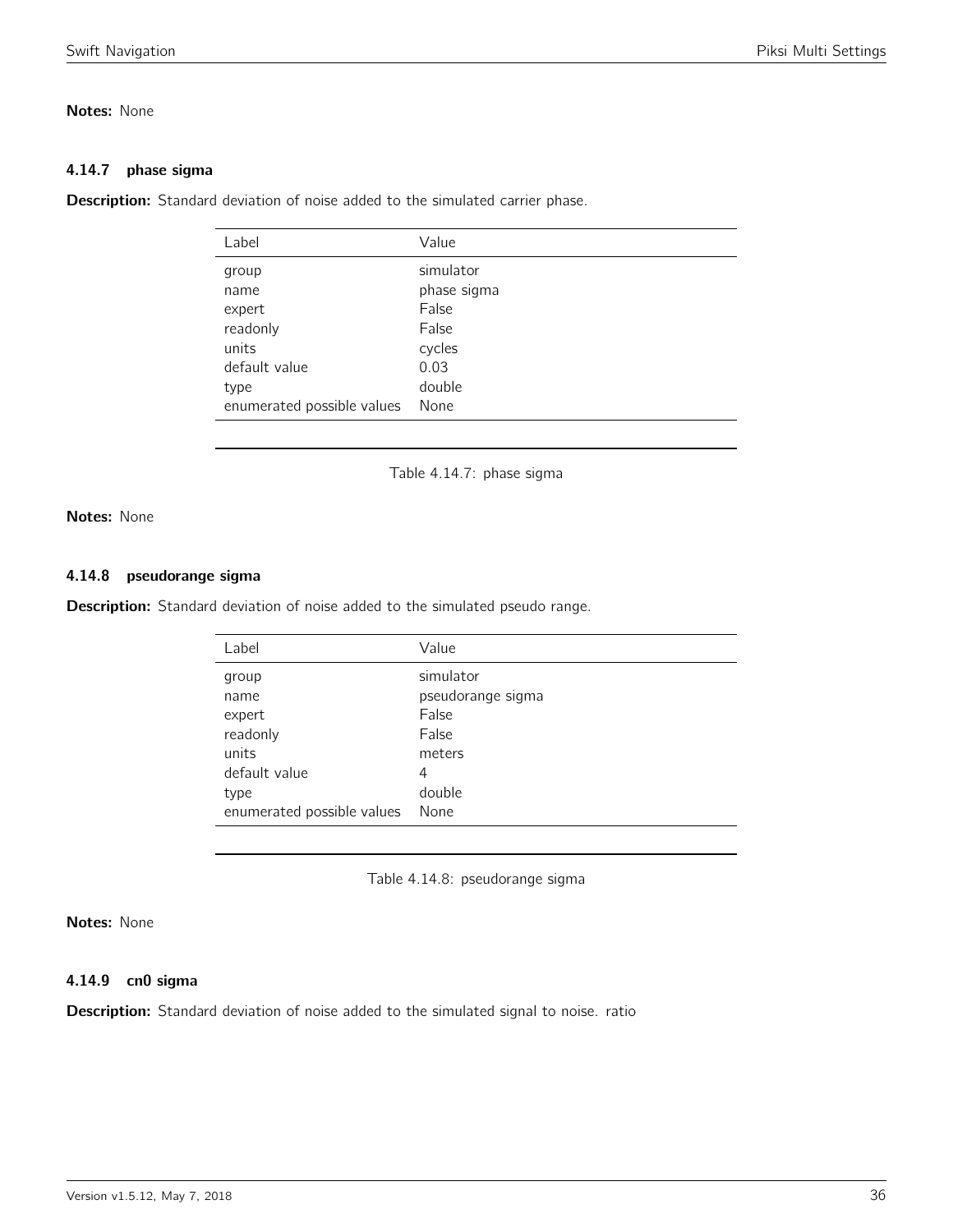| Label                      | Value     |
|----------------------------|-----------|
| group                      | simulator |
| name                       | cn0 sigma |
| expert                     | False     |
| readonly                   | False     |
| units                      | $dBm-Hz$  |
| default value              | 0.3       |
| type                       | double    |
| enumerated possible values | None      |

Table 4.14.9: cn0 sigma

## Notes: None

## 4.14.10 speed sigma

Description: Standard deviation of noise addition to simulated tangential speed.

| Label                      | Value                       |
|----------------------------|-----------------------------|
| group                      | simulator                   |
| name                       | speed sigma                 |
| expert                     | False                       |
| readonly                   | False                       |
| units                      | meters <sup>2</sup> / $s^2$ |
| default value              | 0.15                        |
| type                       | double                      |
| enumerated possible values | None                        |

Table 4.14.10: speed sigma

## Notes: None

## 4.14.11 pos sigma

Description: Standard deviation of simulated single point position.

| Label                      | Value               |
|----------------------------|---------------------|
| group                      | simulator           |
| name                       | pos sigma           |
| expert                     | False               |
| readonly                   | False               |
| units                      | meters <sup>2</sup> |
| default value              | 1.5                 |
| type                       | double              |
| enumerated possible values | None                |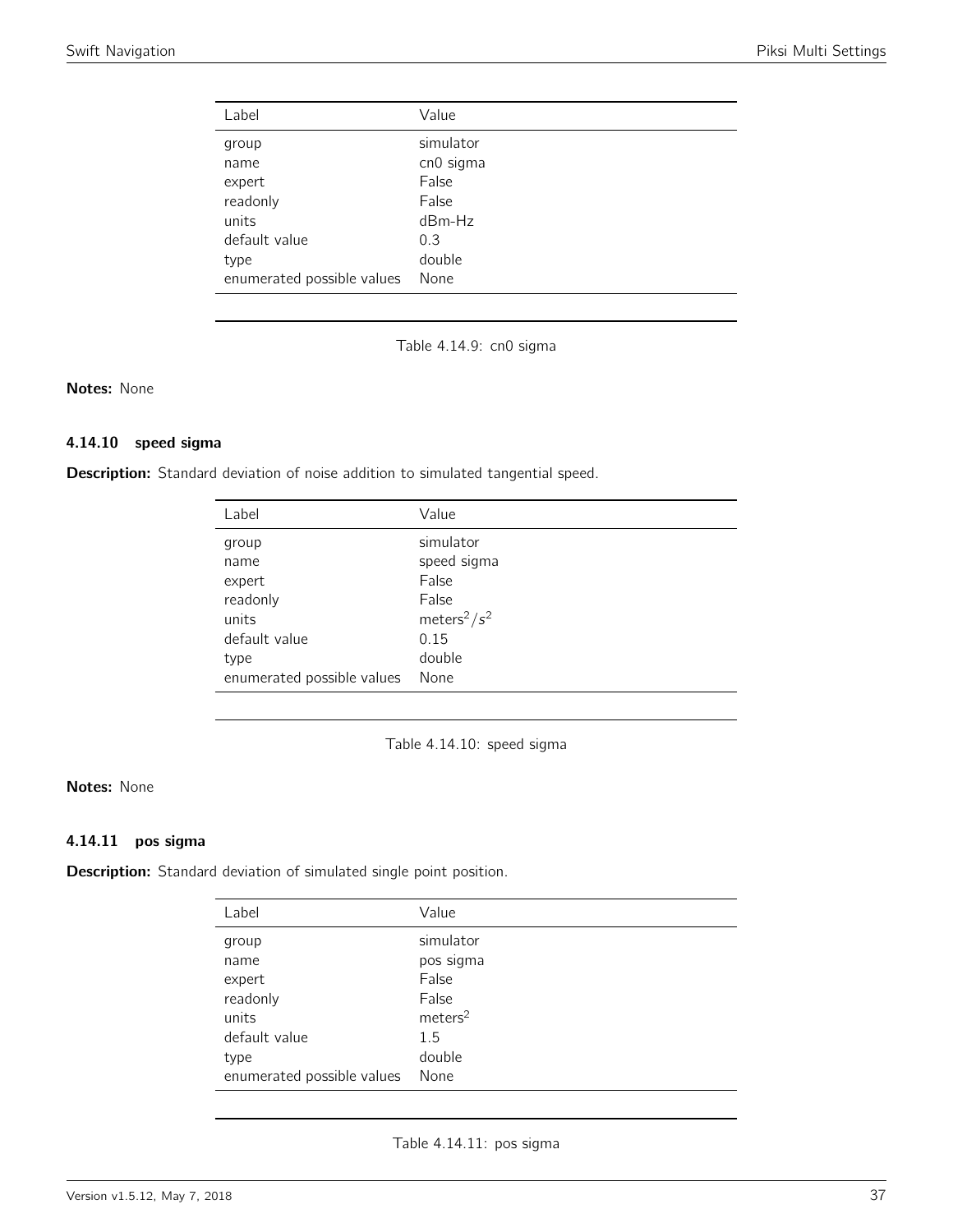## Notes: None

#### 4.14.12 num sats

**Description:** The number of satellites for the simulator.

| Value     |
|-----------|
| simulator |
| num sats  |
| False     |
| False     |
| N/A       |
| 9         |
| integer   |
| None      |
|           |

Table 4.14.12: num sats

## Notes: None

#### 4.14.13 enabled

Description: Toggles the receiver internal simulator on and off.

| Label                      | Value       |
|----------------------------|-------------|
| group                      | simulator   |
| name                       | enabled     |
| expert                     | False       |
| readonly                   | False       |
| units                      | N/A         |
| default value              | False       |
| type                       | boolean     |
| enumerated possible values | True, False |

Table 4.14.13: enabled

Notes: The simulator will provide simulated outputs of a stationary base station and the Local receiver moving in a circle around the base station. The simulator is intended to aid in system integration by providing realistic looking outputs but does not faithfully simulate every aspect of device operation.

## 4.15 skylark

## 4.15.1 enable

Description: Enable Skylark client.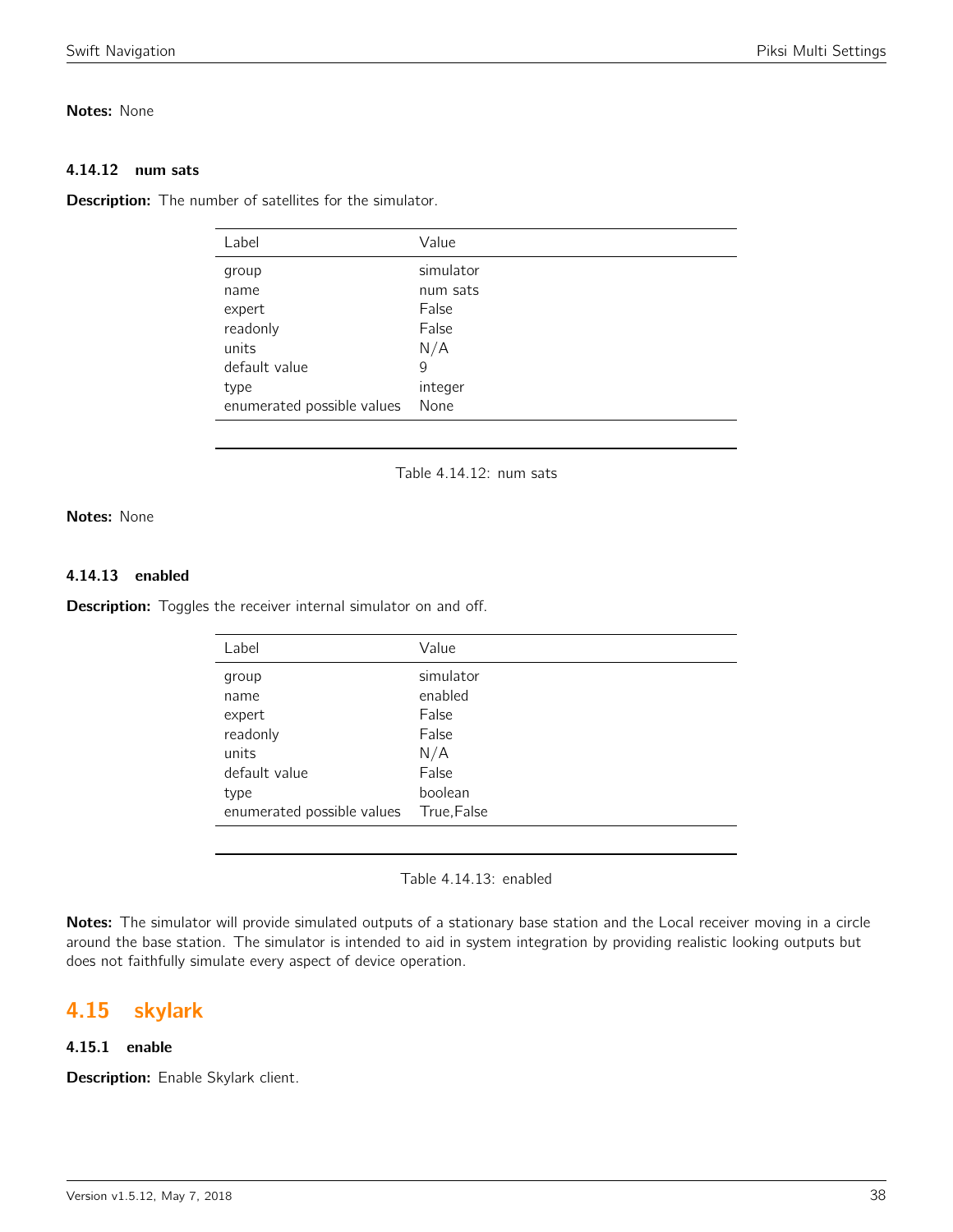| Value       |
|-------------|
| skylark     |
| enable      |
| False       |
| False       |
| N/A         |
| False       |
| boolean     |
| True, False |
|             |

Table 4.15.1: enable

Notes: If True, Skylark client will be used. Klobuchar correction must be disabled if order for Skylark to function properly, set solution.disable\_klobuchar\_correction to True before enabling Skylark.

## 4.15.2 url

Description: Skylark URL to use.

| Value   |
|---------|
| skylark |
| url     |
| True    |
| False   |
| N/A     |
| N/A     |
| string  |
| None    |
|         |

Table 4.15.2: url

Notes: URL to use with Skylark client. Skylark must be enabled to use this setting.

# 4.16 solution

## 4.16.1 dgnss filter

Description: Determines the type of carrier phase ambiguity resolution that the receiver will attempt to achieve.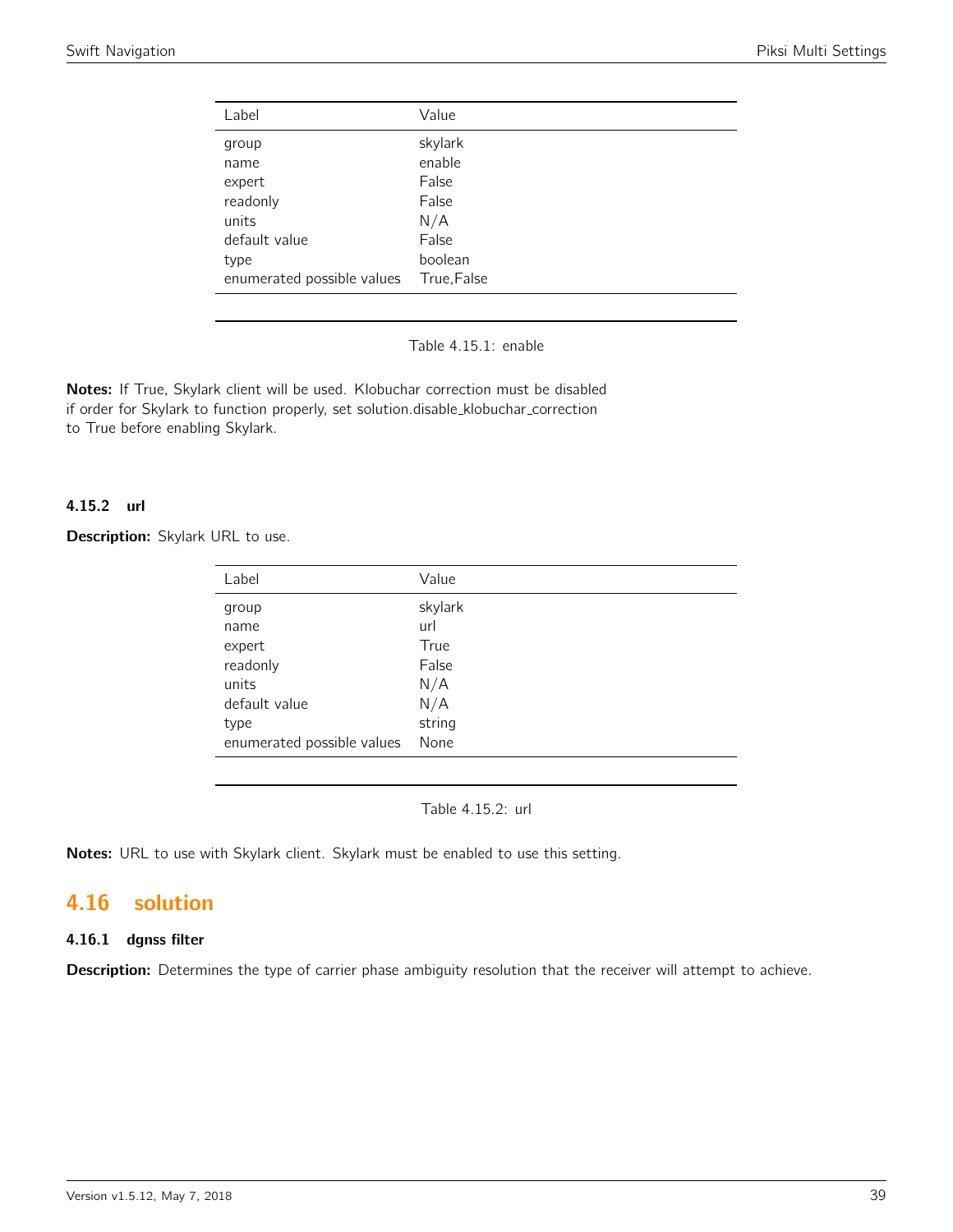| solution<br>group<br>dgnss filter<br>name<br>True<br>expert<br>readonly<br>False<br>N/A<br>units |  |
|--------------------------------------------------------------------------------------------------|--|
|                                                                                                  |  |
|                                                                                                  |  |
|                                                                                                  |  |
|                                                                                                  |  |
|                                                                                                  |  |
| Fixed<br>default value                                                                           |  |
| type<br>enum                                                                                     |  |
| Fixed, Float<br>enumerated possible values                                                       |  |

Table 4.16.1: dgnss filter

Notes: If "fixed", the receiver will output a integer fixed ambiguity estimate. If no fixed solution is available, it will revert to the float solution. If "float", the device will only output the float ambiguity estimate.

## 4.16.2 disable klobuchar correction

Description: Disable Klobuchar ionospheric corrections.

| Label                      | Value                        |
|----------------------------|------------------------------|
| group                      | solution                     |
| name                       | disable klobuchar correction |
| expert                     | False                        |
| readonly                   | False                        |
| units                      | N/A                          |
| default value              | False                        |
| type                       | boolean                      |
| enumerated possible values | True, False                  |

Table 4.16.2: disable klobuchar correction

Notes: If True, Klobuchar ionospheric corrections will not be applied. This setting must be set to True when Skylark is enabled (skylark.enable  $==$  True)

## 4.16.3 glonass measurement std downweight factor

**Description:** Down weights GLONASS measurements by a given factor in the navigation filter.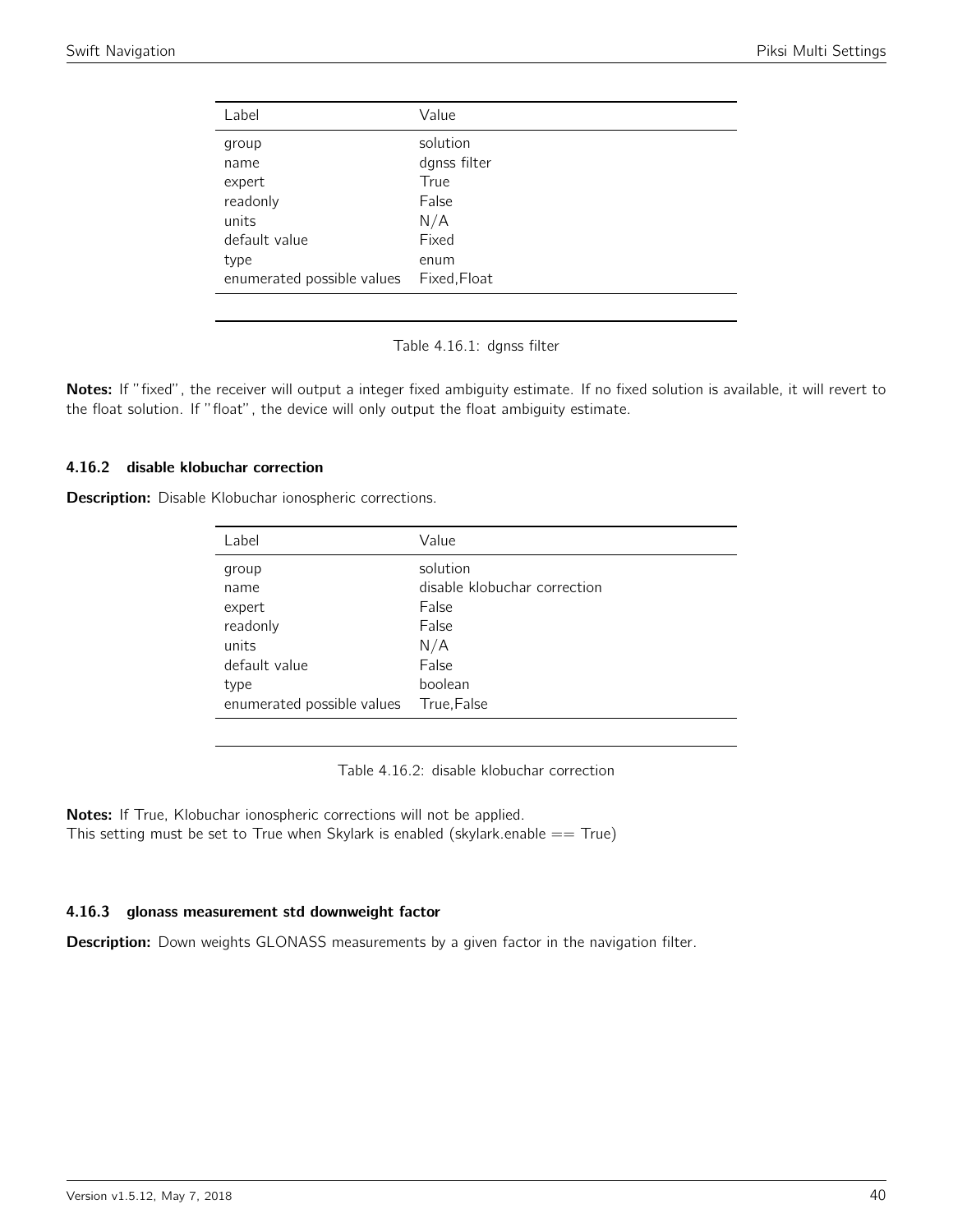| Label                      | Value                                     |
|----------------------------|-------------------------------------------|
| group                      | solution                                  |
| name                       | glonass measurement std downweight factor |
| expert                     | True                                      |
| readonly                   | False                                     |
| units                      | N/A                                       |
| default value              | 4.0                                       |
| type                       | float                                     |
| enumerated possible values | None                                      |

Table 4.16.3: glonass measurement std downweight factor

Notes: This parameter down weights GLONASS observations relative to GPS observations by this factor.

#### 4.16.4 enable glonass

Description: Enable GLONASS measurement processing in the navigation filter.

| Value          |
|----------------|
| solution       |
| enable glonass |
| False          |
| False          |
| N/A            |
| boolean        |
| True, False    |
|                |

Table 4.16.4: enable glonass

Notes: If set to True, GLONASS measurements are processed in the navigation filter for SPP and RTK.

## 4.16.5 send heading

**Description:** Enables SBP heading output. Heading is calculated from base station to rover and represents the inverse tangent of the north and east components of the baseline.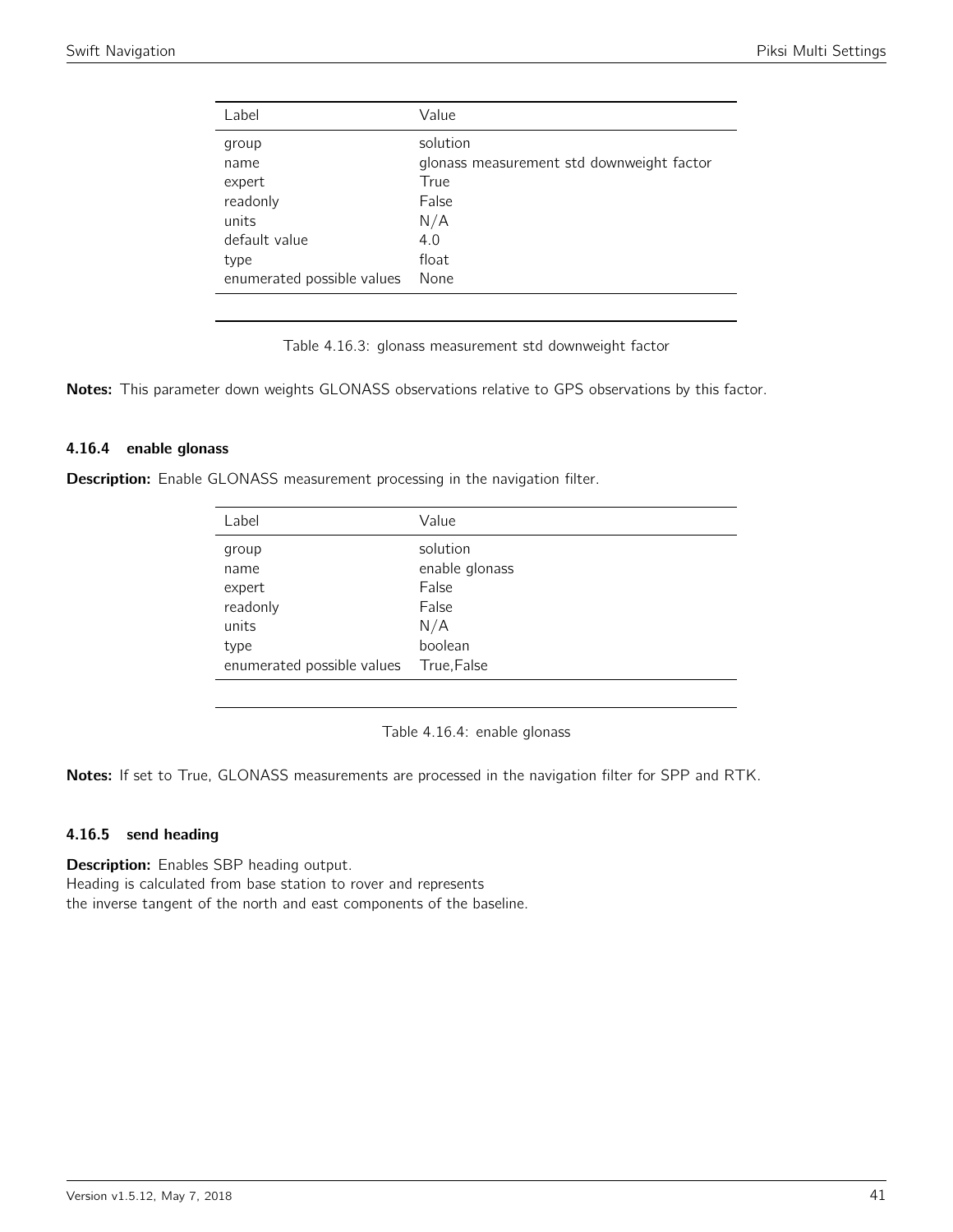| Label                      | Value        |
|----------------------------|--------------|
| group                      | solution     |
| name                       | send heading |
| expert                     | False        |
| readonly                   | False        |
| units                      | N/A          |
| default value              | False        |
| type                       | boolean      |
| enumerated possible values | True, False  |

Table 4.16.5: send heading

Notes: No smoothing or additional processing is provided to improve heading output.

The heading feature requires the following additional settings

Time Matched Mode

Equal Observation rate between both base and rover

The observation rate will also determine the heading output rate and is defined as "soln freq" / "output every n obs"

#### 4.16.6 output every n obs

**Description:** Integer divisor of solution frequency for which the observations will be output.

| Label                      | Value              |
|----------------------------|--------------------|
| group                      | solution           |
| name                       | output every n obs |
| expert                     | False              |
| readonly                   | False              |
| units                      | N/A                |
| default value              | $\mathcal{P}$      |
| type                       | integer            |
| enumerated possible values | None               |

Table 4.16.6: output every n obs

Notes: For instance, if the solution frequency (soln\_freq) is 10 Hz, and the output\_every\_n\_obs setting is 10, it means that the observation output will occur at a rate of 1 Hz. This parameter is designed to tune the rate at which correction information is passed from one receiver to the other as to efficiently use radio modem bandwidth and fit with user applications.

## 4.16.7 disable raim

**Description:** Receiver Autonomous Integrity Monitoring.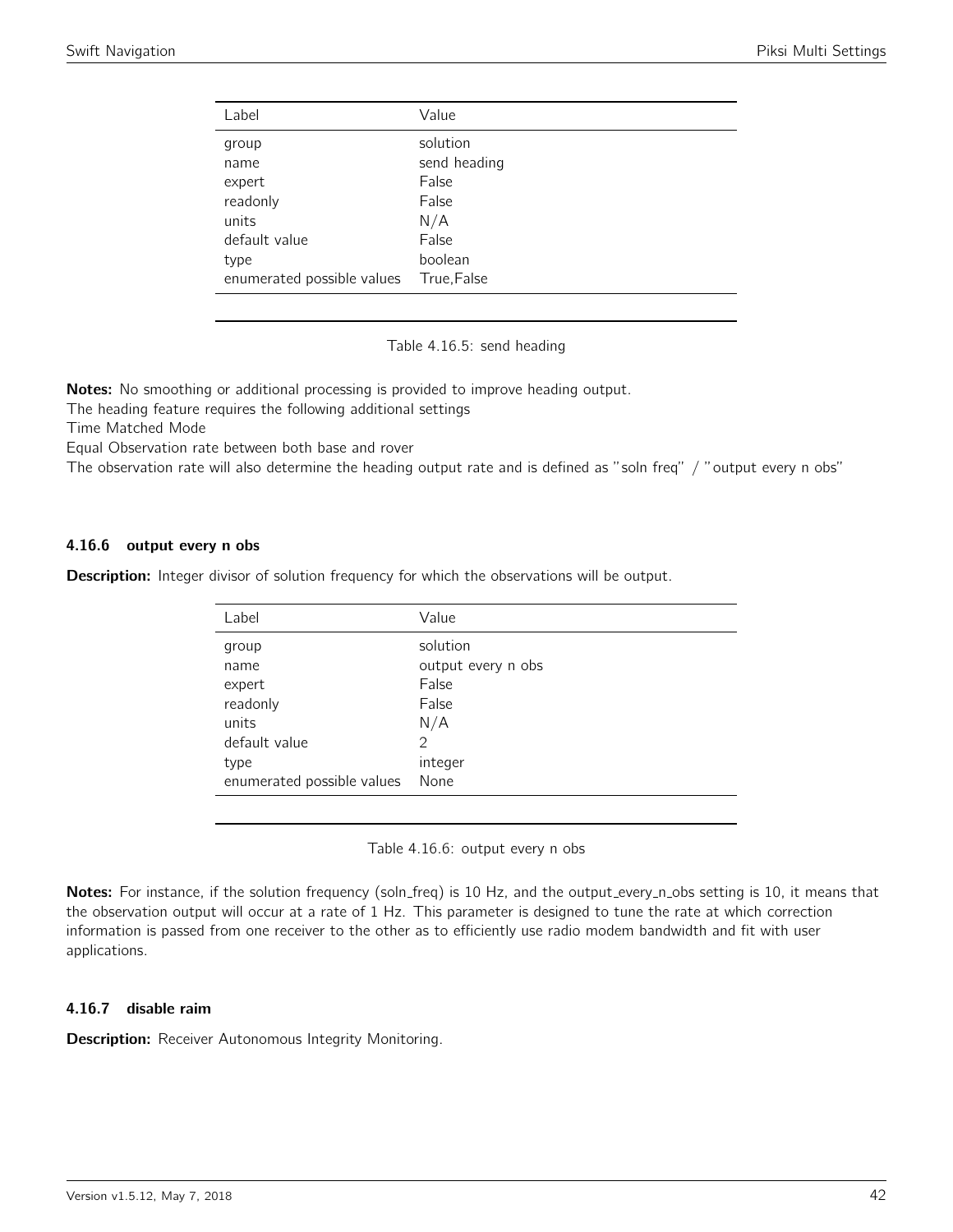| Label                      | Value        |
|----------------------------|--------------|
| group                      | solution     |
| name                       | disable raim |
| expert                     | True         |
| readonly                   | False        |
| units                      | None         |
| default value              | False        |
| type                       | boolean      |
| enumerated possible values | True, False  |

Table 4.16.7: disable raim

Notes: If True, RAIM checks will not be performed.

#### 4.16.8 heading offset

Description: Rotate the heading output.

| Label                      | Value          |
|----------------------------|----------------|
| group                      | solution       |
| name                       | heading offset |
| expert                     | False          |
| readonly                   | False          |
| units                      | degrees        |
| default value              | 0.0            |
| type                       | double         |
| enumerated possible values | N/A            |

Table 4.16.8: heading offset

Notes: Adds an offset to the heading output to rotate the heading vector to align the baseline heading with a desired 0 heading. Valid values are -180.0 to 180.0 degrees

## 4.16.9 elevation mask

Description: SPP / RTK solution elevation mask.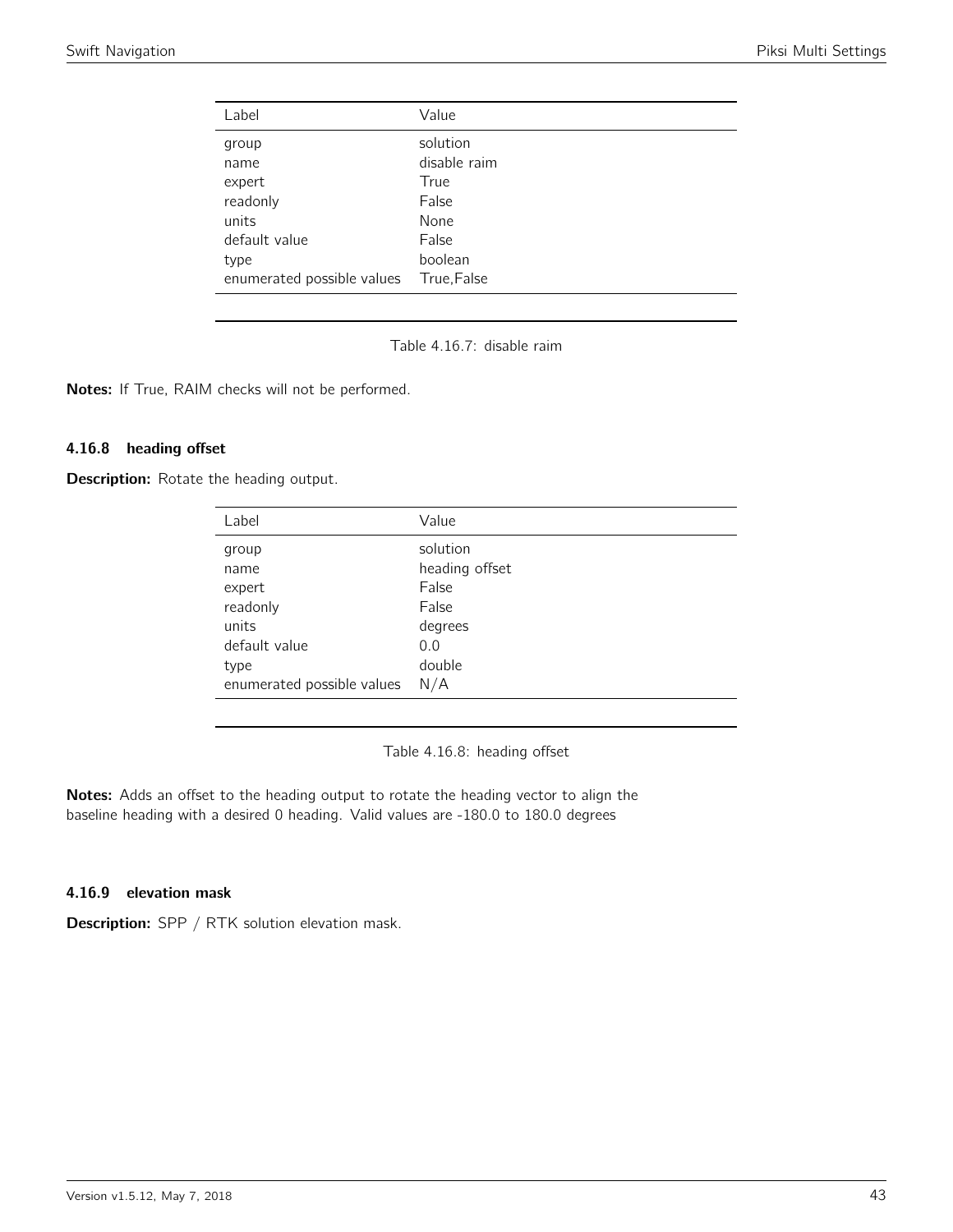| Label                      | Value          |
|----------------------------|----------------|
| group                      | solution       |
| name                       | elevation mask |
| expert                     | False          |
| readonly                   | False          |
| units                      | degrees        |
| default value              | 10             |
| type                       | float          |
| enumerated possible values | None           |

Table 4.16.9: elevation mask

Notes: Satellites must be above the horizon by at least this angle before they will be used in a solution.

#### 4.16.10 dgnss solution mode

Description: Selects the type of RTK solution to output.

| Label         | Value                                                           |
|---------------|-----------------------------------------------------------------|
| group         | solution                                                        |
| name          | dgnss solution mode                                             |
| expert        | False                                                           |
| readonly      | False                                                           |
| units         | N/A                                                             |
| default value | Low Latency                                                     |
| type          | enum                                                            |
|               | enumerated possible values  Low Latency, Time Matched, No DGNSS |

Table 4.16.10: dgnss solution mode

Notes: A "Low Latency" solution uses an internal model of anticipated satellite observations to provide RTK output with minimal latency but slightly reduced accuracy. "Low Latency" mode assumes that the base station is stationary. For applications where accuracy is desired over timeliness or when both receivers are moving, "Time Matched" mode should be chosen. This means that the RTK output will require a corresponding set of correction observations for each timestamp. When "No DGNSS" is chosen, no differential output will be attempted by the receiver.

#### 4.16.11 soln freq

**Description:** The frequency at which a position solution is computed.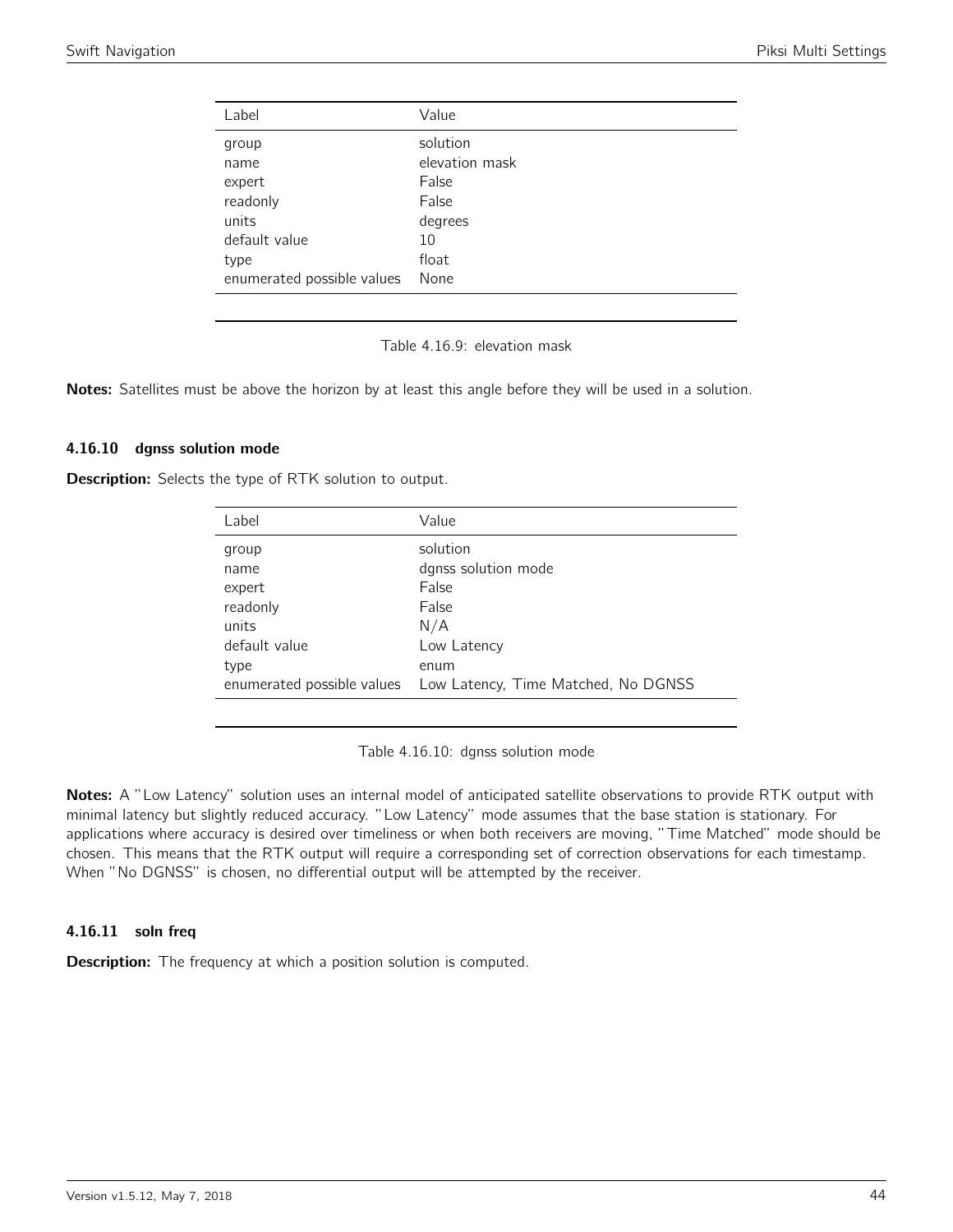| Label                      | Value     |
|----------------------------|-----------|
| group                      | solution  |
| name                       | soln freq |
| expert                     | False     |
| readonly                   | False     |
| units                      | Hz        |
| default value              | 10        |
| type                       | integer   |
| enumerated possible values | None      |

Table 4.16.11: soln freq

## Notes: None

## 4.16.12 correction age max

Description: The maximum age of corrections for which an RTK solution will be generated.

| Label                      | Value              |
|----------------------------|--------------------|
| group                      | solution           |
| name                       | correction age max |
| expert                     | False              |
| readonly                   | False              |
| units                      | seconds            |
| default value              | 30                 |
| type                       | float              |
| enumerated possible values | None               |



#### Notes: None

# 4.17 standalone logging

## 4.17.1 logging file system

Description: Configure the file-system used for standalone logging (SD card only).

| Label         | Value               |
|---------------|---------------------|
| group         | standalone logging  |
| name          | logging file system |
| expert        | True                |
| readonly      | False               |
| units         | N/A                 |
| default value | <b>FAT</b>          |
| type          | enum                |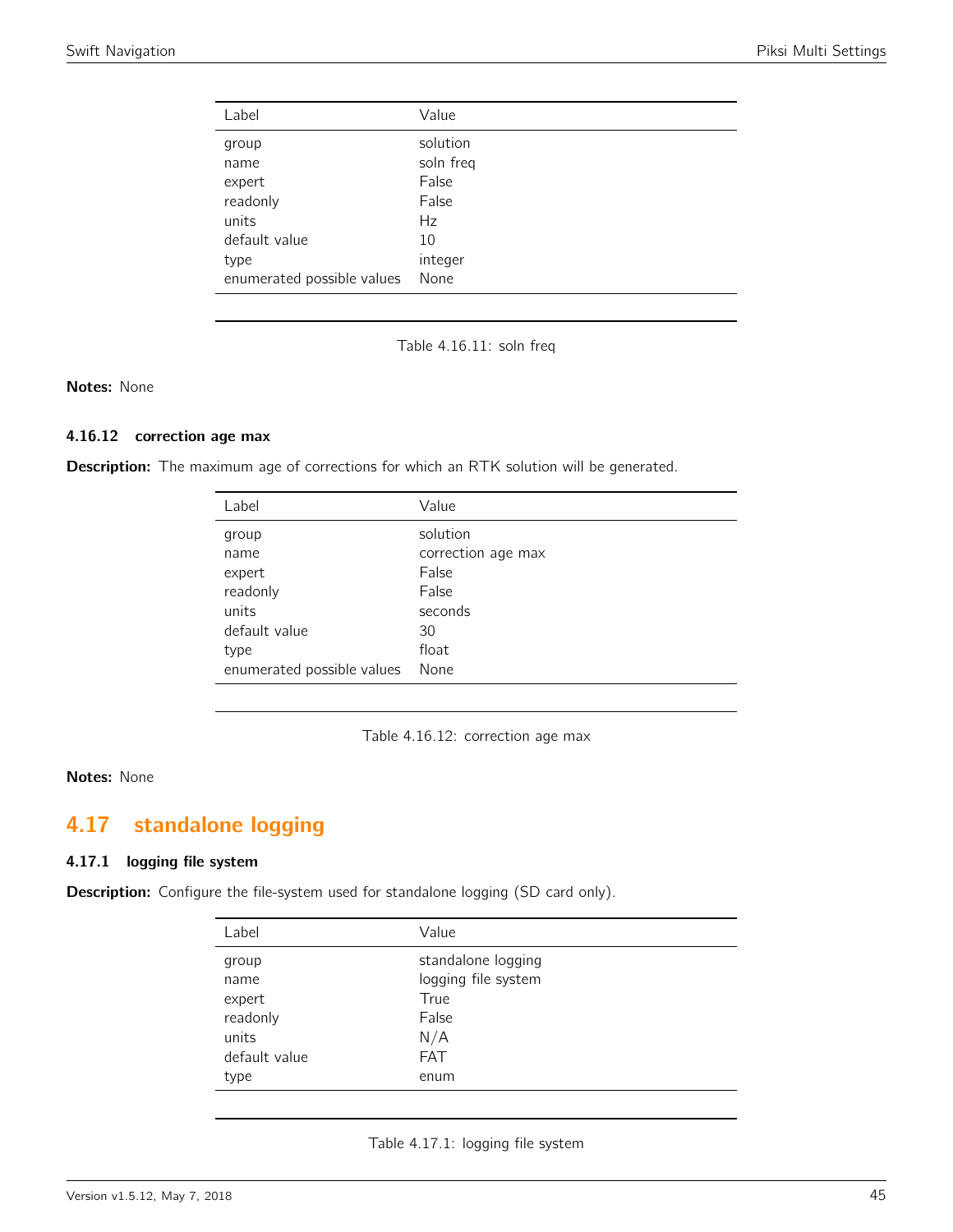Notes: Configures the file-system used for standalone logging. Setting this to F2FS will reparition and the reformat any SD card that is not formatted with F2FS upon system reboot. Settings must be persisted for this to take effect.

## 4.17.2 copy system logs

**Description:** Copy system logs to the SD card at regular intervals.

| Label         | Value              |  |
|---------------|--------------------|--|
| group         | standalone logging |  |
| name          | copy system logs   |  |
| expert        | True               |  |
| readonly      | False              |  |
| units         | N/A                |  |
| default value | False              |  |
| type          | boolean            |  |
|               |                    |  |

Table 4.17.2: copy system logs

Notes: Setting this to true will cause the device to copy the system logs to the SD card at regular intervals. Setting this to false will stop the device from copying the systems logs to the SD card.

## 4.17.3 file duration

**Description:** Duration of each logfile.

| Label         | Value              |
|---------------|--------------------|
| group         | standalone logging |
| name          | file duration      |
| expert        | False              |
| readonly      | False              |
| units         | minutes            |
| default value | 10                 |
| type          | int                |

Table 4.17.3: file duration

Notes: Sets the number of minutes to output to each standalone log file before opening the next one. If this setting is changed while logging is enabled, it will go into effect immediately which will close the current file if its length exceeds the new duration.

#### 4.17.4 max fill

Description: Maximum storage device usage.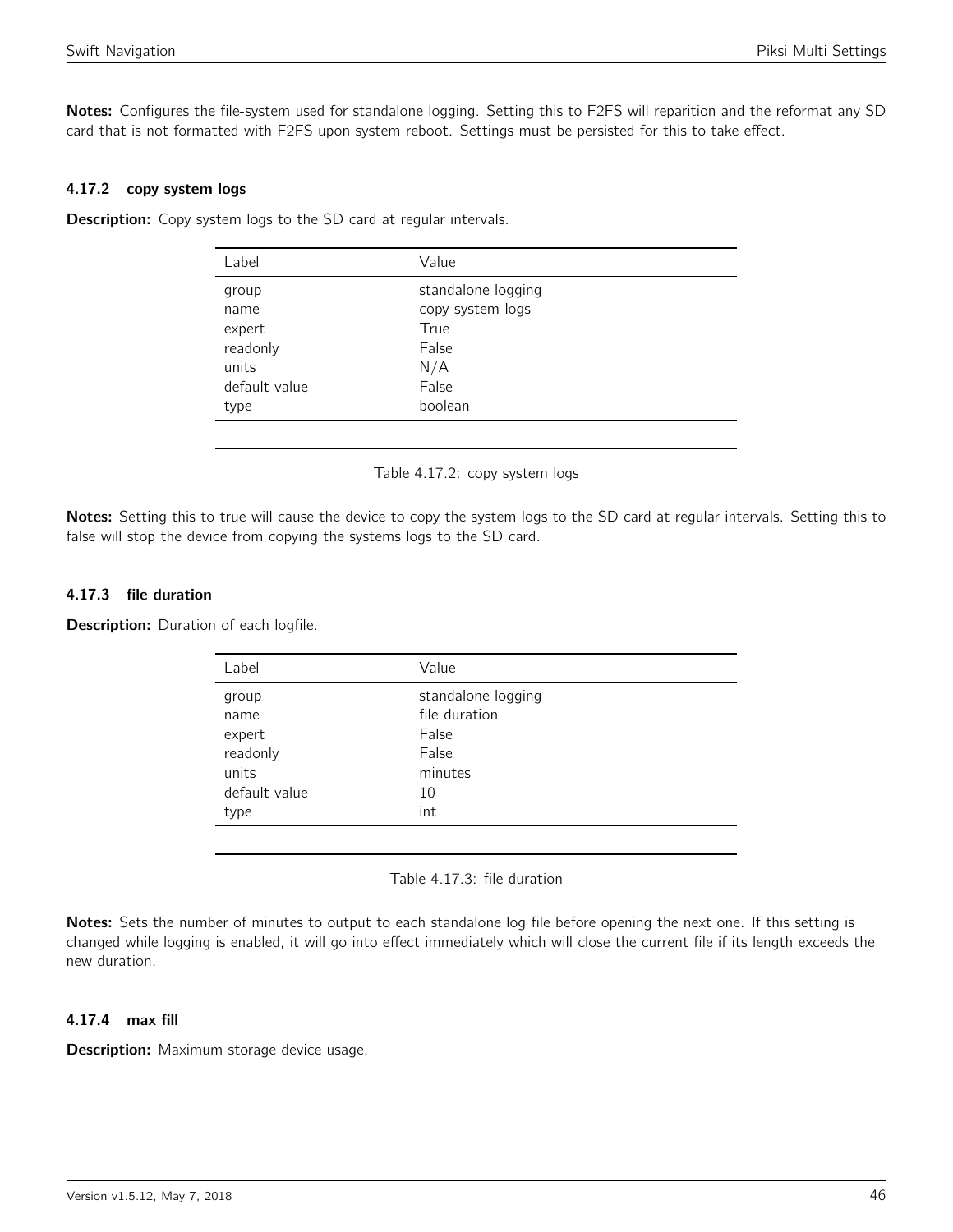| Label         | Value              |
|---------------|--------------------|
| group         | standalone logging |
| name          | max fill           |
| expert        | False              |
| readonly      | False              |
| units         | percent            |
| default value | 95                 |
| type          | int                |
|               |                    |

Table 4.17.4: max fill

Notes: Sets a limit on how full the storage device can be before logging is stopped. If the drive is more than this percent full, no new log files will be created and a warning will be logged every 30 seconds. If this setting is changed while logging is enabled, it will go into effect on the next file that is created.

## 4.17.5 enable

**Description:** Standalone logging enabled.

| Label         | Value              |
|---------------|--------------------|
| group         | standalone logging |
| name          | enable             |
| expert        | False              |
| readonly      | False              |
| units         | N/A                |
| default value | False              |
| type          | boolean            |
|               |                    |

Table 4.17.5: enable

Notes: Setting this to true triggers the logger to start trying to write logs to the output\_directory. Setting this to false will immediately close the current file and stop logging. Reenabling logging will increment the session counter which is reflected in the log file names (see USB Logging File Output section).

## 4.17.6 output directory

Description: Standalone logging path.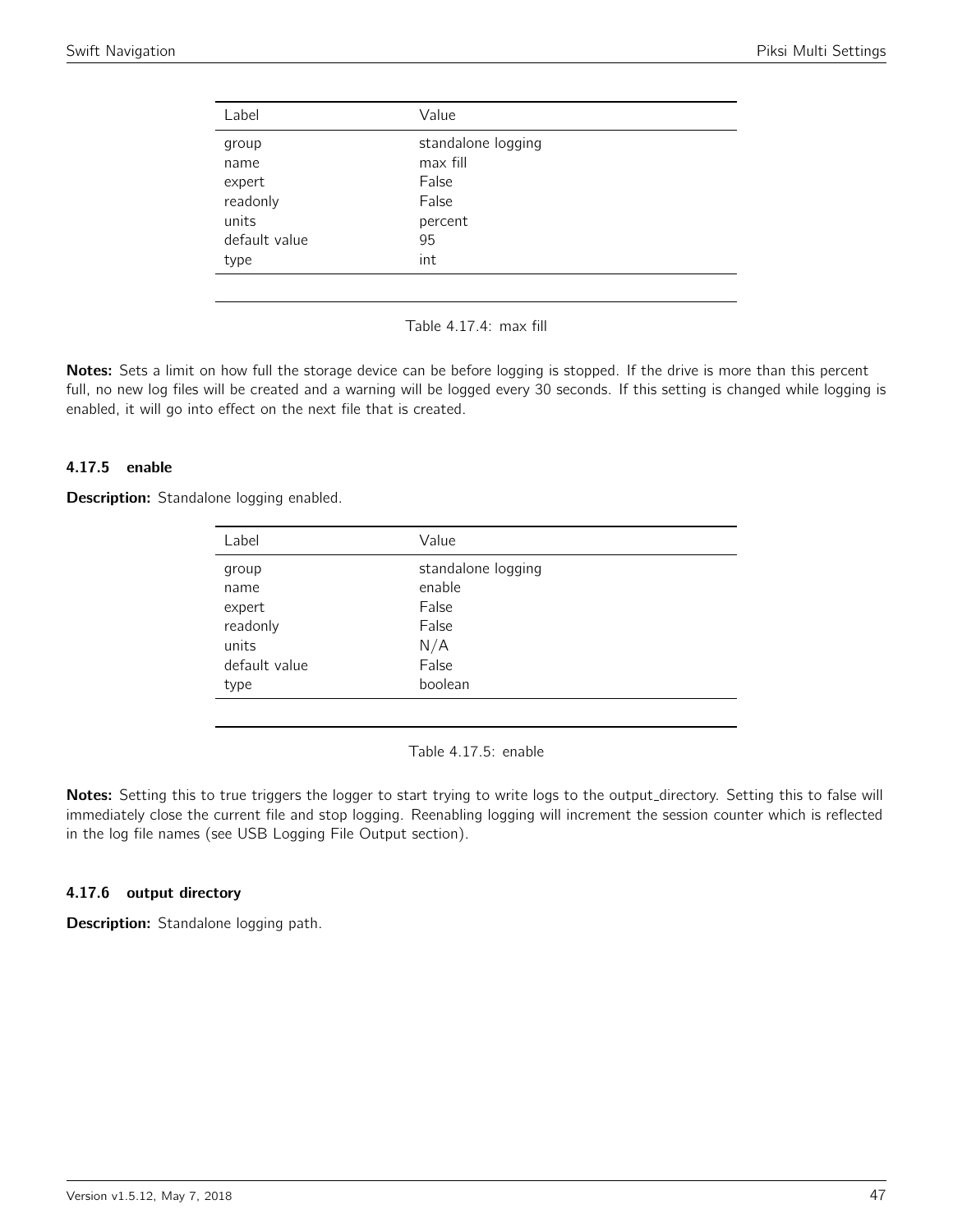| Label         | Value              |
|---------------|--------------------|
| group         | standalone logging |
| name          | output directory   |
| expert        | False              |
| readonly      | False              |
| units         | N/A                |
| default value | /media/sda1/       |
| type          | string             |

Table 4.17.6: output directory

Notes: Sets the paths in which to write logs. A warning will be logged every 30 seconds if this path is invalid or unavailable. The system will not create a folder that does not exist. If this setting is changed while logging is enabled, it will go into effect on the next file that is created.

# 4.18 surveyed position

#### 4.18.1 broadcast

**Description:** Broadcast surveyed base station position.

| Label                      | Value             |
|----------------------------|-------------------|
| group                      | surveyed position |
| name                       | broadcast         |
| expert                     | False             |
| readonly                   | False             |
| units                      | None              |
| default value              | False             |
| type                       | boolean           |
| enumerated possible values | True, False       |

Table 4.18.1: broadcast

Notes: This flag ultimately determines whether the SBP message with identifier MSG\_BASE\_POS\_ECEF will be calculated and sent. Logically, setting this attribute to "true" sets the Local receiver as a base station and configures the unit to send its surveyed position coordinates to the other receiver(s) with which the base station is communicating. If "true", the remote receiver that receives the surveyed position will calculate and communicate a pseudo absolute RTK position based upon the received position.

## 4.18.2 surveyed alt

Description: Surveyed altitude of the antenna.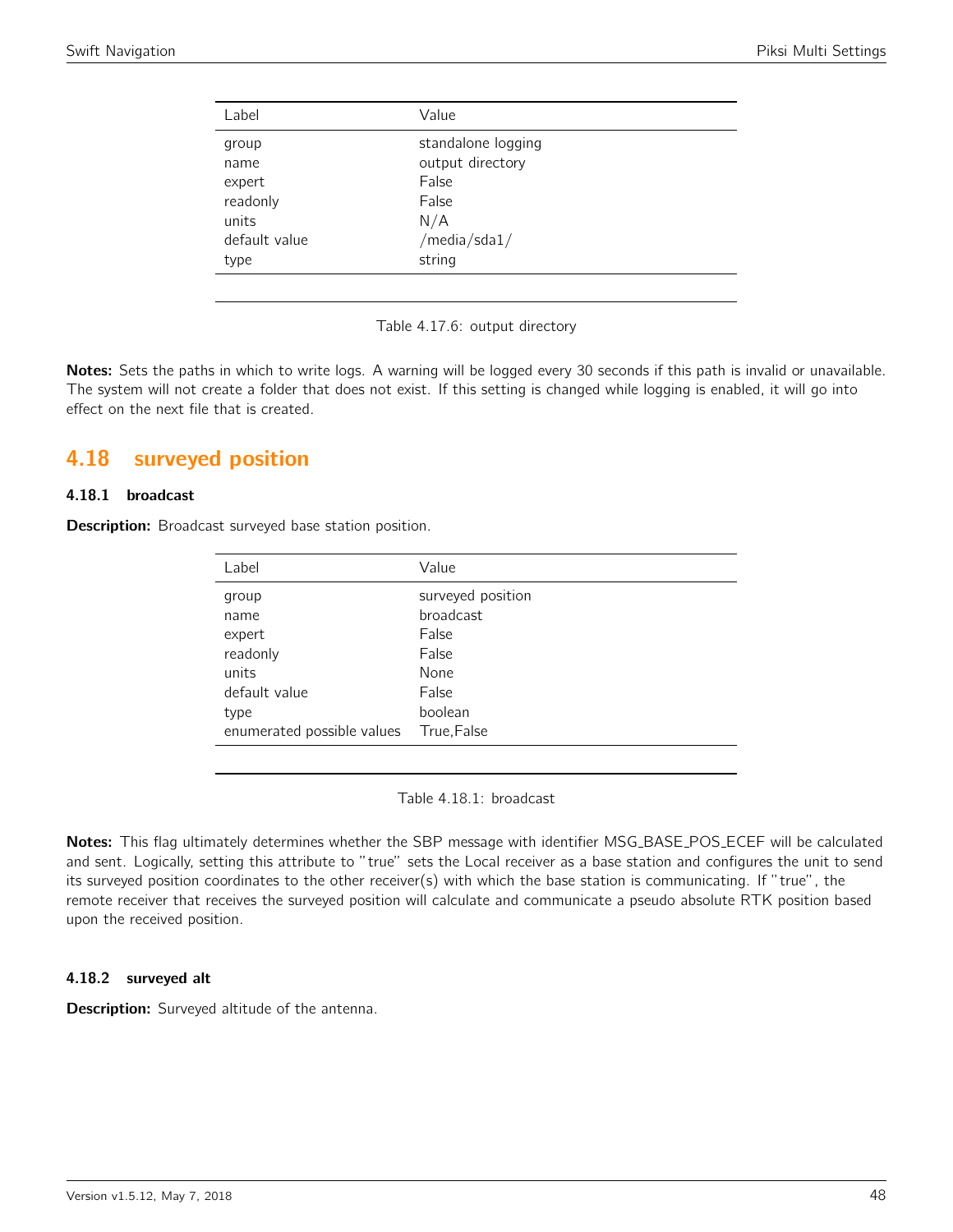| Label                      | Value             |
|----------------------------|-------------------|
| group                      | surveyed position |
| name                       | surveyed alt      |
| expert                     | False             |
| readonly                   | False             |
| units                      | meters            |
| default value              | 0                 |
| type                       | Double            |
| enumerated possible values | None              |

Table 4.18.2: surveyed alt

Notes: This setting represents the altitude of the receiver's antenna above the WGS84 ellipsoid, in meters. If surveyed position "broadcast" is set to "true", this coordinate will be communicated to remote receivers for use in calculating their pseudo-absolute position. This value should be precise to 1 cm. Any errors in the surveyed position will directly affect the pseudo-absolute RTK position measurement reported by the Rover.

#### 4.18.3 surveyed lat

Description: Surveyed latitude of the antenna.

| Label                      | Value             |
|----------------------------|-------------------|
| group                      | surveyed position |
| name                       | surveyed lat      |
| expert                     | False             |
| readonly                   | False             |
| units                      | degrees           |
| default value              | 0                 |
| type                       | Double            |
| enumerated possible values | None              |
|                            |                   |

Table 4.18.3: surveyed lat

Notes: This setting represents the latitude of the local receiver's antenna, expressed in decimal degrees relative to the equator (north  $=$  positive, south  $=$  negative). If surveyed position "broadcast" is set to "true", the coordinate will be communicated to remote receivers for use in calculating their pseudo-absolute RTK position. The value should be as accurate as possible and should have precision to at least 7 digits following the decimal point. For reference, 1e-7 degrees of latitude is about 1.1 cm on the surface of the earth. Any errors in the surveyed position will directly affect the pseudo-absolute RTK position measurement reported by the remote receiver.

## 4.18.4 surveyed lon

**Description:** Surveyed longitude of the antenna.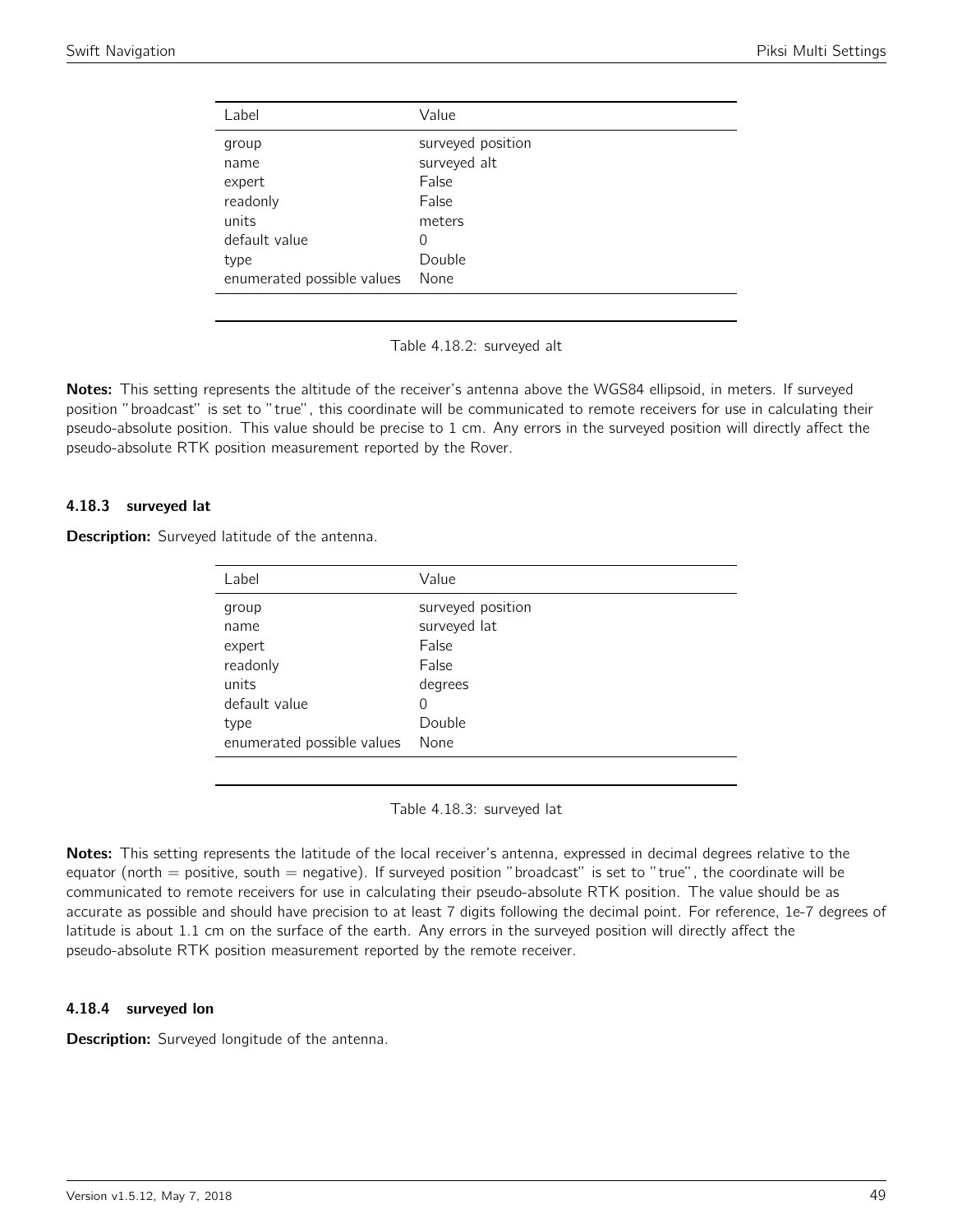| Label                      | Value             |
|----------------------------|-------------------|
| group                      | surveyed position |
| name                       | surveyed lon      |
| expert                     | False             |
| readonly                   | False             |
| units                      | degrees           |
| default value              | 0                 |
| type                       | Double            |
| enumerated possible values | None              |

Table 4.18.4: surveyed lon

Notes: This setting represents the longitude of the local receiver's antenna, expressed in decimal degrees relative to the Prime Meridian (east  $=$  positive, west  $=$  negative). If surveyed position "broadcast" is set to "true", the coordinate will be communicated to remote receivers for use in calculating their pseudo-absolute RTK position. The value should be as accurate as possible and should have precision to at least 7 digits following the decimal point. For reference, 1e-7 degrees of longitude at 35 degree latitude is about 1 cm. Any errors in the surveyed position will directly affect the pseudo-absolute RTK position measurement reported by the remote receiver.

## 4.19 system

## 4.19.1 log ping activity

**Description:** If set to true, the network poll service will also log ping activity.

| Label         | Value             |
|---------------|-------------------|
| group         | system            |
| name          | log ping activity |
| expert        | True              |
| readonly      | False             |
| units         | N/A               |
| default value | False             |
| type          | boolean           |
|               |                   |

Table 4.19.1: log ping activity

Notes: Configures the network poll service to log ping activity to /var/log/ping.log.

## 4.19.2 connectivity check frequency

**Description:** The frequency at which the network poll service checks for connectivity.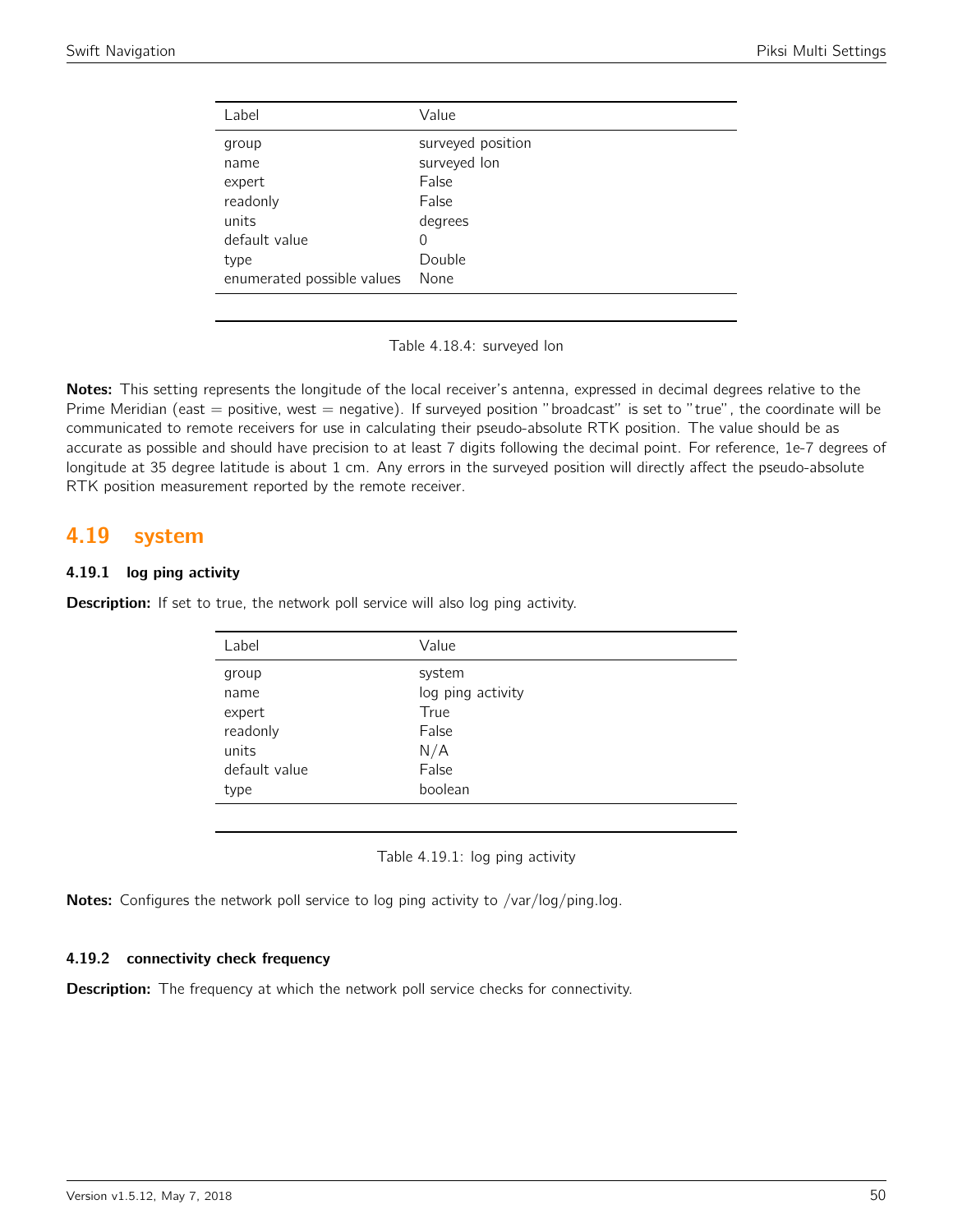| Label         | Value                        |
|---------------|------------------------------|
| group         | system                       |
| name          | connectivity check frequency |
| expert        | True                         |
| readonly      | False                        |
| units         | Hz                           |
| default value | 0.1                          |
| type          | float                        |
|               |                              |

Table 4.19.2: connectivity check frequency

Notes: The network poll service will perform a connectivity check with a well known IP address at the frequency configured by this setting.

#### 4.19.3 connectivity retry frequency

Description: The frequency at which the network poll service retries after a failed connectivity check.

| Label         | Value                        |
|---------------|------------------------------|
| group         | system                       |
| name          | connectivity retry frequency |
| expert        | True                         |
| readonly      | False                        |
| units         | Hz                           |
| default value | 1.0                          |
| type          | float                        |
|               |                              |

Table 4.19.3: connectivity retry frequency

Notes: If a connectivity check fails, this settings controls the frequency at which a new connectivity check is performed.

## 4.19.4 system time

**Description:** Sources for Linux System Time.

| Label                                                                                               | Value                                                                                     |
|-----------------------------------------------------------------------------------------------------|-------------------------------------------------------------------------------------------|
| group<br>enumerated possible values<br>expert<br>readonly<br>units<br>default value<br>type<br>name | system<br>GPS+NTP, GPS, NTP<br>False<br>False<br>N/A<br><b>GPS</b><br>enum<br>system time |
|                                                                                                     |                                                                                           |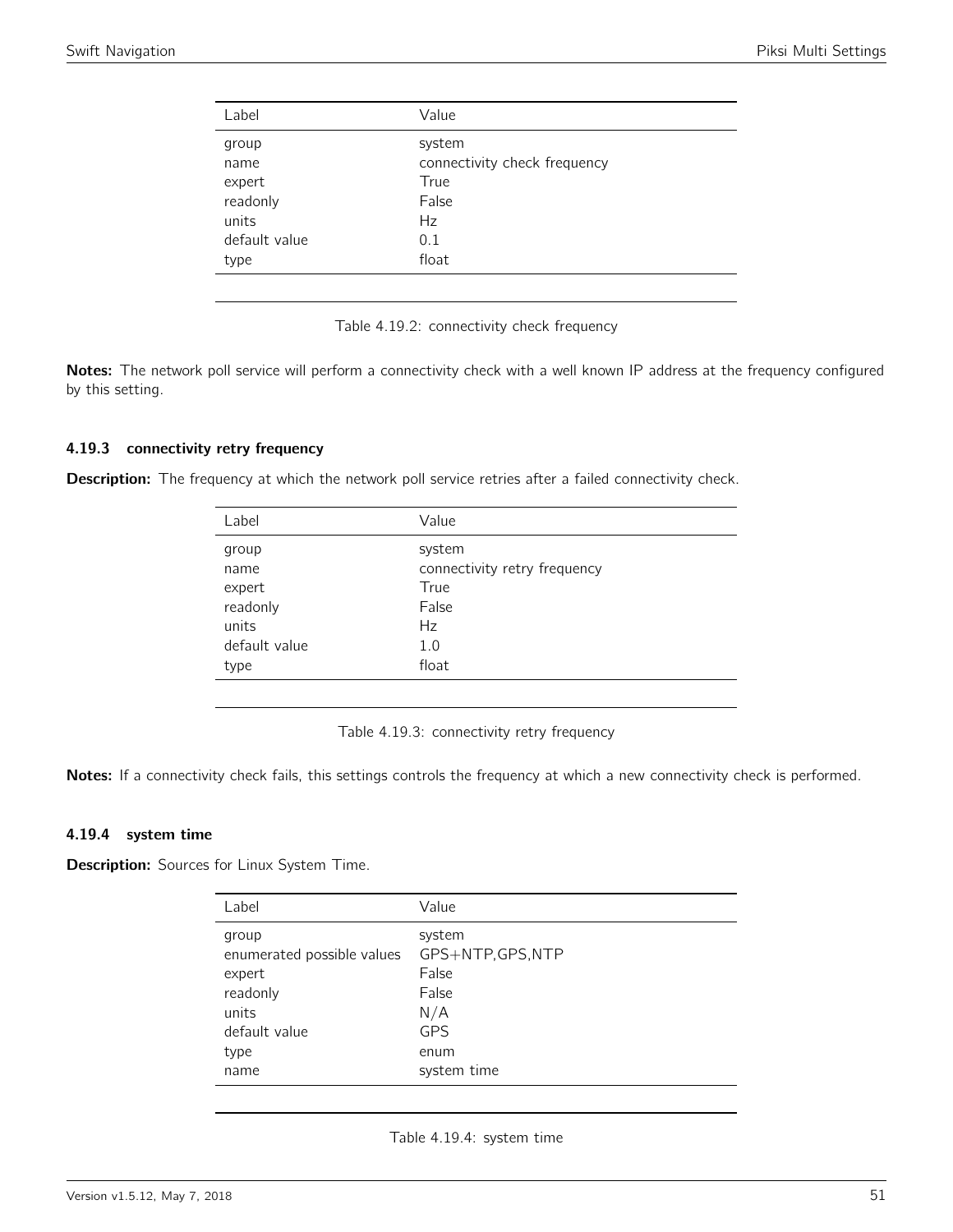Notes: Configures the possible sources for Linux system time on the Swift Device. Linux system time is required for HTTPS certification validation and other Linux system functionality.

## 4.20 system info

## 4.20.1 firmware version

Description: Firmware version of the receiver.

| Label                      | Value            |
|----------------------------|------------------|
| group                      | system info      |
| name                       | firmware version |
| expert                     | False            |
| readonly                   | True             |
| units                      | N/A              |
| default value              | N/A              |
| type                       | string           |
| enumerated possible values | None             |
|                            |                  |

Table 4.20.1: firmware version

Notes: The git hash is removed from this version identifier. This is a read only setting.

#### 4.20.2 firmware build id

Description: Full build id for firmware version.

| Value             |
|-------------------|
| system info       |
| firmware build id |
| False             |
| True              |
| N/A               |
| N/A               |
| string            |
| None              |
|                   |

#### Table 4.20.2: firmware build id

Notes: For user generated images, this will appear the same as the command "git describe -dirty". This is a read only setting.

## 4.20.3 hw revision

Description: Hardware revision of the receiver.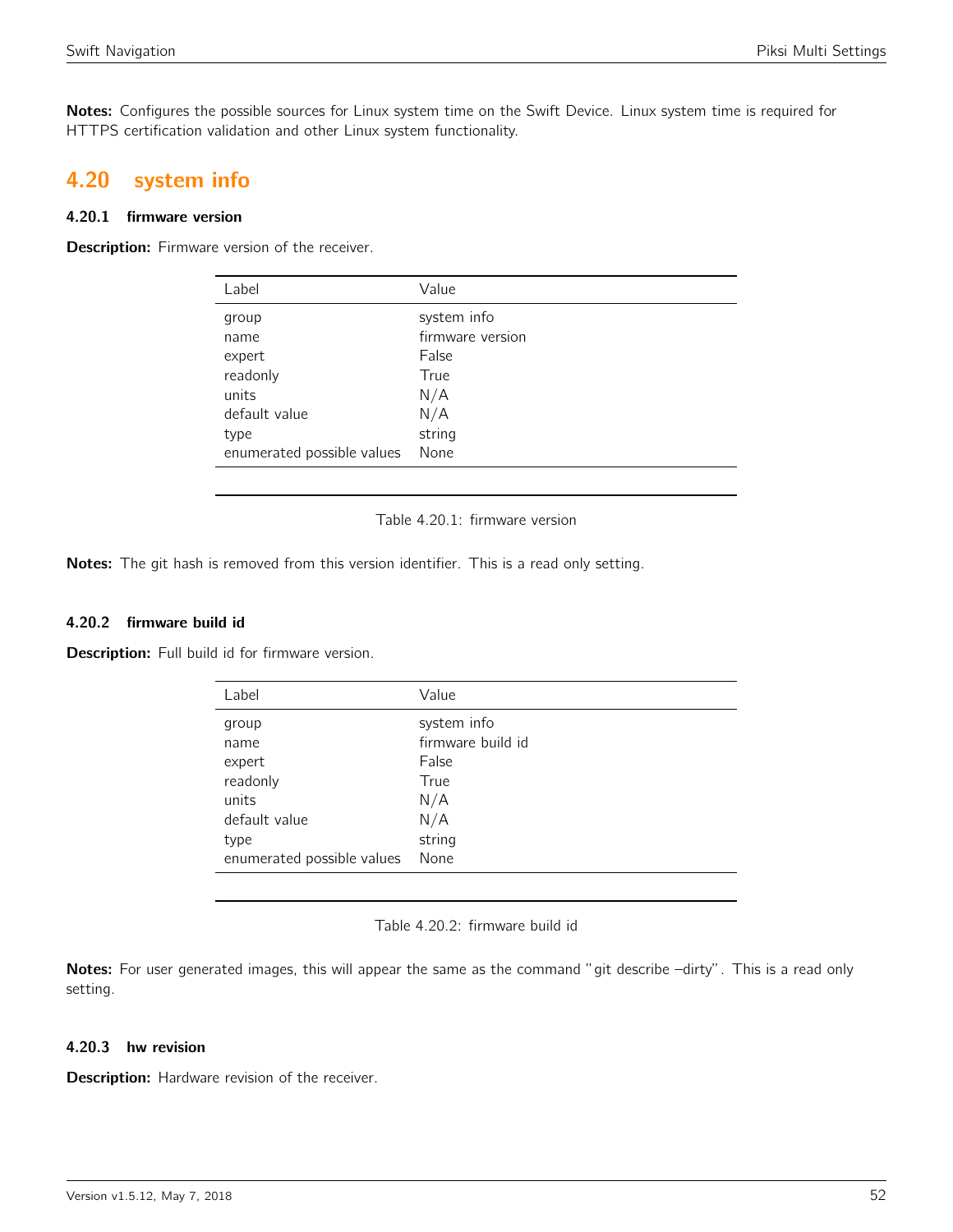| Label                      | Value       |
|----------------------------|-------------|
| group                      | system info |
| name                       | hw revision |
| expert                     | False       |
| readonly                   | True        |
| units                      | N/A         |
| default value              | N/A         |
| type                       | string      |
| enumerated possible values | None        |

Table 4.20.3: hw revision

Notes: This is a read only setting that refers to the product family of the hardware.

#### 4.20.4 hw version

Description: Hardware version number.

| system info<br>group<br>hw version<br>name<br>True<br>expert | Label    | Value |
|--------------------------------------------------------------|----------|-------|
|                                                              |          |       |
|                                                              |          |       |
|                                                              |          |       |
|                                                              | readonly | True  |
| N/A<br>units                                                 |          |       |
| N/A<br>default value                                         |          |       |
| string<br>type                                               |          |       |
| None<br>enumerated possible values                           |          |       |

Table 4.20.4: hw version

Notes: This is a read only setting that corresponds to the version number printed on the oem module hardware version sticker.

## 4.20.5 nap channels

Description: Number of channels in SwiftNap FPGA.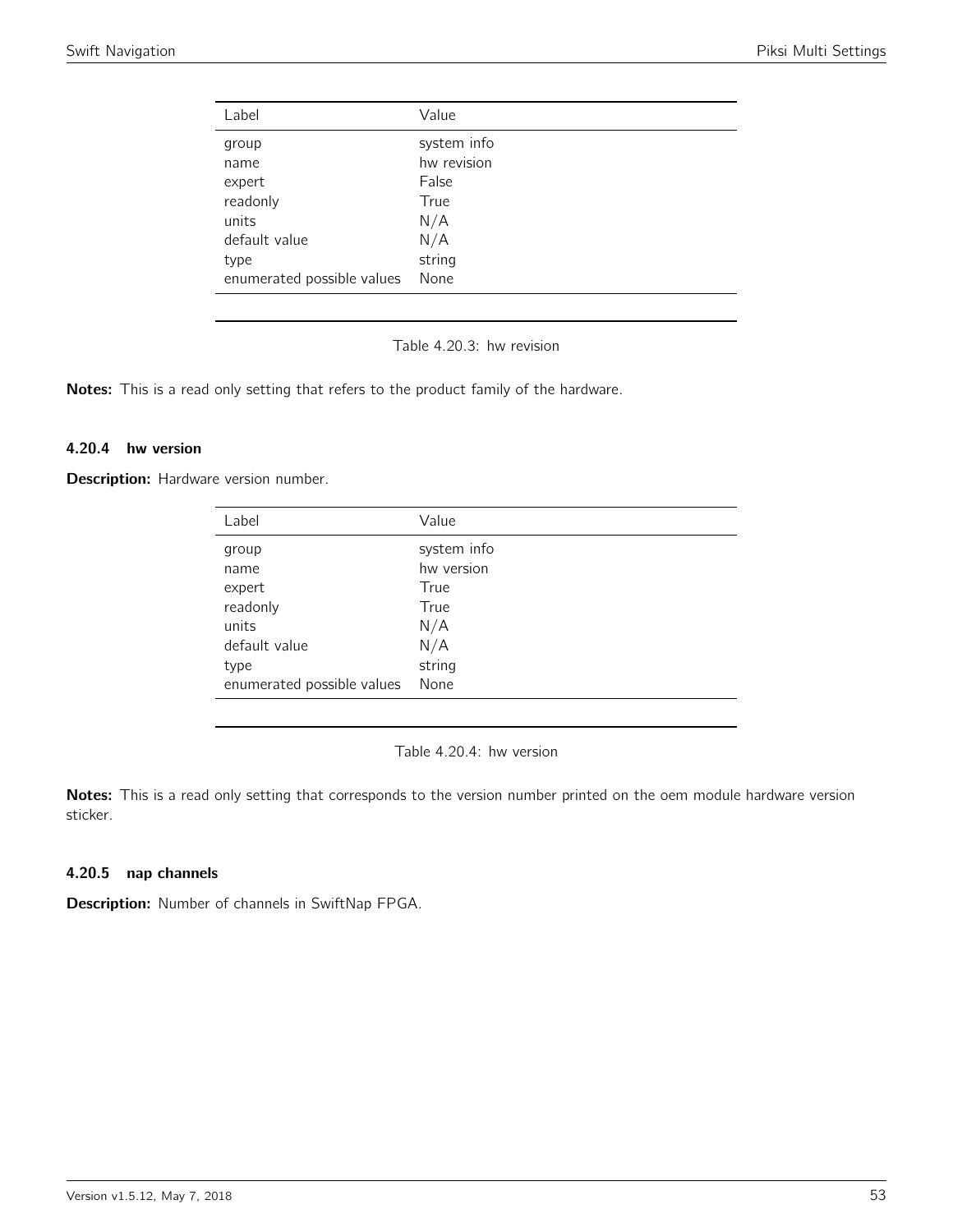| Label                      | Value        |
|----------------------------|--------------|
| group                      | system info  |
| name                       | nap channels |
| expert                     | True         |
| readonly                   | True         |
| units                      | N/A          |
| default value              | 40           |
| type                       | string       |
| enumerated possible values | None         |

Table 4.20.5: nap channels

Notes: This is a read only setting.

## 4.20.6 mac address

**Description:** The MAC address of the receiver.

| Label                      | Value       |
|----------------------------|-------------|
| group                      | system info |
| name                       | mac address |
| expert                     | False       |
| readonly                   | True        |
| units                      | N/A         |
| default value              | N/A         |
| type                       | string      |
| enumerated possible values | None        |

Table 4.20.6: mac address

Notes: This is a read only setting.

## 4.20.7 sbp sender id

**Description:** The SBP sender ID for any messages sent by the device.

| Label                      | Value         |
|----------------------------|---------------|
| group                      | system info   |
| name                       | sbp sender id |
| expert                     | False         |
| readonly                   | True          |
| units                      | N/A           |
| default value              | N/A           |
| type                       | string        |
| enumerated possible values | None          |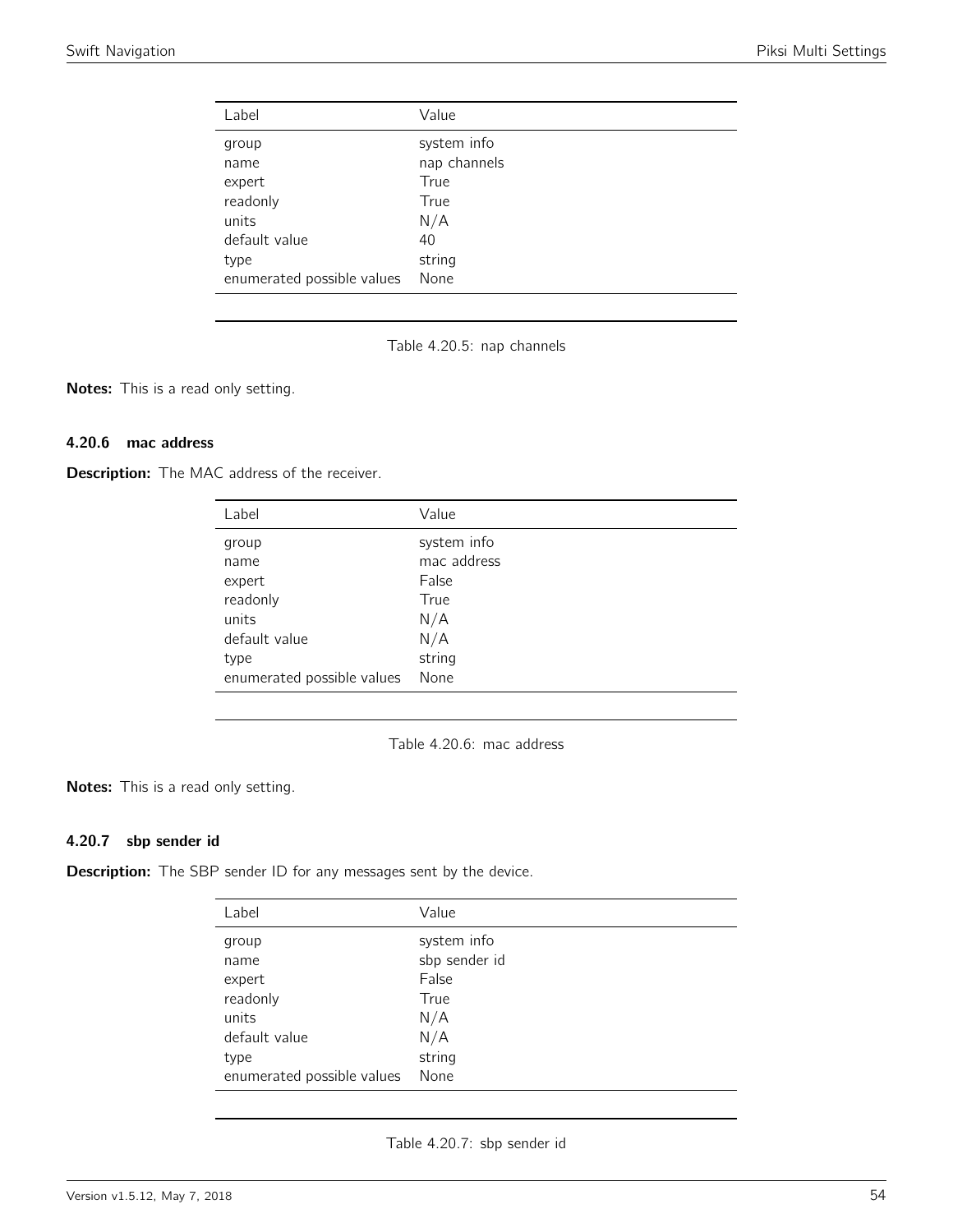Notes: ID value is equal to the lower 16 bits of the UUID. This is a read only setting.

#### 4.20.8 uuid

**Description:** The UUID of the receiver.

| Label                      | Value       |
|----------------------------|-------------|
| group                      | system info |
| name                       | uuid        |
| expert                     | False       |
| readonly                   | True        |
| units                      | N/A         |
| default value              | N/A         |
| type                       | string      |
| enumerated possible values | None        |
|                            |             |

#### Table 4.20.8: uuid

Notes: The UUID is a Universally Unique IDentifier for this receiver. The lower 16 bits of the UUID are used for the SBP Sender ID. This is a read only setting.

#### 4.20.9 serial number

**Description:** The serial number of the receiver.

| Label                      | Value         |
|----------------------------|---------------|
| group                      | system info   |
| name                       | serial number |
| expert                     | False         |
| readonly                   | True          |
| units                      | N/A           |
| default value              | N/A           |
| type                       | integer       |
| enumerated possible values | None          |

Table 4.20.9: serial number

Notes: This number should match the number on the barcode on the board and cannot be modified.

## 4.20.10 nap build date

Description: build date for SwiftNap FPGA bitstream.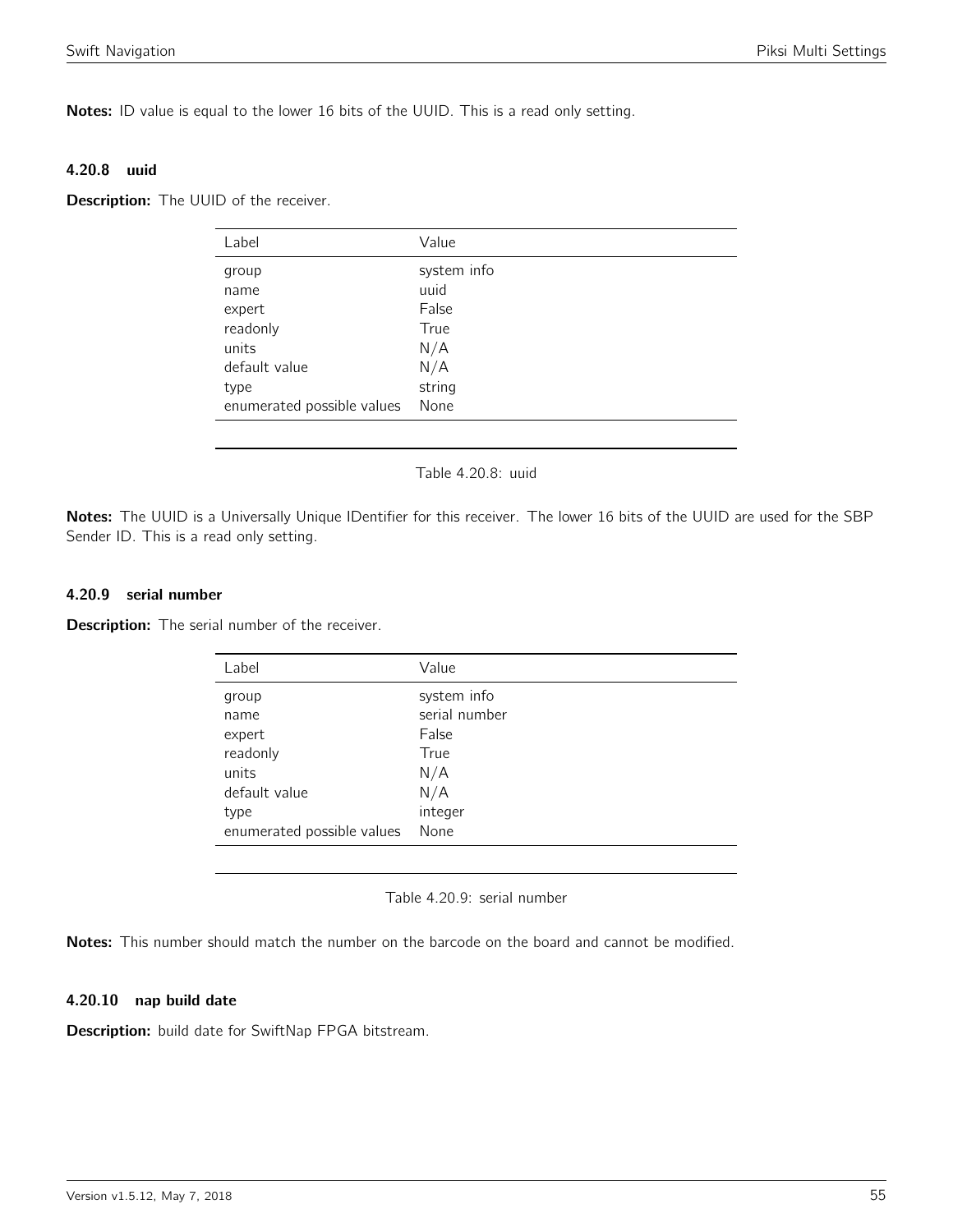| Label                      | Value          |
|----------------------------|----------------|
| group                      | system info    |
| name                       | nap build date |
| expert                     | True           |
| readonly                   | True           |
| units                      | N/A            |
| default value              | N/A            |
| type                       | string         |
| enumerated possible values | None           |

Table 4.20.10: nap build date

Notes: This is a read only setting.

## 4.20.11 loader build date

Description: build date for boot loader (uboot).

| Label                      | Value             |
|----------------------------|-------------------|
| group                      | system info       |
| name                       | loader build date |
| expert                     | True              |
| readonly                   | True              |
| units                      | N/A               |
| default value              | N/A               |
| type                       | string            |
| enumerated possible values | None              |

Table 4.20.11: loader build date

Notes: This is a read only setting.

## 4.20.12 pfwp build date

Description: build date for real-time GNSS firmware (piksi\_firmware).

| Label                      | Value           |
|----------------------------|-----------------|
| group                      | system info     |
| name                       | pfwp build date |
| expert                     | True            |
| readonly                   | True            |
| units                      | N/A             |
| default value              | N/A             |
| type                       | string          |
| enumerated possible values | None            |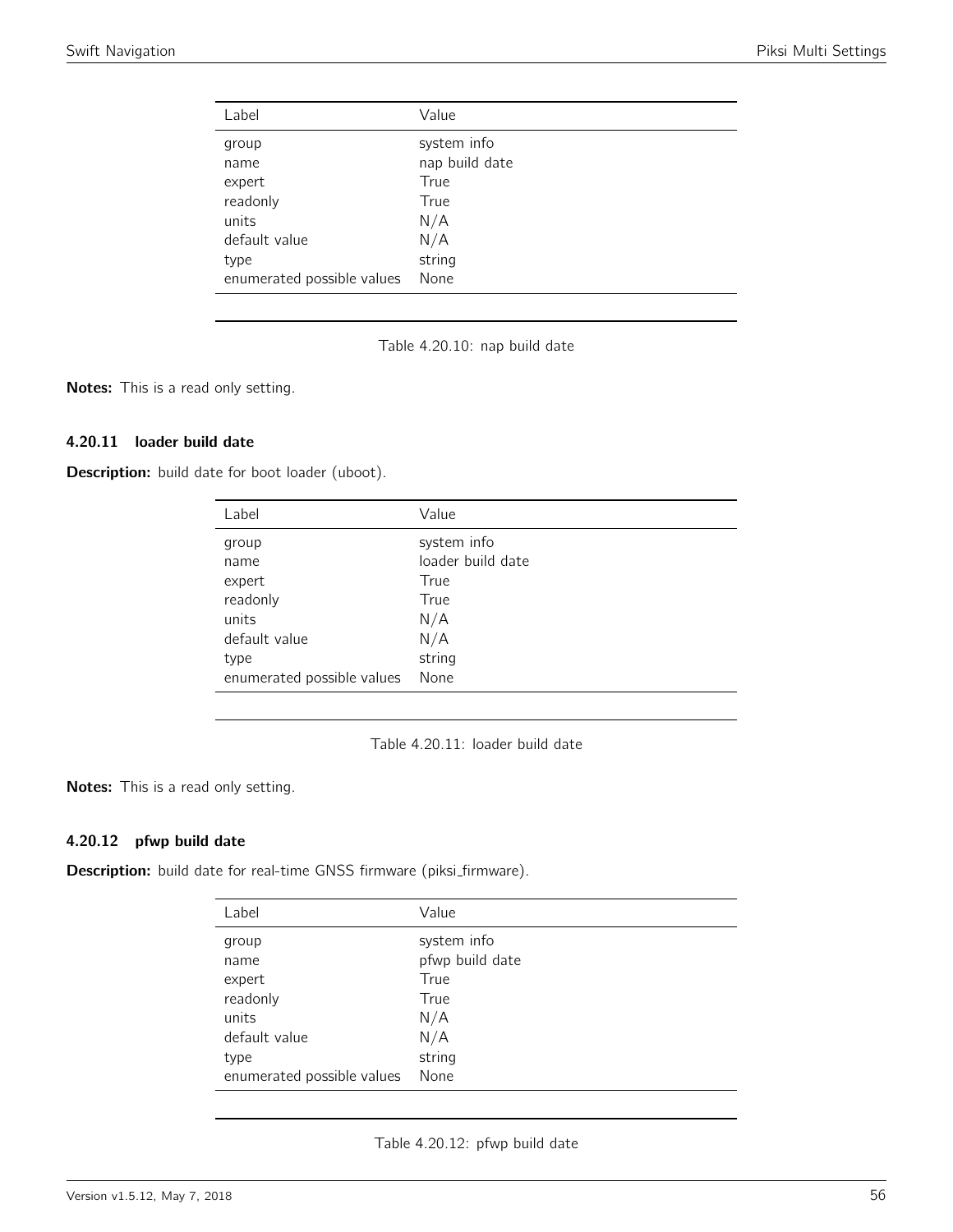Notes: This is a read only setting.

#### 4.20.13 nap build id

Description: build id for SwiftNap FPGA bitstream.

| Value        |
|--------------|
| system info  |
| nap build id |
| True         |
| True         |
| N/A          |
| N/A          |
| string       |
| None         |
|              |

Table 4.20.13: nap build id

Notes: This is a read only setting.

## 4.20.14 loader build id

Description: build id for loader (uboot).

| Label                      | Value           |
|----------------------------|-----------------|
| group                      | system info     |
| name                       | loader build id |
| expert                     | True            |
| readonly                   | True            |
| units                      | N/A             |
| default value              | N/A             |
| type                       | string          |
| enumerated possible values | None            |

Table 4.20.14: loader build id

Notes: This is a read only setting

#### 4.20.15 pfwp build id

Description: build id for real-time GNSS firmware (piksi\_firmware).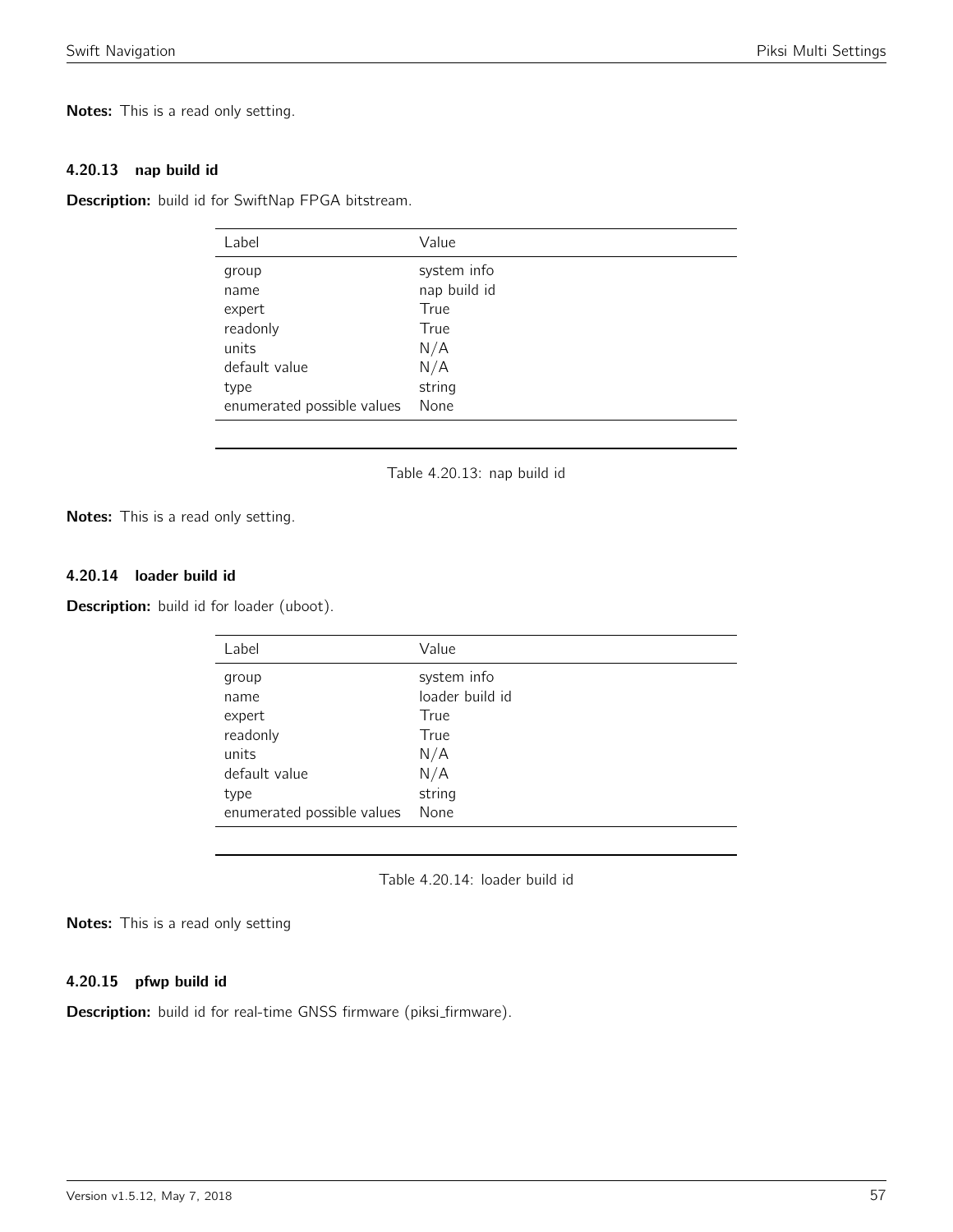| Label                      | Value         |
|----------------------------|---------------|
| group                      | system info   |
| name                       | pfwp build id |
| expert                     | True          |
| readonly                   | True          |
| units                      | N/A           |
| default value              | N/A           |
| type                       | string        |
| enumerated possible values | None          |

Table 4.20.15: pfwp build id

Notes: This is a read only setting.

## 4.20.16 firmware build date

Description: firmware build date.

| Value               |
|---------------------|
| system info         |
| firmware build date |
| False               |
| True                |
| N/A                 |
| N/A                 |
| string              |
| None                |
|                     |

Table 4.20.16: firmware build date

Notes: This is a read only setting.

# 4.21 system monitor

#### 4.21.1 watchdog

Description: Enable hardware watchdog timer to reset the receiver if it locks up for. any reason

| Label                      | Value          |
|----------------------------|----------------|
| group                      | system monitor |
| name                       | watchdog       |
| expert                     | True           |
| readonly                   | False          |
| units                      | N/A            |
| type                       | boolean        |
| enumerated possible values | True, False    |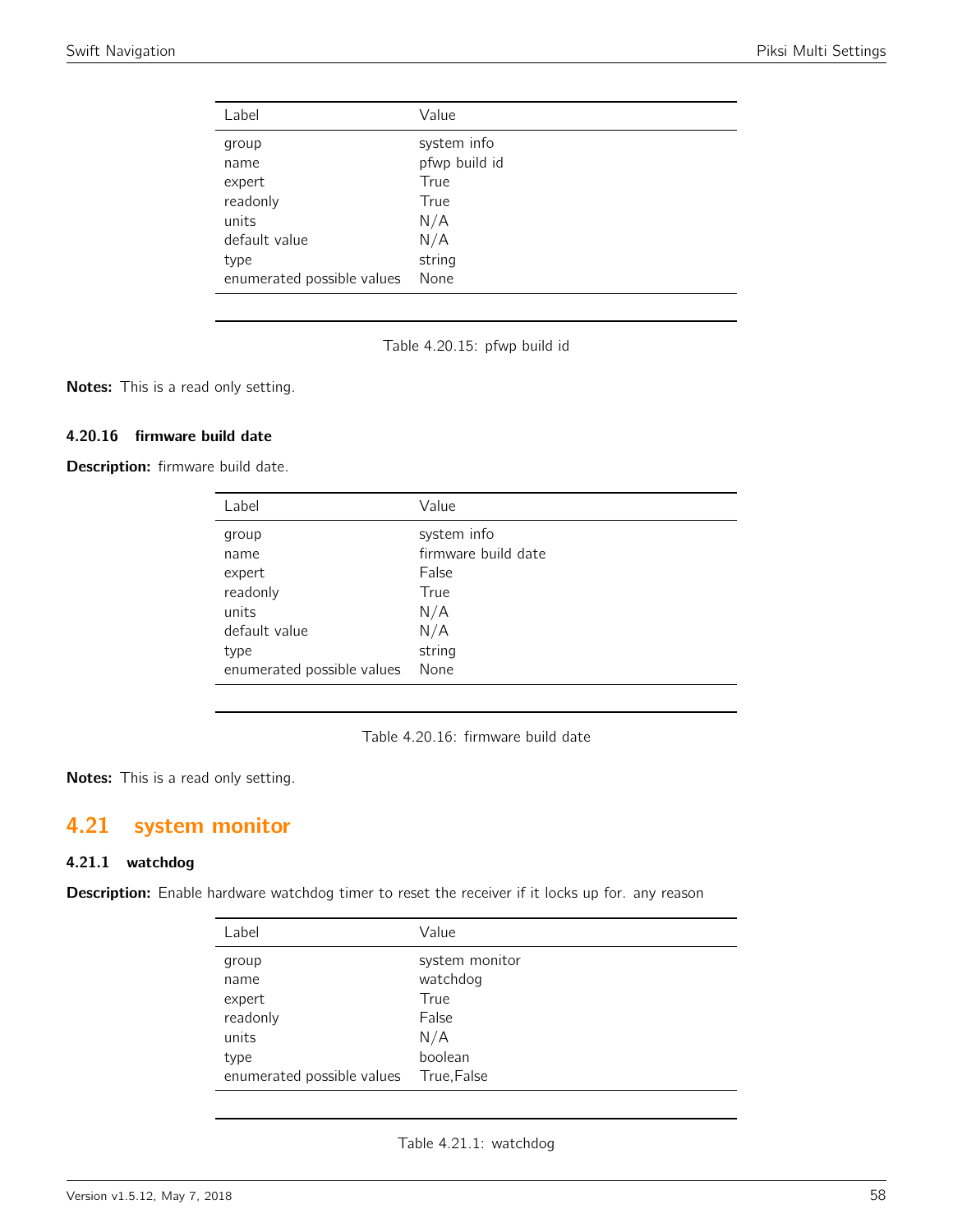Notes: You must reset the receiver for this change to take effect.

#### 4.21.2 spectrum analyzer

Description: Enable spectrum analyzer.

| Value             |
|-------------------|
| system monitor    |
| spectrum analyzer |
| True              |
| False             |
| N/A               |
| False             |
| boolean           |
| True, False       |
|                   |

Table 4.21.2: spectrum analyzer

Notes: This setting enables the on-device spectrum analyzer and associated SBP output. The spectrum analyzer is available from the "Advanced" tab of the console.

## 4.21.3 heartbeat period milliseconds

**Description:** Period for sending the SBP\_HEARTBEAT messages.

| Label                      | Value                         |
|----------------------------|-------------------------------|
| group                      | system monitor                |
| name                       | heartbeat period milliseconds |
| expert                     | True                          |
| readonly                   | False                         |
| units                      | ms                            |
| default value              | 1000                          |
| type                       | integer                       |
| enumerated possible values | None                          |

Table 4.21.3: heartbeat period milliseconds

Notes: None

## 4.22 tcp client0

## 4.22.1 enabled sbp messages

Description: Configure which messages should be sent on the port. Does not effect which incoming messages are listened to.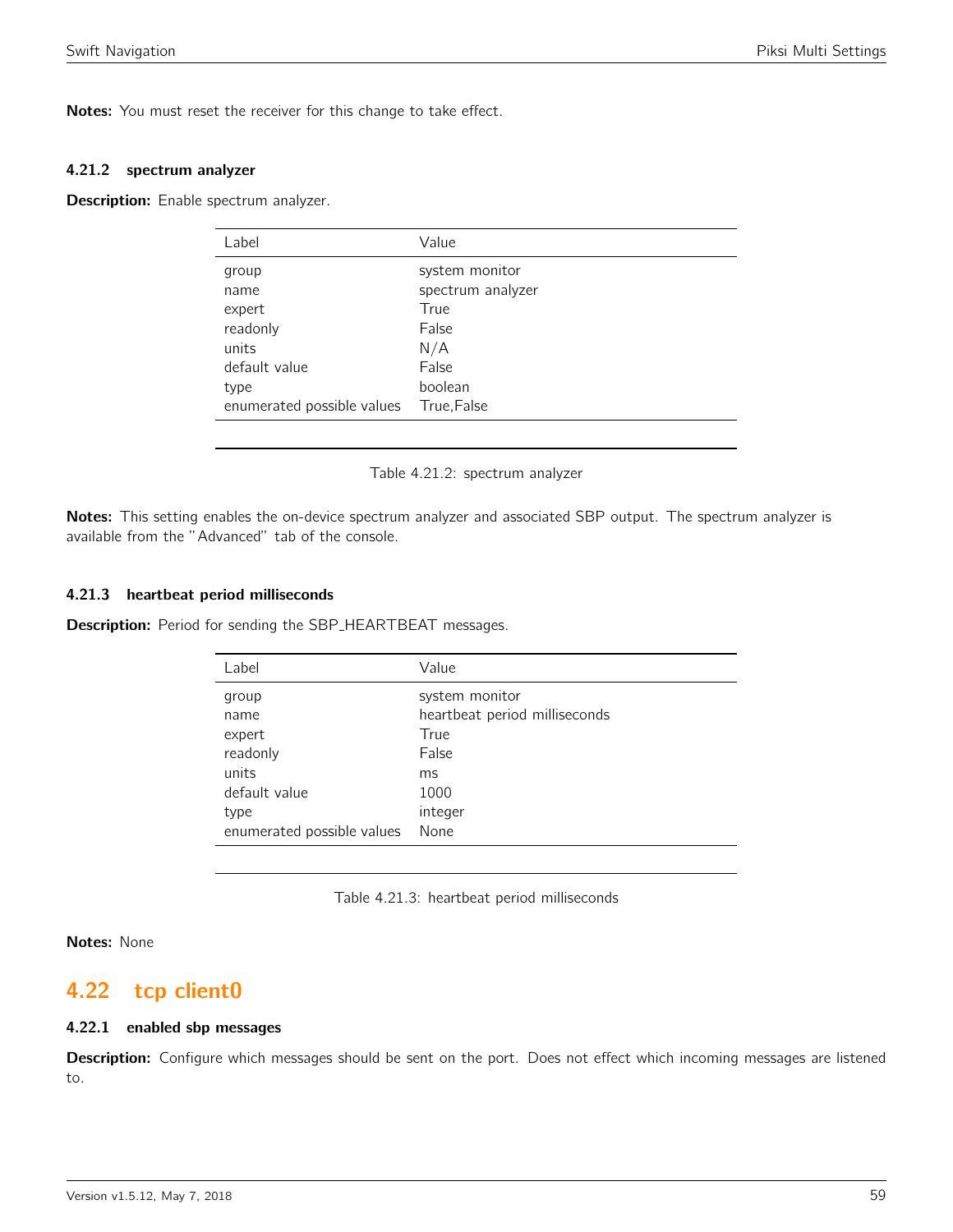| Label         | Value                                                                                  |
|---------------|----------------------------------------------------------------------------------------|
| group         | tcp client0                                                                            |
| name          | enabled sbp messages                                                                   |
| expert        | False                                                                                  |
| readonly      | False                                                                                  |
| units         | N/A                                                                                    |
| default value | 23, 29, 65, 72, 74, 81, 117, 134, 136, 144, 163, 165, 166, 167, 171, 175, 181, 185, 18 |
| type          | string                                                                                 |

Table 4.22.1: enabled sbp messages

Notes: The enabled sbp messages settings is a list of message types and rate divisors that will be sent out of the interface. If left blank, all messages will be sent. If not blank, a comma separated list of SBP message IDs in base 10 integer format should be provided. Optionally, a divisor can be specified after the / character for each id. For example, an entry of 3456/10 would provide message with ID 3456 at 1/10th the normal rate. For Ethernet, the default value is optimal for logging and communication with the console.

#### 4.22.2 address

Description: IP address and port for TCP client 0 to connect to.

| Label         | Value       |
|---------------|-------------|
| group         | tcp client0 |
| name          | address     |
| expert        | False       |
| readonly      | False       |
| units         | N/A         |
| default value |             |
| type          | string      |
|               |             |

Table 4.22.2: address

Notes: The address setting is defined according to the convention "hostname:port". For example, it should match the format 192.168.0.222:55555 or xxxxx.net:2101 .

## 4.22.3 mode

Description: Communication protocol for TCP client 0. The client will initiate a connection with the server and establish bi-directional communications.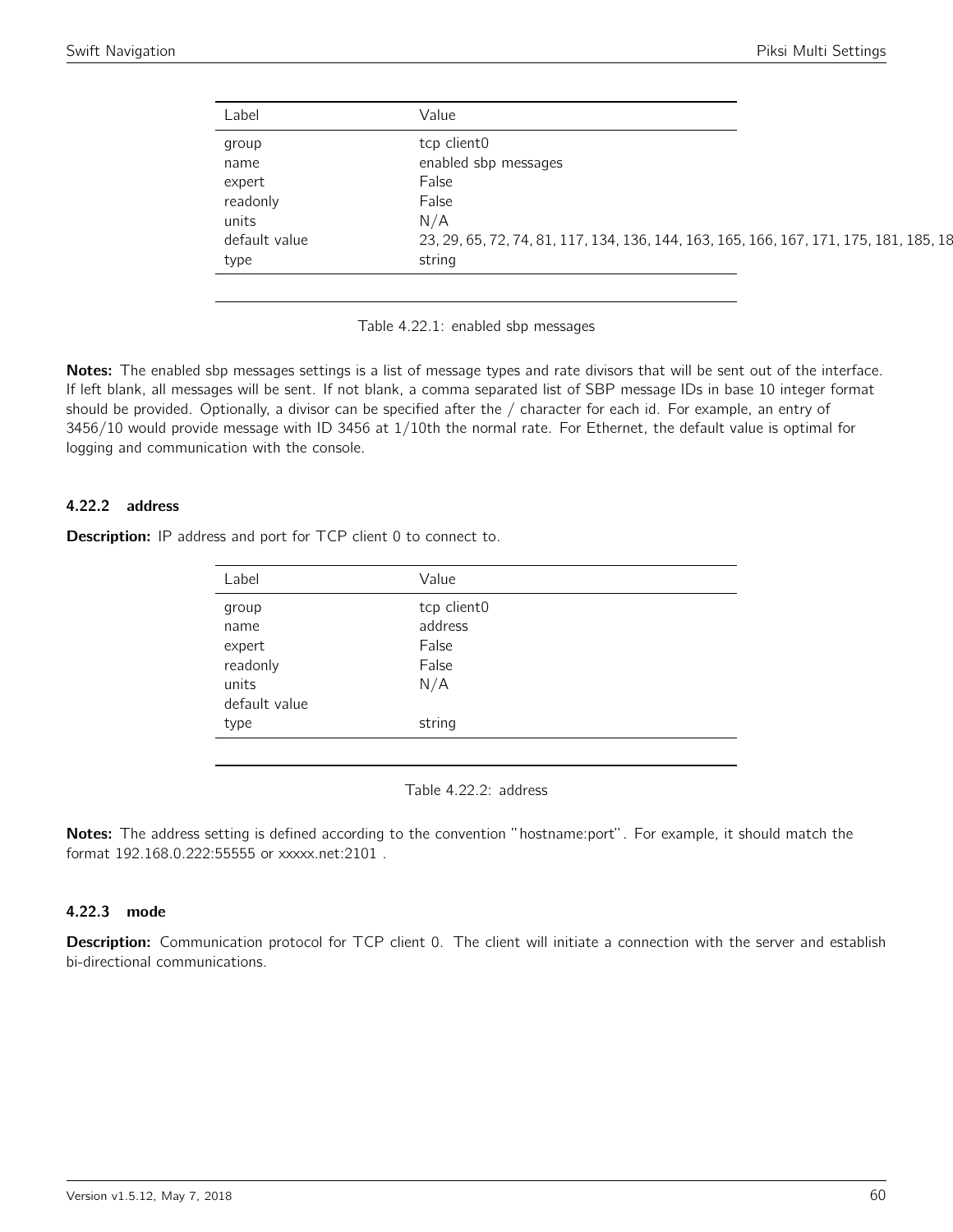| Label                      | Value                    |
|----------------------------|--------------------------|
| group                      | tcp client0              |
| name                       | mode                     |
| expert                     | False                    |
| readonly                   | False                    |
| units                      | N/A                      |
| default value              | Disabled                 |
| type                       | enum                     |
| enumerated possible values | SBP, NMEA OUT, RTCMv3 IN |
|                            |                          |



Notes: "SBP" configures the interface to transmit messages specified in the 'enabled\_sbp\_messages' setting and to receive incoming SBP messages. If the mode is changed from SBP the console will no longer be able to communicate over the interface.

"NMEA OUT" configures the interface to transmit the GGA, RMC, GGL, VTG, ZDA, GSA, and GSV NMEA 0183 messages. The interface will not receive incoming messages.

"RTCMv3.1 IN" configures the interface to receive RTK corrections in RTCM format. The interface will receive 1002, 1004, 1005, 1006, 1010, 1012, 1033 and 1230 RTCMv3.1 messages and will not transmit or receive any other messages.

The connection is bi-directional so these modes behave the same as the UART modes.

## 4.23 tcp client1

## 4.23.1 enabled sbp messages

Description: Configure which messages should be sent on the port. Does not effect which incoming messages are listened to.

| Label         | Value                                                                                  |
|---------------|----------------------------------------------------------------------------------------|
| group         | tcp client1                                                                            |
| name          | enabled sbp messages                                                                   |
| expert        | False                                                                                  |
| readonly      | False                                                                                  |
| units         | N/A                                                                                    |
| default value | 23, 29, 65, 72, 74, 81, 117, 134, 136, 144, 163, 165, 166, 167, 171, 175, 181, 185, 18 |
| type          | string                                                                                 |

Table 4.23.1: enabled sbp messages

Notes: The enabled sbp messages settings is a list of message types and rate divisors that will be sent out of the interface. If left blank, all messages will be sent. If not blank, a comma separated list of SBP message IDs in base 10 integer format should be provided. Optionally, a divisor can be specified after the / character for each id. For example, an entry of 3456/10 would provide message with ID 3456 at 1/10th the normal rate. For Ethernet, the default value is optimal for logging and communication with the console.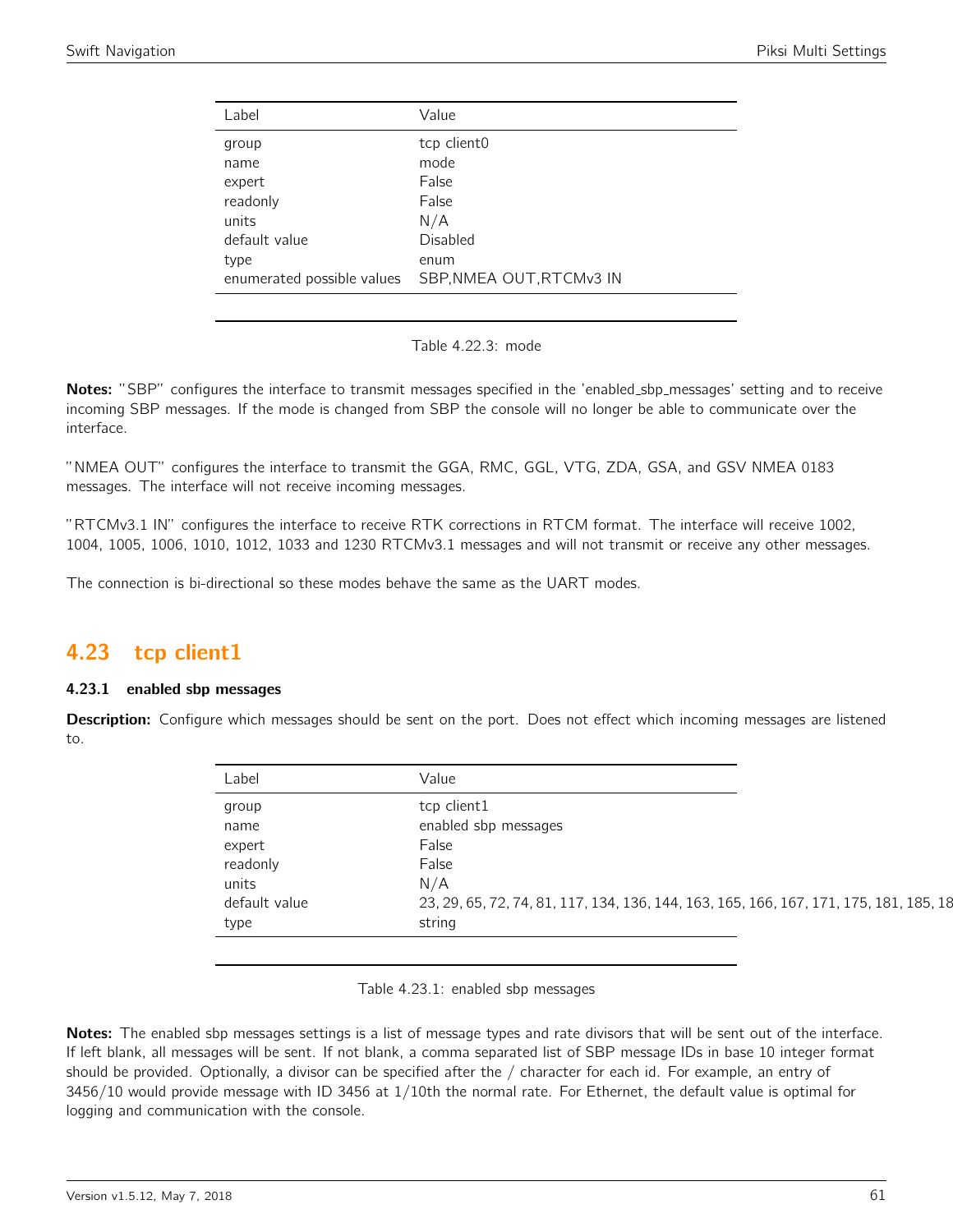## 4.23.2 address

| Value       |  |
|-------------|--|
| tcp client1 |  |
| address     |  |
| False       |  |
| False       |  |
| N/A         |  |
|             |  |
| string      |  |
|             |  |

**Description:** IP address and port for TCP client 1 to connect to.



Notes: The address setting is defined according to the convention "hostname:port". For example, it should match the format 192.168.0.222:55555 or xxxxx.net:2101 .

## 4.23.3 mode

Description: Communication protocol for TCP client 1. The client will initiate a connection with the server and establish bi-directional communications.

| Label                      | Value                    |
|----------------------------|--------------------------|
| group                      | tcp client1              |
| name                       | mode                     |
| expert                     | False                    |
| readonly                   | False                    |
| units                      | N/A                      |
| default value              | Disabled                 |
| type                       | enum                     |
| enumerated possible values | SBP, NMEA OUT, RTCMv3 IN |
|                            |                          |

Table 4.23.3: mode

Notes: "SBP" configures the interface to transmit messages specified in the 'enabled\_sbp\_messages' setting and to receive incoming SBP messages. If the mode is changed from SBP the console will no longer be able to communicate over the interface.

"NMEA OUT" configures the interface to transmit the GGA, RMC, GGL, VTG, ZDA, GSA, and GSV NMEA 0183 messages. The interface will not receive incoming messages.

"RTCMv3.1 IN" configures the interface to receive RTK corrections in RTCM format. The interface will receive 1002, 1004, 1005, 1006, 1010, 1012, 1033 and 1230 RTCMv3.1 messages and will not transmit or receive any other messages.

The connection is bi-directional so these modes behave the same as the UART modes.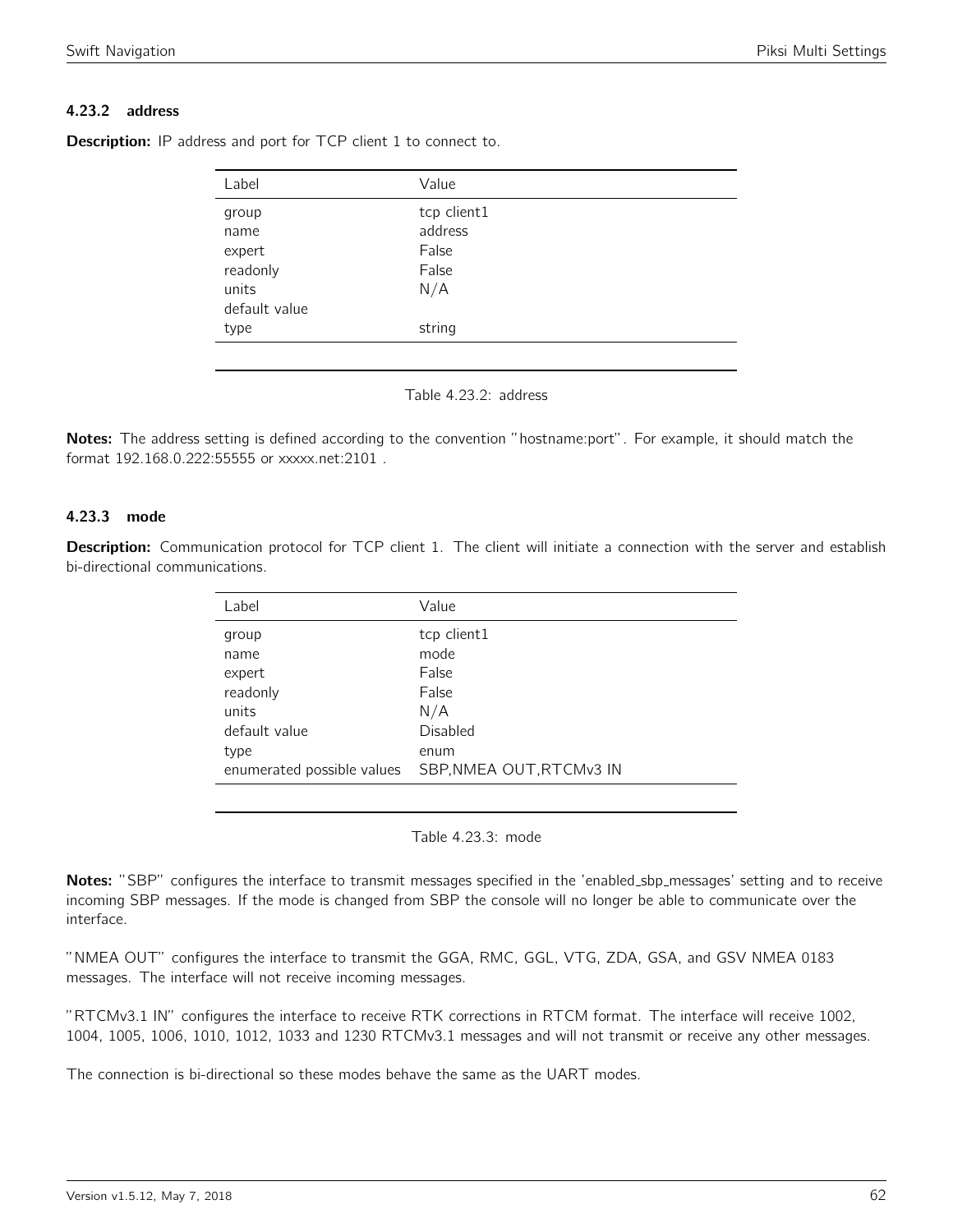## 4.24 tcp server0

## 4.24.1 enabled sbp messages

Description: Configure which messages should be sent on the port. Does not effect which incoming messages are listened to.

| Label         | Value                                                                                  |
|---------------|----------------------------------------------------------------------------------------|
| group         | tcp server0                                                                            |
| name          | enabled sbp messages                                                                   |
| expert        | False                                                                                  |
| readonly      | False                                                                                  |
| units         | N/A                                                                                    |
| default value | 23, 29, 65, 72, 74, 81, 117, 134, 136, 144, 163, 165, 166, 167, 171, 175, 181, 185, 18 |
| type          | string                                                                                 |

Table 4.24.1: enabled sbp messages

Notes: The enabled sbp messages settings is a list of message types and rate divisors that will be sent out of the interface. If left blank, all messages will be sent. If not blank, a comma separated list of SBP message IDs in base 10 integer format should be provided. Optionally, a divisor can be specified after the / character for each id. For example, an entry of 3456/10 would provide message with ID 3456 at 1/10th the normal rate. For Ethernet, the default value is optimal for logging and communication with the console.

## 4.24.2 port

Description: Port for TCP server 0 to listen on.

| Label         | Value       |
|---------------|-------------|
| group         | tcp server0 |
| name          | port        |
| expert        | False       |
| readonly      | False       |
| units         | N/A         |
| default value | 55555       |
| type          | integer     |
|               |             |

Table 4.24.2: port

Notes: None

## 4.24.3 mode

Description: Communication protocol for TCP server 0. The server will listen for incoming client connections and establish a bi-directional communications.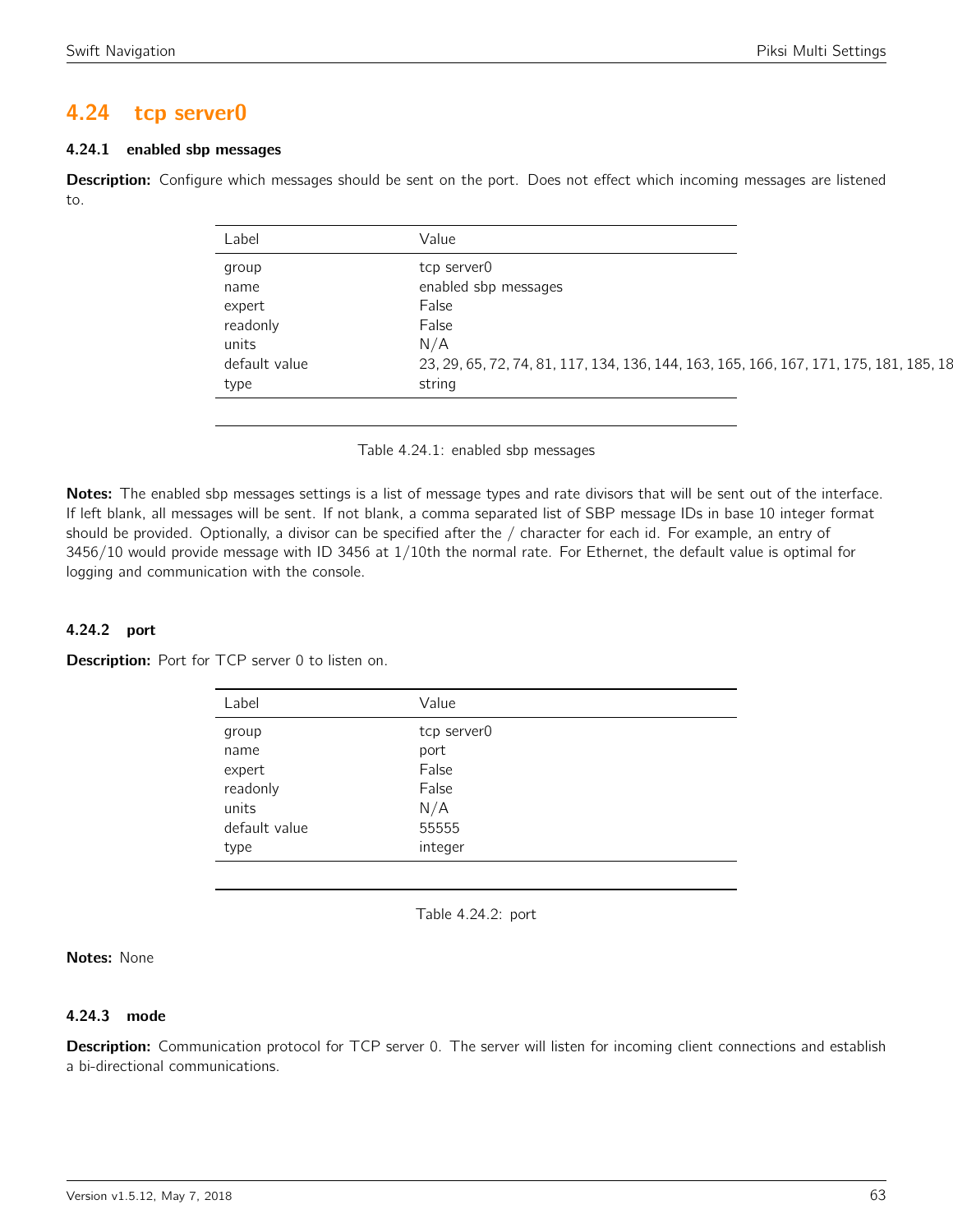| Label                      | Value                       |
|----------------------------|-----------------------------|
| group                      | tcp server0                 |
| name                       | mode                        |
| expert                     | False                       |
| readonly                   | False                       |
| units                      | N/A                         |
| default value              | SBP (Swift Binary Protocol) |
| type                       | enum                        |
| enumerated possible values | SBP, NMEA OUT, RTCMv3 IN    |
|                            |                             |

Table 4.24.3: mode

Notes: "SBP" configures the interface to transmit messages specified in the 'enabled\_sbp\_messages' setting and to receive incoming SBP messages. If the mode is changed from SBP the console will no longer be able to communicate over the interface.

"NMEA OUT" configures the interface to transmit the GGA, RMC, GGL, VTG, ZDA, GSA, and GSV NMEA 0183 messages. The interface will not receive incoming messages.

"RTCMv3.1 IN" configures the interface to receive RTK corrections in RTCM format. The interface will receive 1002, 1004, 1005, 1006, 1010, 1012, 1033 and 1230 RTCMv3.1 messages and will not transmit or receive any other messages.

The connection is bi-directional so these modes behave the same as the UART modes.

## 4.25 tcp server1

## 4.25.1 enabled sbp messages

Description: Configure which messages should be sent on the port. Does not effect which incoming messages are listened to.

| Label         | Value                                                                                  |
|---------------|----------------------------------------------------------------------------------------|
| group         | tcp server1                                                                            |
| name          | enabled sbp messages                                                                   |
| expert        | False                                                                                  |
| readonly      | False                                                                                  |
| units         | N/A                                                                                    |
| default value | 23, 29, 65, 72, 74, 81, 117, 134, 136, 144, 163, 165, 166, 167, 171, 175, 181, 185, 18 |
| type          | string                                                                                 |

Table 4.25.1: enabled sbp messages

Notes: The enabled sbp messages settings is a list of message types and rate divisors that will be sent out of the interface. If left blank, all messages will be sent. If not blank, a comma separated list of SBP message IDs in base 10 integer format should be provided. Optionally, a divisor can be specified after the / character for each id. For example, an entry of 3456/10 would provide message with ID 3456 at 1/10th the normal rate. For Ethernet, the default value is optimal for logging and communication with the console.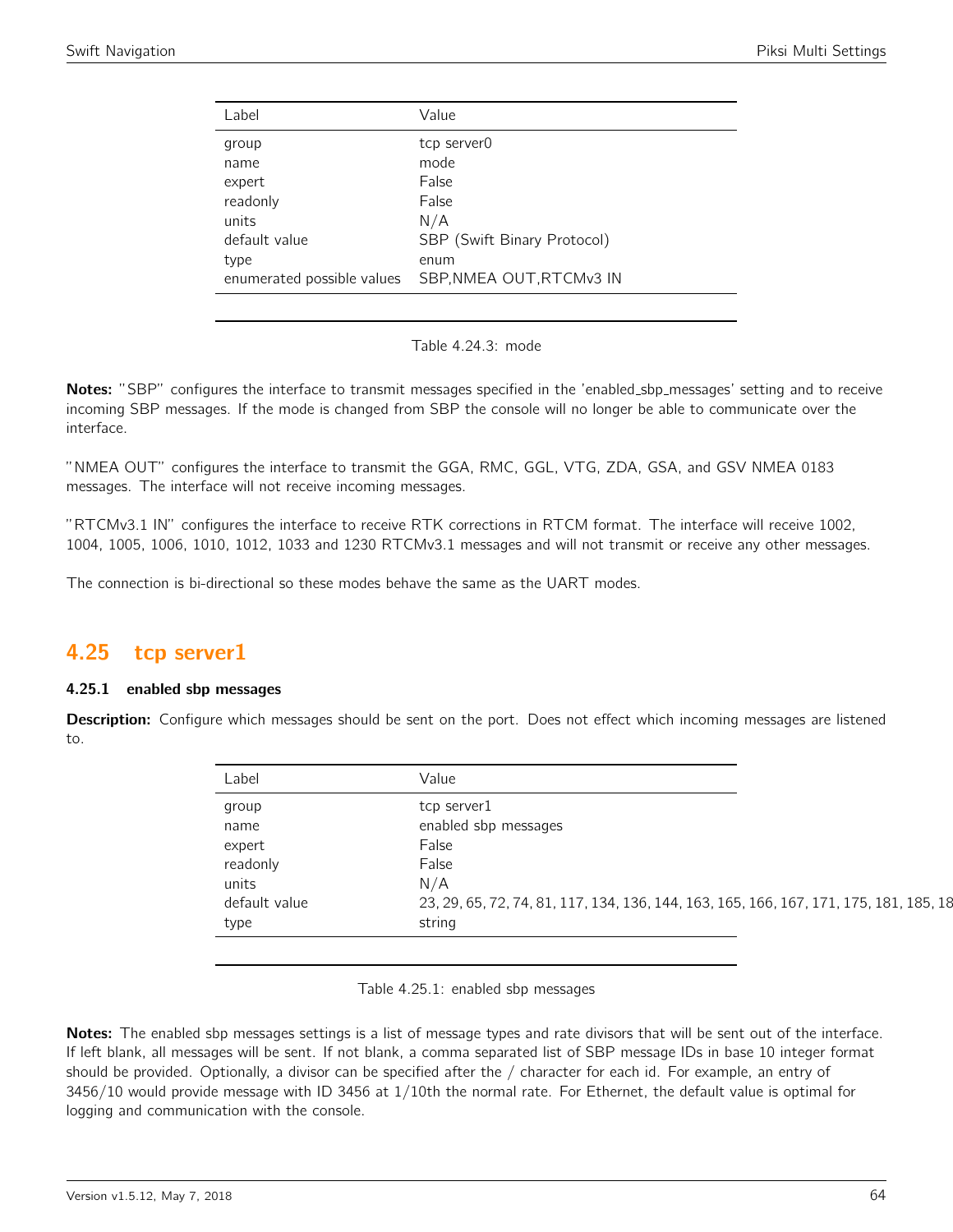## 4.25.2 port

Description: Port for TCP server 1 to listen on.

| Label         | Value       |
|---------------|-------------|
| group         | tcp server1 |
| name          | port        |
| expert        | False       |
| readonly      | False       |
| units         | N/A         |
| default value | 55556       |
| type          | integer     |

Table 4.25.2: port

#### Notes: None

#### 4.25.3 mode

Description: Communication protocol for TCP server 1. The server will listen for incoming client connections and establish a bi-directional communications.

| Label                      | Value                       |
|----------------------------|-----------------------------|
| group                      | tcp server1                 |
| name                       | mode                        |
| expert                     | False                       |
| readonly                   | False                       |
| units                      | N/A                         |
| default value              | SBP (Swift Binary Protocol) |
| type                       | enum                        |
| enumerated possible values | SBP, NMEA OUT, RTCMv3 IN    |
|                            |                             |

Table 4.25.3: mode

Notes: "SBP" configures the interface to transmit messages specified in the 'enabled\_sbp\_messages' setting and to receive incoming SBP messages. If the mode is changed from SBP the console will no longer be able to communicate over the interface.

"NMEA OUT" configures the interface to transmit the GGA, RMC, GGL, VTG, ZDA, GSA, and GSV NMEA 0183 messages. The interface will not receive incoming messages.

"RTCMv3.1 IN" configures the interface to receive RTK corrections in RTCM format. The interface will receive 1002, 1004, 1005, 1006, 1010, 1012, 1033 and 1230 RTCMv3.1 messages and will not transmit or receive any other messages.

The connection is bi-directional so these modes behave the same as the UART modes.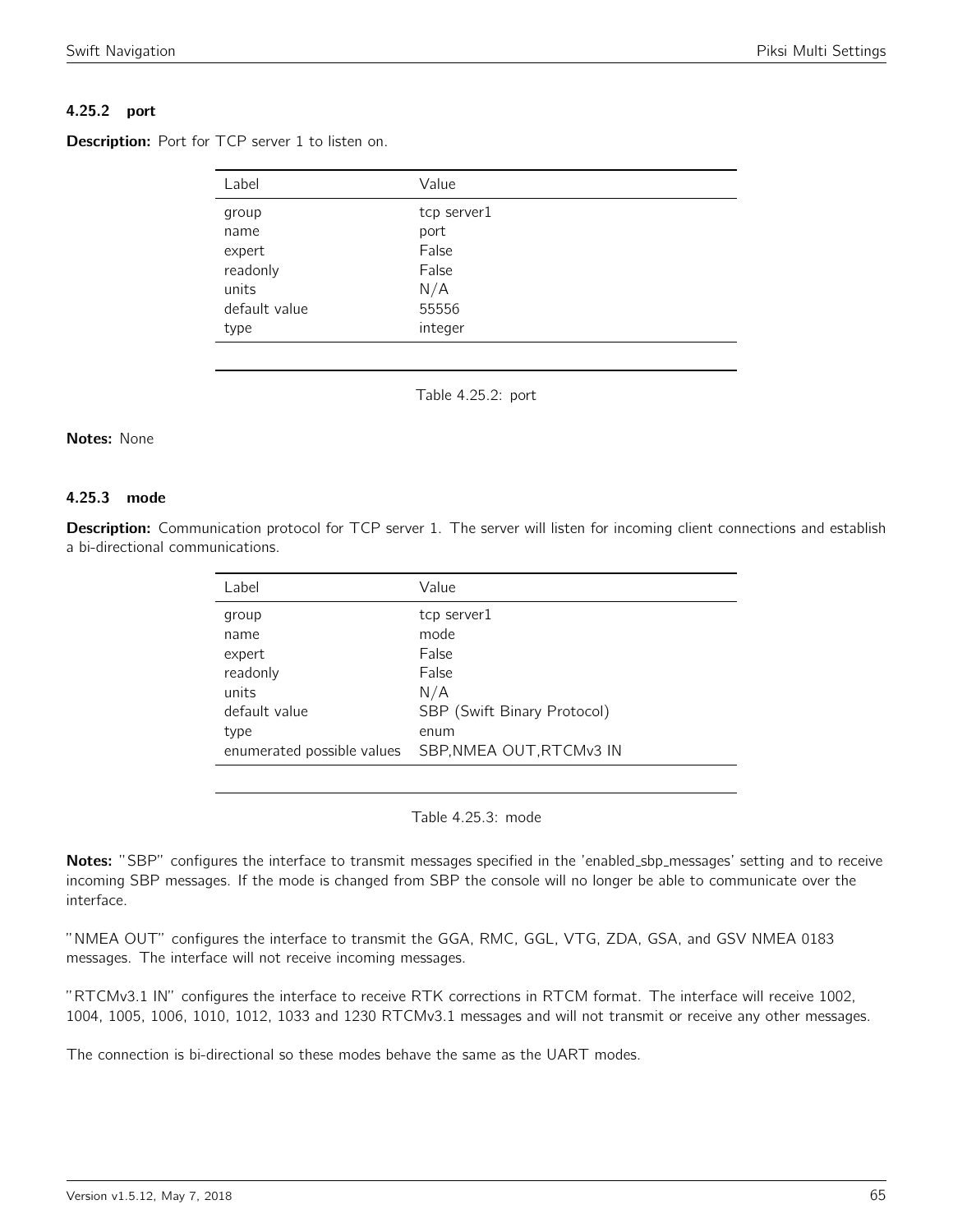# 4.26 track

## 4.26.1 send trk detailed

Description: send detailed tracking state message.

| Label         | Value             |
|---------------|-------------------|
| group         | track             |
| name          | send trk detailed |
| expert        | True              |
| readonly      | False             |
| default value | False             |
| type          | boolean           |

Table 4.26.1: send trk detailed

## Notes: None

#### 4.26.2 max pll integration time ms

Description: Controls maximum possible integration time for a measurement.

| Value                       |
|-----------------------------|
| track                       |
| max pll integration time ms |
| True                        |
| False                       |
| N/A                         |
| 20                          |
| integer                     |
| None                        |
|                             |

Table 4.26.2: max pll integration time ms

Notes: This can be used to configure the sensitivity and dynamic tracking modes permitted to be used by receiver. Lower values provide lower sensitivity and noisier phase measurements but better performance in dynamic conditions.

## 4.26.3 iq output mask

**Description:** Output raw I/Q correlations.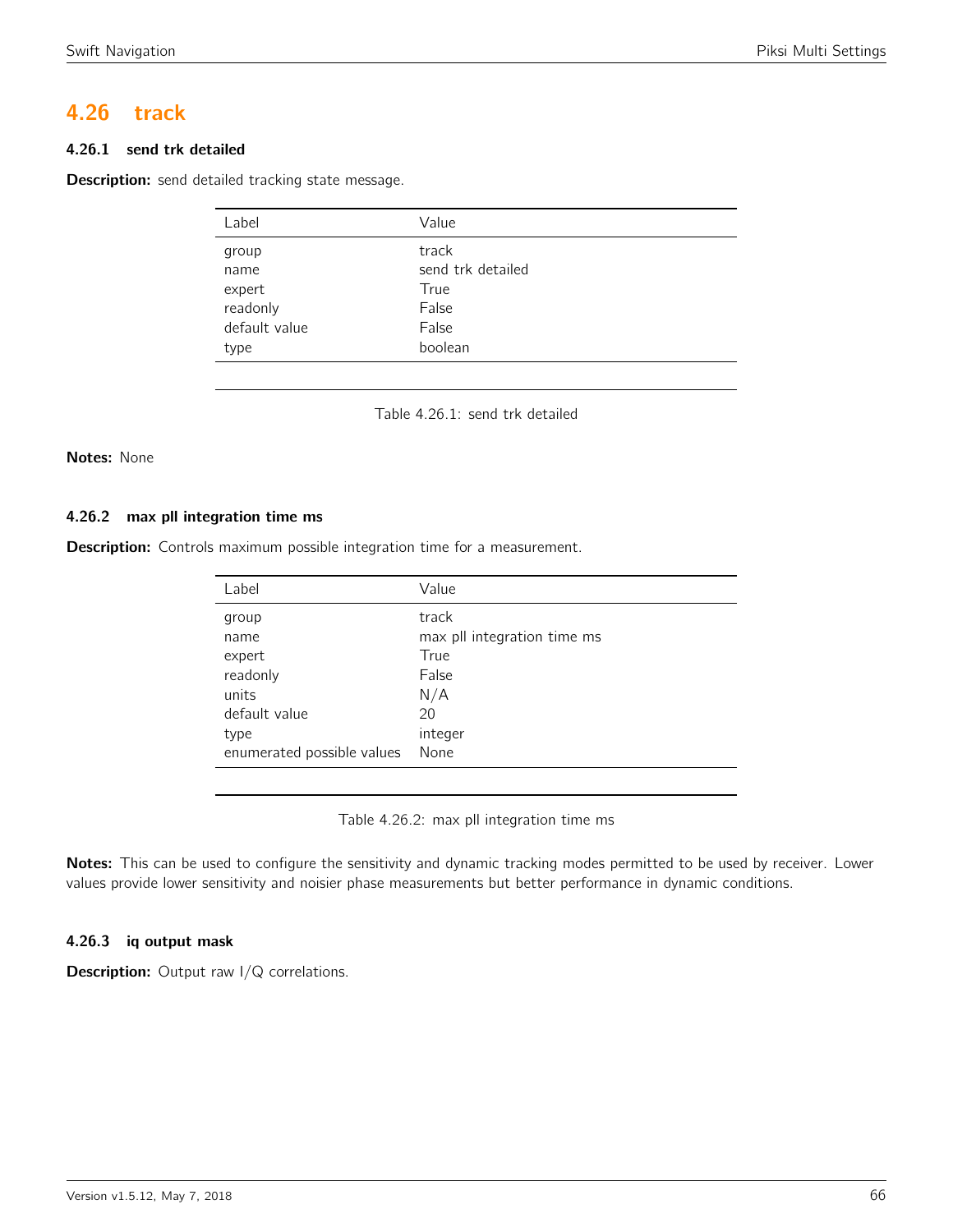| Label                      | Value          |
|----------------------------|----------------|
| group                      | track          |
| name                       | iq output mask |
| expert                     | True           |
| readonly                   | False          |
| units                      | N/A            |
| default value              | None           |
| type                       | integer        |
| enumerated possible values | None           |

Table 4.26.3: iq output mask

Notes: Bitmask of channel IDs (not PRNs)

## 4.26.4 elevation mask

Description: Tracking elevation mask.

| Label                      | Value          |
|----------------------------|----------------|
| group                      | track          |
| name                       | elevation mask |
| expert                     | True           |
| readonly                   | False          |
| units                      | degrees        |
| default value              | $\Omega$       |
| type                       | float          |
| enumerated possible values | None           |

Table 4.26.4: elevation mask

Notes: Satellites must be above the horizon by at least this angle before they will be tracked.

# 4.27 uart0

## 4.27.1 enabled sbp messages

Description: Configure which messages should be sent on the port.

| Label         | Value                |
|---------------|----------------------|
| group         | uart0                |
| name          | enabled sbp messages |
| expert        | False                |
| readonly      | False                |
| units         | N/A                  |
| default value | 72, 74, 117, 65535   |
| type          | string               |

| Table 4.27.1: enabled sbp messages |  |  |  |
|------------------------------------|--|--|--|
|------------------------------------|--|--|--|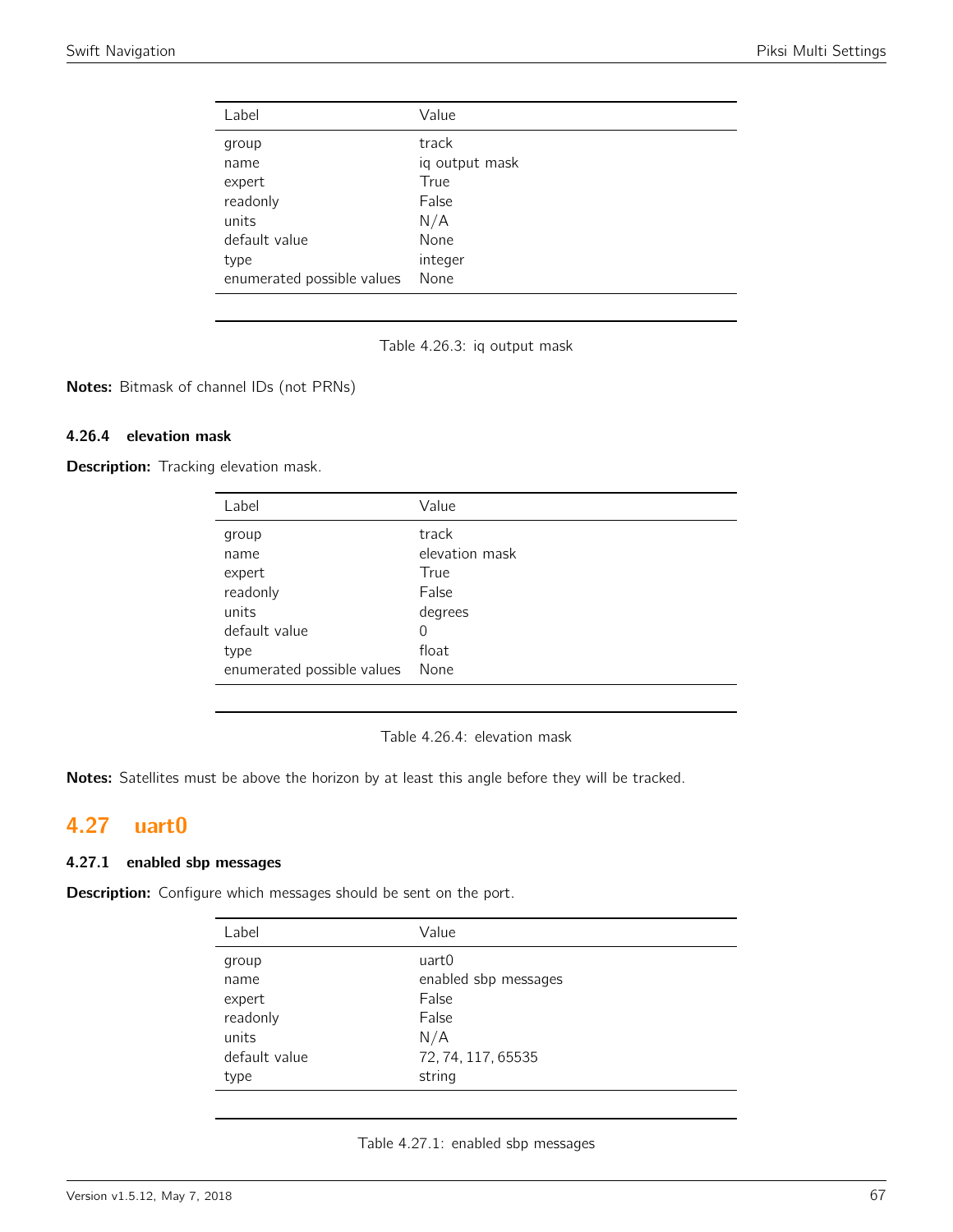Notes: The enabled sbp messages settings is a list of message types and rate divisors that will be sent out of the interface. If left blank, all messages will be sent. If not blank, a comma separated list of SBP message IDs in base 10 integer format should be provided. Optionally, a divisor can be specified after the / character for each id. For example, an entry of 3456/10 would provide message with ID 3456 at 1/10th the normal rate. For uart1, the default value is optimal for logging and communication with the console.

## 4.27.2 mode

**Description:** Communication protocol for UART0.

| Label         | Value                                                  |
|---------------|--------------------------------------------------------|
| group         | uart0                                                  |
| name          | mode                                                   |
| expert        | False                                                  |
| readonly      | False                                                  |
| units         | N/A                                                    |
| default value | SBP (Swift Binary Protocol)                            |
| type          | enum                                                   |
|               | enumerated possible values    SBP, NMEA OUT, RTCMv3 IN |
|               |                                                        |

Table 4.27.2: mode

Notes: "SBP" configures the interface to transmit messages specified in the 'enabled\_sbp\_messages' setting and to receive incoming SBP messages. If the mode is changed from SBP the console will no longer be able to communicate over the interface.

"NMEA OUT" configures the interface to transmit the GGA, RMC, GGL, VTG, ZDA, GSA, and GSV NMEA 0183 messages. The interface will not receive incoming messages.

"RTCMv3.1 IN" configures the interface to receive RTK corrections in RTCM format. The interface will receive 1002, 1004, 1005, 1006, 1010, 1012, 1033 and 1230 RTCMv3.1 messages and will not transmit or receive any other messages.

## 4.27.3 flow control

**Description:** Enable hardware flow control (RTS/CTS).

| Label                      | Value         |
|----------------------------|---------------|
| group                      | uart0         |
| name                       | flow control  |
| expert                     | False         |
| readonly                   | False         |
| units                      | ΝA            |
| default value              | None          |
| type                       | boolean       |
| enumerated possible values | None, RTS/CTS |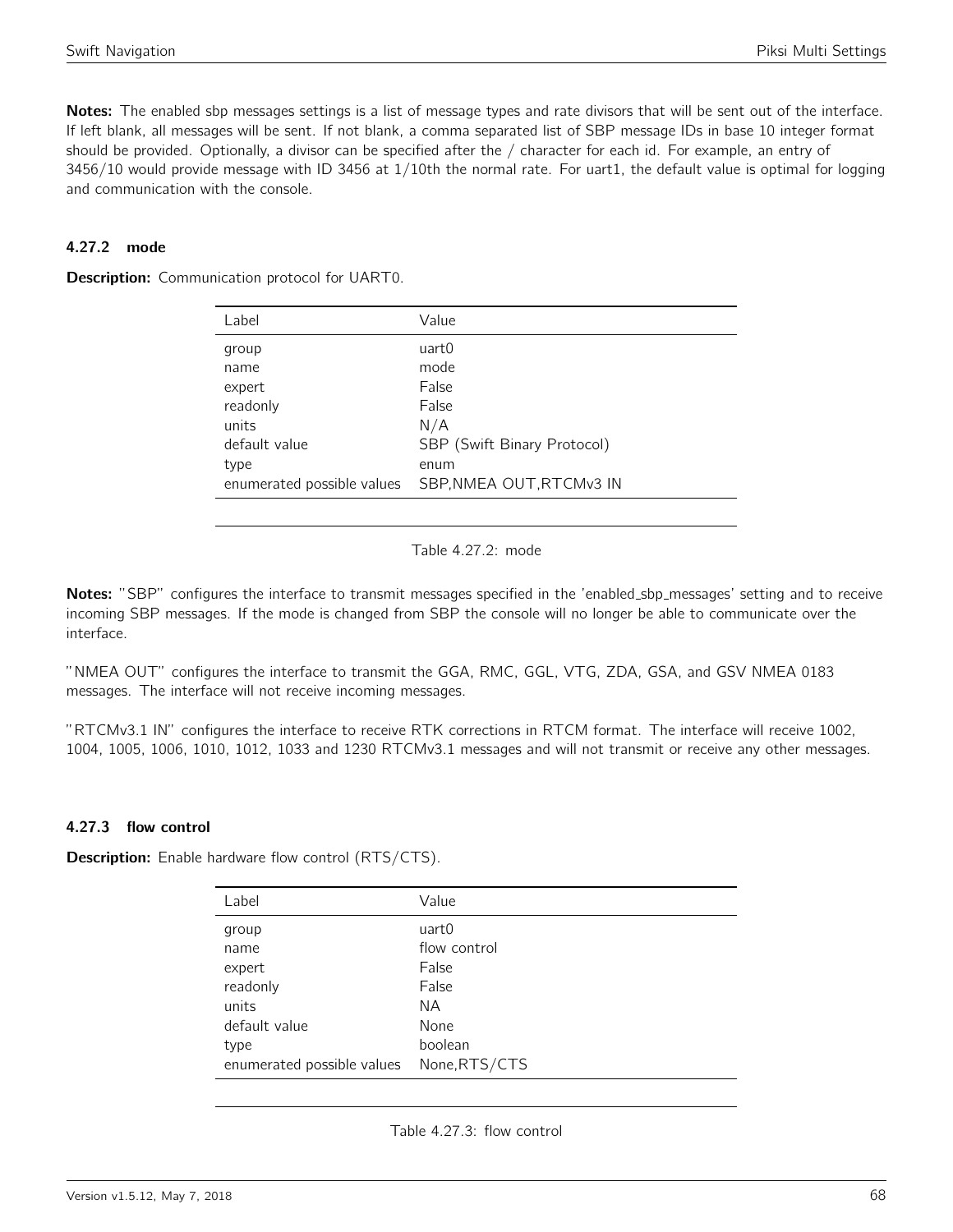## Notes: None

## 4.27.4 baudrate

**Description:** The Baud rate for the UART 0.

| Label                      | Value    |
|----------------------------|----------|
| group                      | uart0    |
| name                       | baudrate |
| expert                     | False    |
| readonly                   | False    |
| units                      | bps      |
| default value              | 115200   |
| type                       | integer  |
| enumerated possible values | None     |

Table 4.27.4: baudrate

## Notes: None

## 4.28 uart1

## 4.28.1 enabled sbp messages

**Description:** Configure which messages should be sent on the port.

| Label         | Value                                                                                  |
|---------------|----------------------------------------------------------------------------------------|
| group         | uart1                                                                                  |
| name          | enabled sbp messages                                                                   |
| expert        | False                                                                                  |
| readonly      | False                                                                                  |
| units         | N/A                                                                                    |
| default value | 23, 29, 65, 72, 74, 81, 117, 134, 136, 144, 163, 165, 166, 167, 171, 175, 181, 185, 18 |
| type          | string                                                                                 |

Table 4.28.1: enabled sbp messages

Notes: The enabled sbp messages settings is a list of message types and rate divisors that will be sent out of the interface. If left blank, all messages will be sent. If not blank, a comma separated list of SBP message IDs in base 10 integer format should be provided. Optionally, a divisor can be specified after the / character for each id. For example, an entry of 3456/10 would provide message with ID 3456 at 1/10th the normal rate. For uart1, the default value is optimal for logging and communication with the console.

## 4.28.2 mode

Description: Communication protocol for UART 1.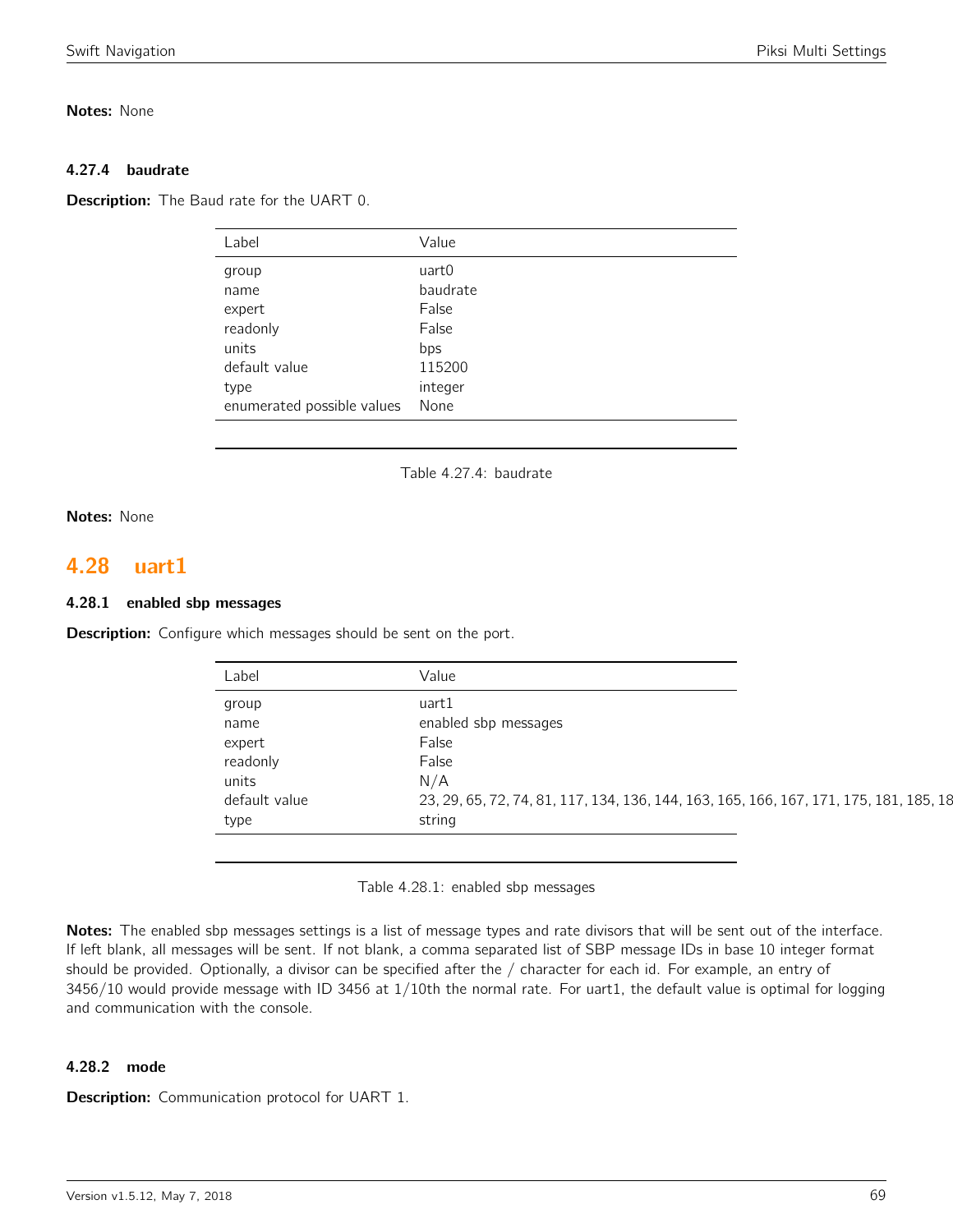| Label                      | Value                       |
|----------------------------|-----------------------------|
| group                      | uart1                       |
| name                       | mode                        |
| expert                     | False                       |
| readonly                   | False                       |
| units                      | N/A                         |
| default value              | SBP (Swift Binary Protocol) |
| type                       | enum                        |
| enumerated possible values | SBP, NMEA OUT, RTCMv3 IN    |
|                            |                             |

Table 4.28.2: mode

Notes: "SBP" configures the interface to transmit messages specified in the 'enabled\_sbp\_messages' setting and to receive incoming SBP messages. If the mode is changed from SBP the console will no longer be able to communicate over the interface.

"NMEA OUT" configures the interface to transmit the GGA, RMC, GGL, VTG, ZDA, GSA, and GSV NMEA 0183 messages. The interface will not receive incoming messages.

"RTCMv3.1 IN" configures the interface to receive RTK corrections in RTCM format. The interface will receive 1002, 1004, 1005, 1006, 1010, 1012, 1033 and 1230 RTCMv3.1 messages and will not transmit or receive any other messages.

#### 4.28.3 flow control

Description: Enable hardware flow control (RTS/CTS).

| Label                                    | Value        |
|------------------------------------------|--------------|
| group                                    | uart1        |
| name                                     | flow control |
| expert                                   | False        |
| readonly                                 | False        |
| units                                    | ΝA           |
| default value                            | None         |
| type                                     | enum         |
| enumerated possible values None, RTS/CTS |              |

Table 4.28.3: flow control

Notes: None

## 4.28.4 baudrate

**Description:** The Baud rate for the UART 1.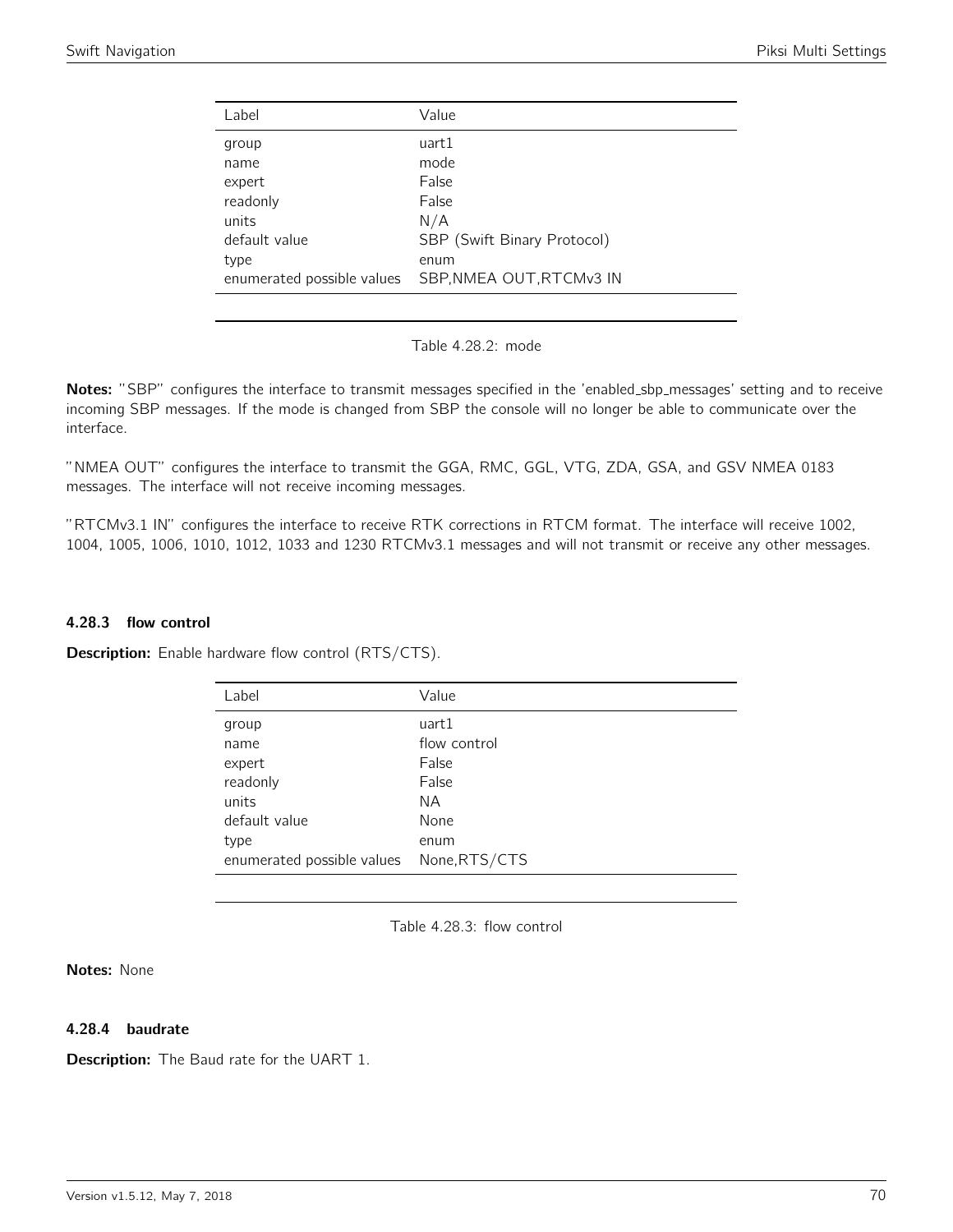| Label                      | Value    |
|----------------------------|----------|
| group                      | uart1    |
| name                       | baudrate |
| expert                     | False    |
| readonly                   | False    |
| units                      | bps      |
| default value              | 115200   |
| type                       | integer  |
| enumerated possible values | None     |

Table 4.28.4: baudrate

Notes: None

## 4.29 udp client0

#### 4.29.1 enabled sbp messages

**Description:** Configure which messages should be sent to the server.

| Label         | Value                                                                                  |
|---------------|----------------------------------------------------------------------------------------|
| group         | udp client0                                                                            |
| name          | enabled sbp messages                                                                   |
| expert        | False                                                                                  |
| readonly      | False                                                                                  |
| units         | N/A                                                                                    |
| default value | 23, 29, 65, 72, 74, 81, 117, 134, 136, 144, 163, 165, 166, 167, 171, 175, 181, 185, 18 |
| type          | string                                                                                 |

Table 4.29.1: enabled sbp messages

Notes: The enabled sbp messages settings is a list of message types and rate divisors that will be sent out of the interface. If left blank, all messages will be sent. If not blank, a comma separated list of SBP message IDs in base 10 integer format should be provided. Optionally, a divisor can be specified after the / character for each id. For example, an entry of 3456/10 would provide message with ID 3456 at 1/10th the normal rate. For Ethernet, the default value is optimal for logging and communication with the console.

## 4.29.2 address

Description: IP address for UDP client 0.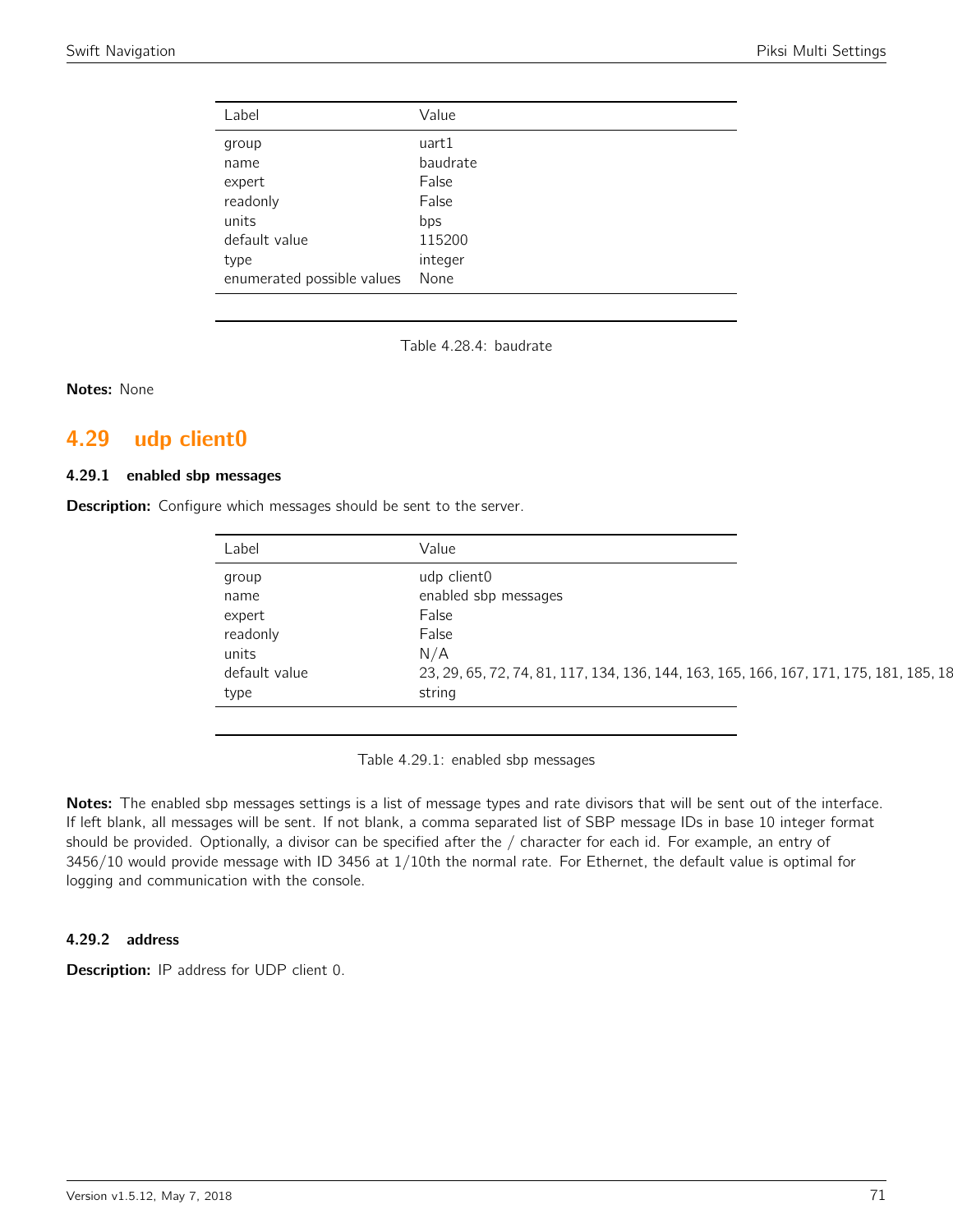| Label         | Value       |  |
|---------------|-------------|--|
| group         | udp client0 |  |
| name          | address     |  |
| expert        | False       |  |
| readonly      | False       |  |
| units         | N/A         |  |
| default value |             |  |
| type          | string      |  |
|               |             |  |

Table 4.29.2: address

Notes: The address setting is defined according to the convention "hostname:port". For example, it should match the format 192.168.0.222:55555 or xxxxx.net:2101 .

## 4.29.3 mode

Description: Communication protocol for UDP client 0. The client will send packets to a server for uni-directional communications.

| Label         | Value                                                  |
|---------------|--------------------------------------------------------|
| group         | udp client0                                            |
| name          | mode                                                   |
| expert        | False                                                  |
| readonly      | False                                                  |
| units         | N/A                                                    |
| default value | Disabled                                               |
| type          | enum                                                   |
|               | enumerated possible values    SBP, NMEA OUT, RTCMv3 IN |

Table 4.29.3: mode

Notes: "SBP" configures the interface to transmit messages specified in the 'enabled\_sbp\_messages' setting.

"NMEA OUT" configures the interface to transmit the GGA, RMC, GGL, VTG, ZDA, GSA, and GSV NMEA 0183 messages. The interface will not receive incoming messages.

"RTCMv3.1 IN" has no effect for UDP clients.

# 4.30 udp client1

#### 4.30.1 enabled sbp messages

**Description:** Configure which messages should be sent to the server.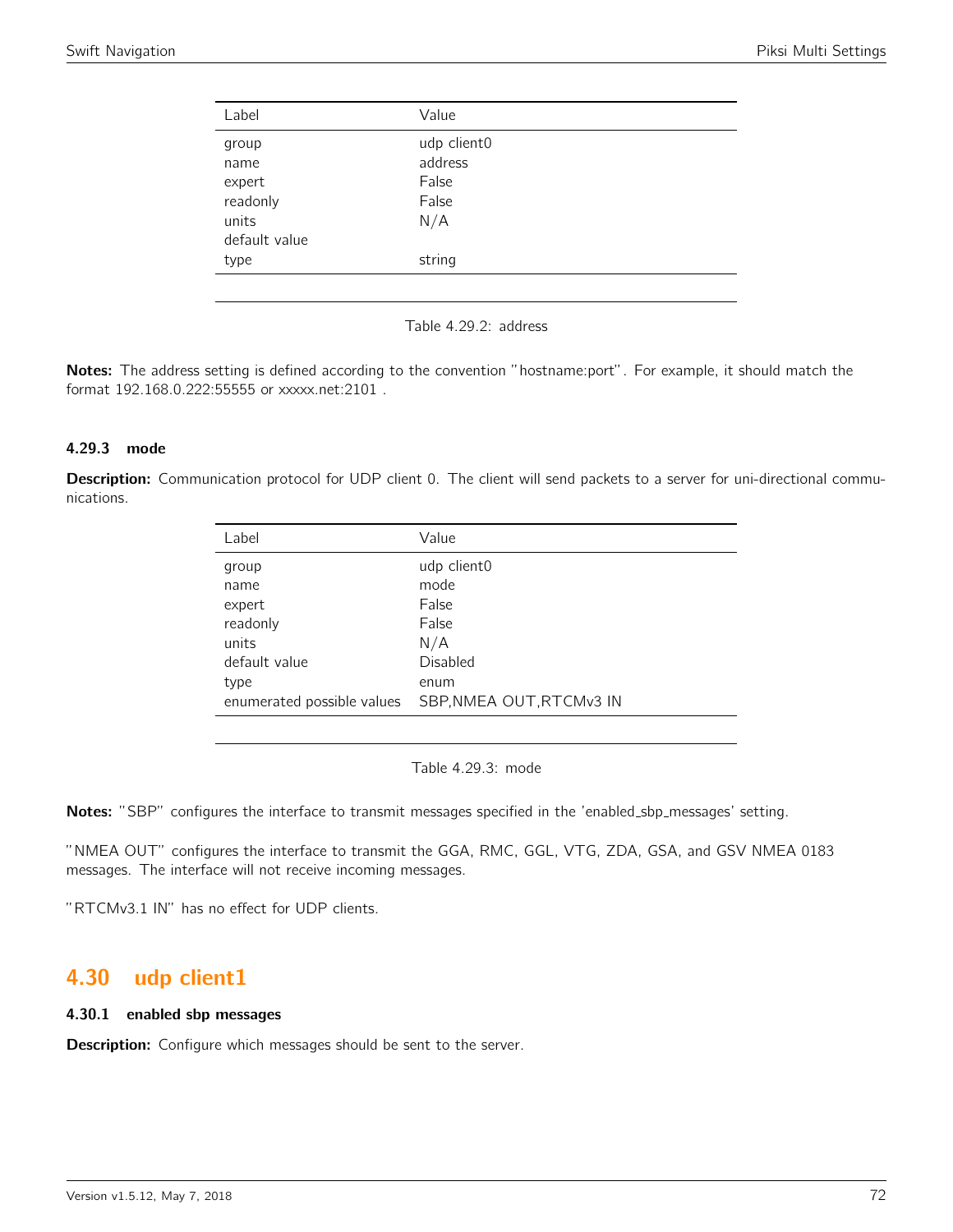| Label         | Value                                                                                  |
|---------------|----------------------------------------------------------------------------------------|
| group         | udp client1                                                                            |
| name          | enabled sbp messages                                                                   |
| expert        | False                                                                                  |
| readonly      | False                                                                                  |
| units         | N/A                                                                                    |
| default value | 23, 29, 65, 72, 74, 81, 117, 134, 136, 144, 163, 165, 166, 167, 171, 175, 181, 185, 18 |
| type          | string                                                                                 |

Table 4.30.1: enabled sbp messages

Notes: The enabled sbp messages settings is a list of message types and rate divisors that will be sent out of the interface. If left blank, all messages will be sent. If not blank, a comma separated list of SBP message IDs in base 10 integer format should be provided. Optionally, a divisor can be specified after the / character for each id. For example, an entry of 3456/10 would provide message with ID 3456 at 1/10th the normal rate. For Ethernet, the default value is optimal for logging and communication with the console.

# 4.30.2 address

| <b>Description:</b> IP address for UDP client 1. |  |  |  |  |  |  |
|--------------------------------------------------|--|--|--|--|--|--|
|--------------------------------------------------|--|--|--|--|--|--|

| Label         | Value       |  |
|---------------|-------------|--|
| group         | udp client1 |  |
| name          | address     |  |
| expert        | False       |  |
| readonly      | False       |  |
| units         | N/A         |  |
| default value |             |  |
| type          | string      |  |
|               |             |  |

Table 4.30.2: address

Notes: The address setting is defined according to the convention "hostname:port". For example, it should match the format 192.168.0.222:55555 or xxxxx.net:2101 .

### 4.30.3 mode

Description: Communication protocol for UDP client 1. The client will send packets to a server for uni-directional communications.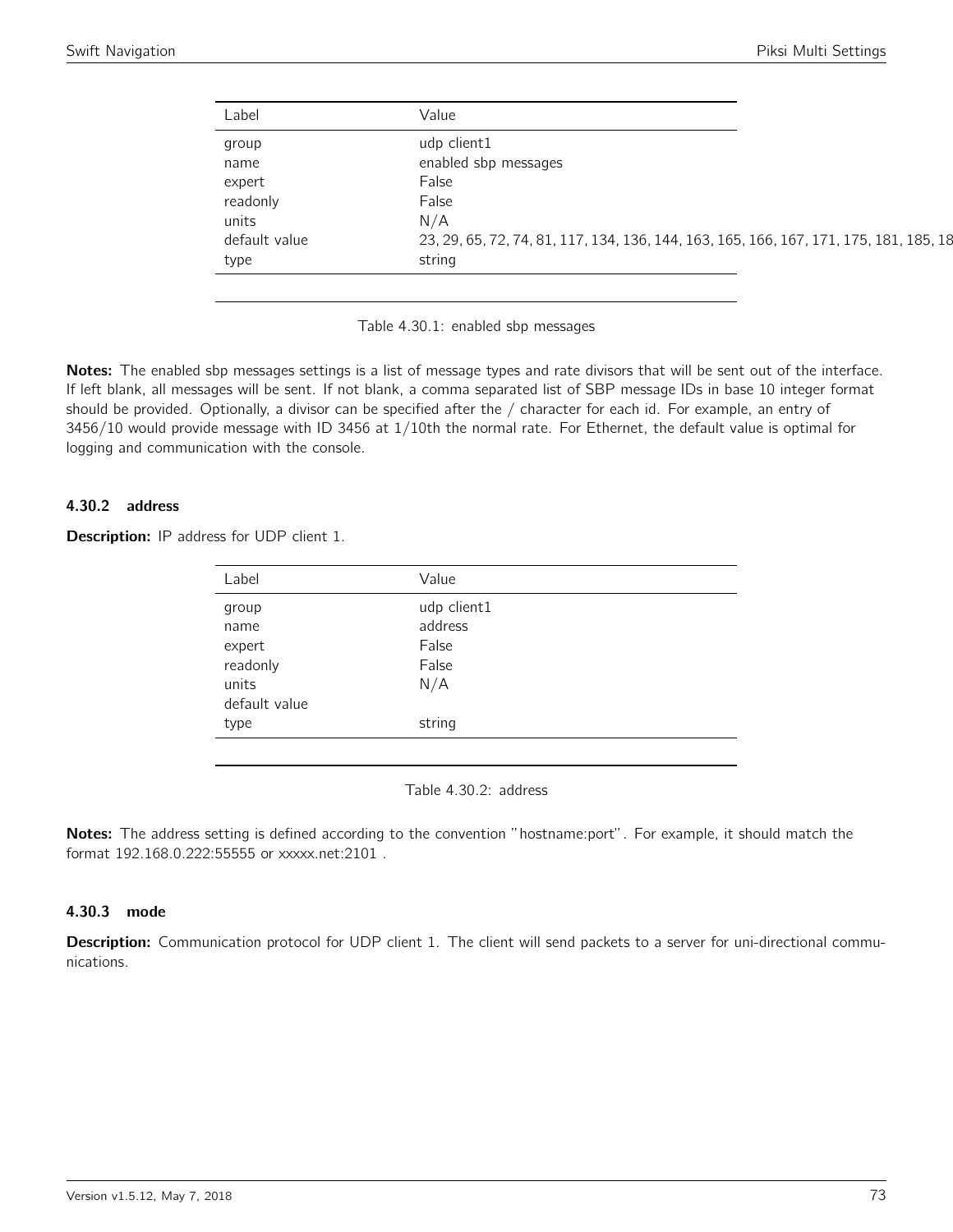| Label                      | Value                    |
|----------------------------|--------------------------|
| group                      | udp client1              |
| name                       | mode                     |
| expert                     | False                    |
| readonly                   | False                    |
| units                      | N/A                      |
| default value              | Disabled                 |
| type                       | enum                     |
| enumerated possible values | SBP, NMEA OUT, RTCMv3 IN |
|                            |                          |

Table 4.30.3: mode

Notes: "SBP" configures the interface to transmit messages specified in the 'enabled\_sbp\_messages' setting.

"NMEA OUT" configures the interface to transmit the GGA, RMC, GGL, VTG, ZDA, GSA, and GSV NMEA 0183 messages. The interface will not receive incoming messages.

"RTCMv3.1 IN" has no effect for UDP clients.

# 4.31 udp server0

#### 4.31.1 enabled sbp messages

**Description:** Configure which messages should be sent on the port.

| Label         | Value                            |
|---------------|----------------------------------|
| group         | udp server0                      |
| name          | enabled sbp messages             |
| expert        | False                            |
| readonly      | False                            |
| units         | N/A                              |
| default value | blank - all messages are enabled |
| type          | string                           |
|               |                                  |

Table 4.31.1: enabled sbp messages

Notes: Has no effect for a UDP server.

#### 4.31.2 port

Description: Port for UDP server 0 to listen to.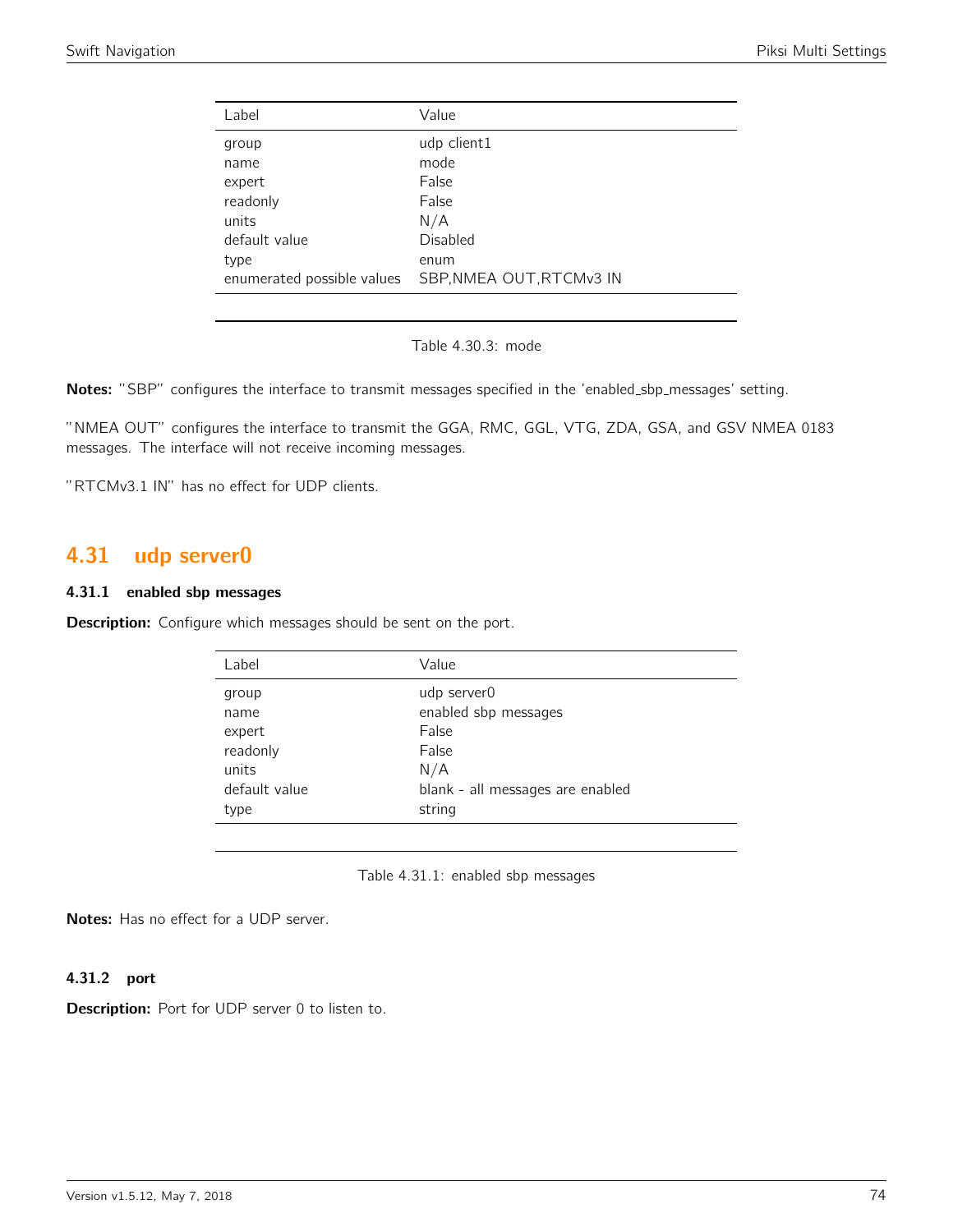| Label         | Value       |
|---------------|-------------|
| group         | udp server0 |
| name          | port        |
| expert        | False       |
| readonly      | False       |
| units         | N/A         |
| default value | 55557       |
| type          | integer     |

Table 4.31.2: port

## Notes: None

# 4.31.3 mode

Description: Communication protocol for UDP server 0. The server will listen for incoming packets from a client for uni-directional communications.

| Label         | Value                                                  |
|---------------|--------------------------------------------------------|
| group         | udp server0                                            |
| name          | mode                                                   |
| expert        | False                                                  |
| readonly      | False                                                  |
| units         | N/A                                                    |
| default value | SBP (Swift Binary Protocol)                            |
| type          | enum                                                   |
|               | enumerated possible values    SBP, NMEA OUT, RTCMv3 IN |
|               |                                                        |

Table 4.31.3: mode

Notes: "SBP" configures the interface to receive incoming SBP messages.

"NMEA OUT" has no effect for a UDP server.

"RTCMv3.1 IN" configures the interface to receive RTK corrections in RTCM format. The interface will receive 1002, 1004, 1005, 1006, 1010, 1012, 1033 and 1230 RTCMv3.1 messages and will not receive any other messages.

# 4.32 udp server1

### 4.32.1 enabled sbp messages

**Description:** Configure which messages should be sent on the port.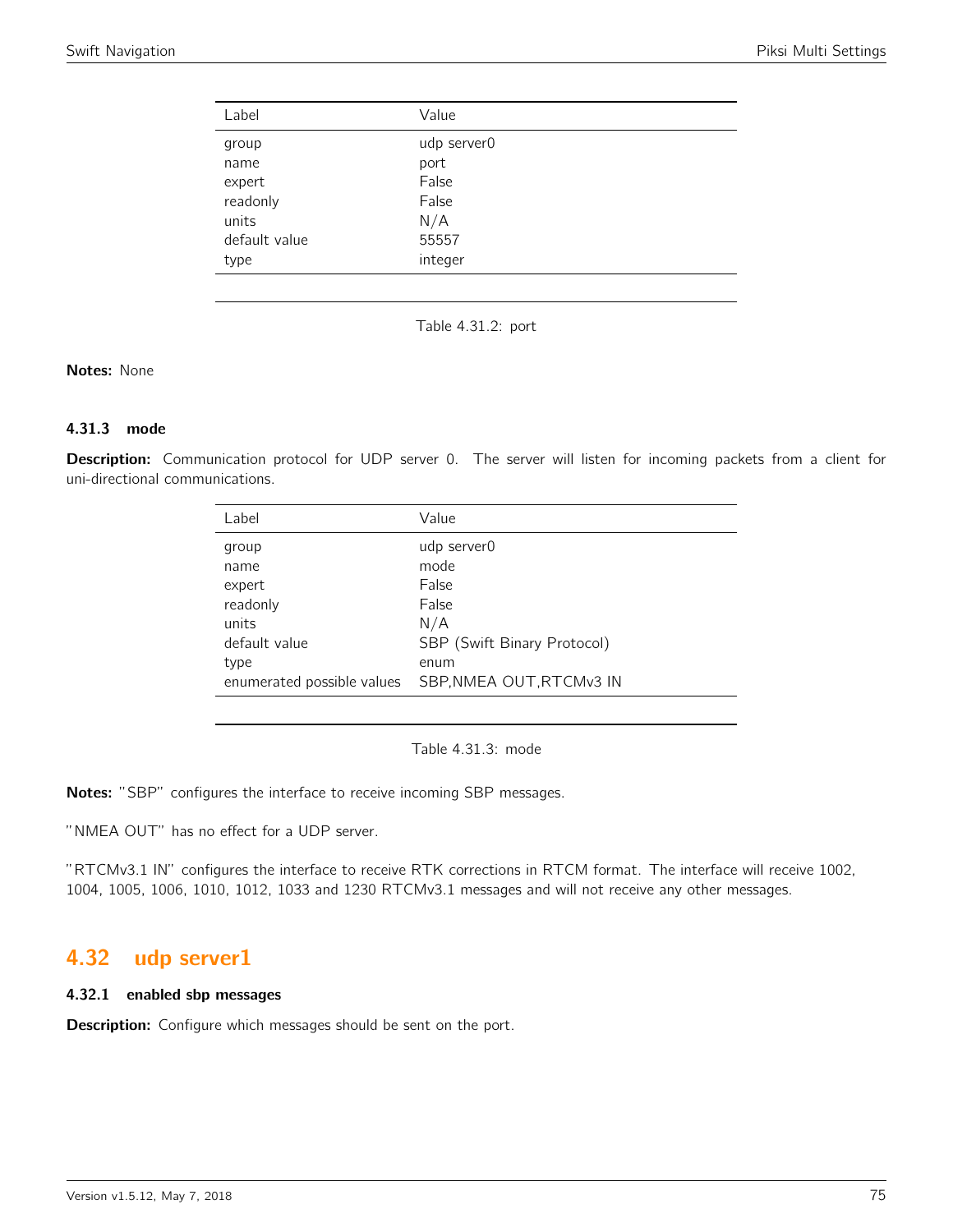| Label         | Value                |
|---------------|----------------------|
| group         | udp server1          |
| name          | enabled sbp messages |
| expert        | False                |
| readonly      | False                |
| units         | N/A                  |
| default value |                      |
| type          | string               |
|               |                      |



Notes: Has no effect for a UDP server.

# 4.32.2 port

Description: Port for UDP server 1 to listen to.

| Label         | Value       |
|---------------|-------------|
| group         | udp server1 |
| name          | port        |
| expert        | False       |
| readonly      | False       |
| units         | N/A         |
| default value | 55558       |
| type          | integer     |

Table 4.32.2: port

# Notes: None

## 4.32.3 mode

Description: Communication protocol for UDP server 1. The server will listen for incoming packets from a client for uni-directional communications.

| Label                      | Value                       |
|----------------------------|-----------------------------|
| group                      | udp server1                 |
| name                       | mode                        |
| expert                     | False                       |
| readonly                   | False                       |
| units                      | N/A                         |
| default value              | SBP (Swift Binary Protocol) |
| type                       | enum                        |
| enumerated possible values | SBP, NMEA OUT, RTCMv3 IN    |
|                            |                             |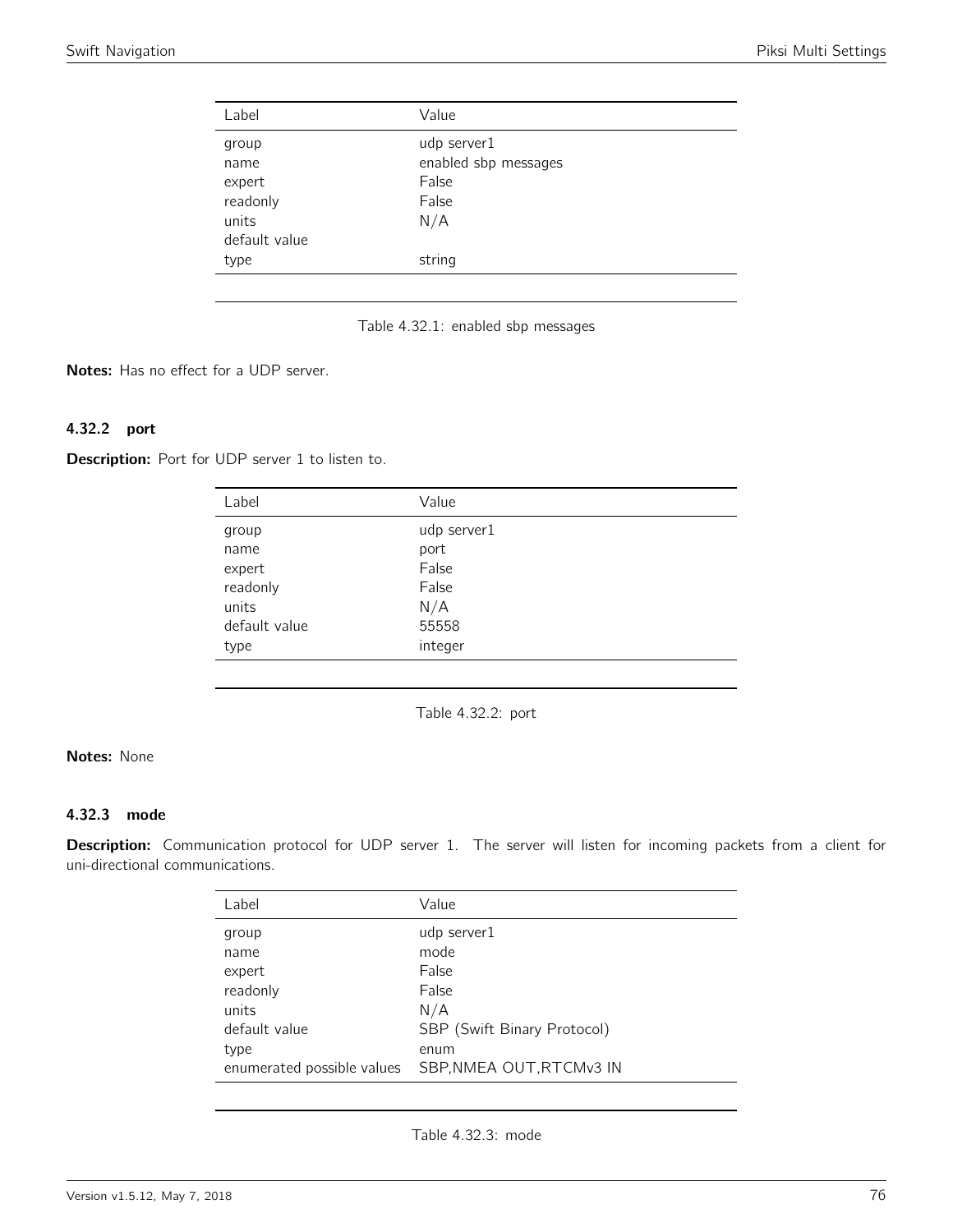Notes: "SBP" configures the interface to receive incoming SBP messages.

"NMEA OUT" has no effect for a UDP server.

"RTCMv3.1 IN" configures the interface to receive RTK corrections in RTCM format. The interface will receive 1002, 1004, 1005, 1006, 1010, 1012, 1033 and 1230 RTCMv3.1 messages and will not receive any other messages.

# 4.33 usb0

#### 4.33.1 enabled sbp messages

**Description:** Configure which messages should be sent on the port.

| Label         | Value                            |
|---------------|----------------------------------|
| group         | usb <sub>0</sub>                 |
| name          | enabled sbp messages             |
| expert        | False                            |
| readonly      | False                            |
| units         | N/A                              |
| default value | blank - all messages are enabled |
| type          | string                           |
|               |                                  |

Table 4.33.1: enabled sbp messages

Notes: The enabled sbp messages settings is a list of message types and rate divisors that will be sent out of the interface. If left blank, all messages will be sent. If not blank, a comma separated list of SBP message IDs in base 10 integer format should be provided. Optionally, a divisor can be specified after the / character for each id. For example, an entry of 3456/10 would provide message with ID 3456 at 1/10th the normal rate. For uart1, the default value is optimal for logging and communication with the console.

## 4.33.2 mode

**Description:** Communication protocol for USB0.

| Label                      | Value                       |
|----------------------------|-----------------------------|
| group                      | usb0                        |
| name                       | mode                        |
| expert                     | False                       |
| readonly                   | False                       |
| units                      | N/A                         |
| default value              | SBP (Swift Binary Protocol) |
| type                       | enum                        |
| enumerated possible values | SBP, NMEA OUT, RTCMv3 IN    |

Table 4.33.2: mode

Notes: "SBP" configures the interface to transmit messages specified in the 'enabled\_sbp\_messages' setting and to receive incoming SBP messages. If the mode is changed from SBP the console will no longer be able to communicate over the